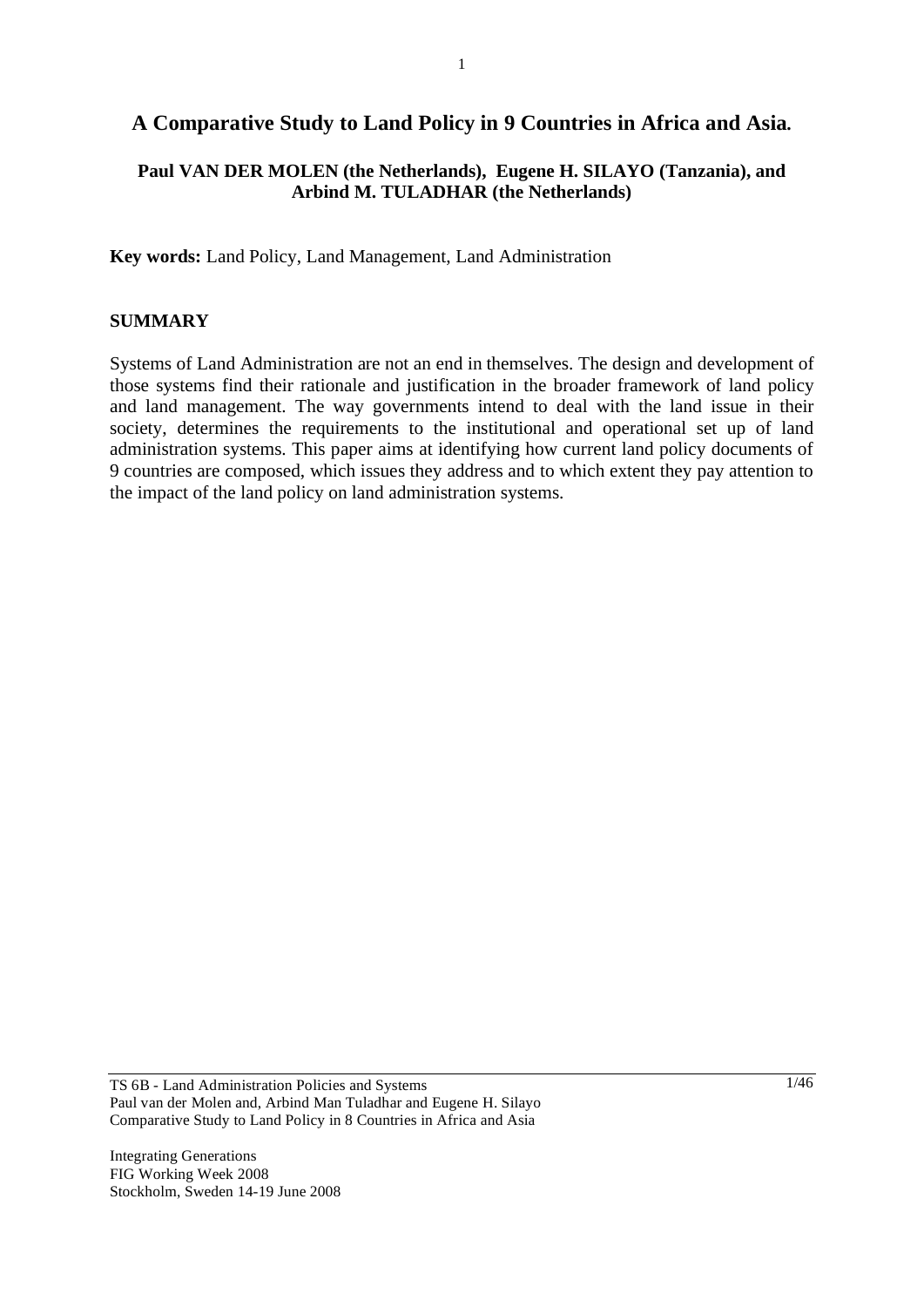### **A Comparative Study to Land Policy in 9 Countries in Africa and Asia.**

#### **Paul VAN DER MOLEN (the Netherlands), Eugene H. SILAYO (Tanzania), and Arbind M. TULADHAR (the Netherlands)**

#### **INTRODUCTION**

*'Land Policy consists of the whole complex of legal and socio economic prescriptions that dictate how the land and the benefits from the land are to be allocated*', so say the Land Administration Guidelines of the UN/ECE/Working Party on Land Administration (page 47).

We take this definition as a good one, as it recognizes that the land issue comprises both social, economical and legal measures, to allocate benefits, not only in the sense of access to land as such, but also access to land related benefits. A land policy might be a policy at various levels of government, in our view also including the 'land policy' of traditional authorities (also called 'existing institutions') in customary areas. It refers also to the 'allocation' question: will access to land and land –related benefits only be allocated to the powerful elites, the political interests, the 'rich'? Or also to the poor, both in urban and rural areas, only to large-holders, or also to small-holders, only to international companies, or also to the local middle and small size firms, only to the members of a certain ethnic group, to the State, the President or to all citizens? This makes the land issue a highly political issue, as allocation comprises choices about the distribution of scarce resources. One might even say that there is an *ideological* aspect. Choices are different when taken in a capitalistic, socialistic or communist political environment.

*'Land Policy is the rules governing access to and the distribution of the benefits from one of the economy's main assets'.* 

This is another definition, as can be read on World Bank Policy Research Report 'Land Policies for Growth and Poverty Reduction' (page 178) (Deininger, 2003)

The last public announcement by the World Bank on land issues, was in 1975 (the *Land Reform Policy Paper,* in www.oicrf.org). This paper however dedicated little attention to the importance of land rights for the empowerment of the poor and improving local govenance, private sector outside agriculture, gender and eauitisy aspects, and the good use of rural and urban lands (Deininger, page xliv-xlv)

Compared with the definition of 'land policy' from the Land Administration Guidelines, we might say that both are similar.

Why is a land policy needed? Because:

- Land is a key-assets for the rural and urban poor
- Land provides a foundation for economic activity and the functioning of marketand non-market institutions (empowers households and government)
- Allocation of land and it's benefits influence economic growth and poverty eradication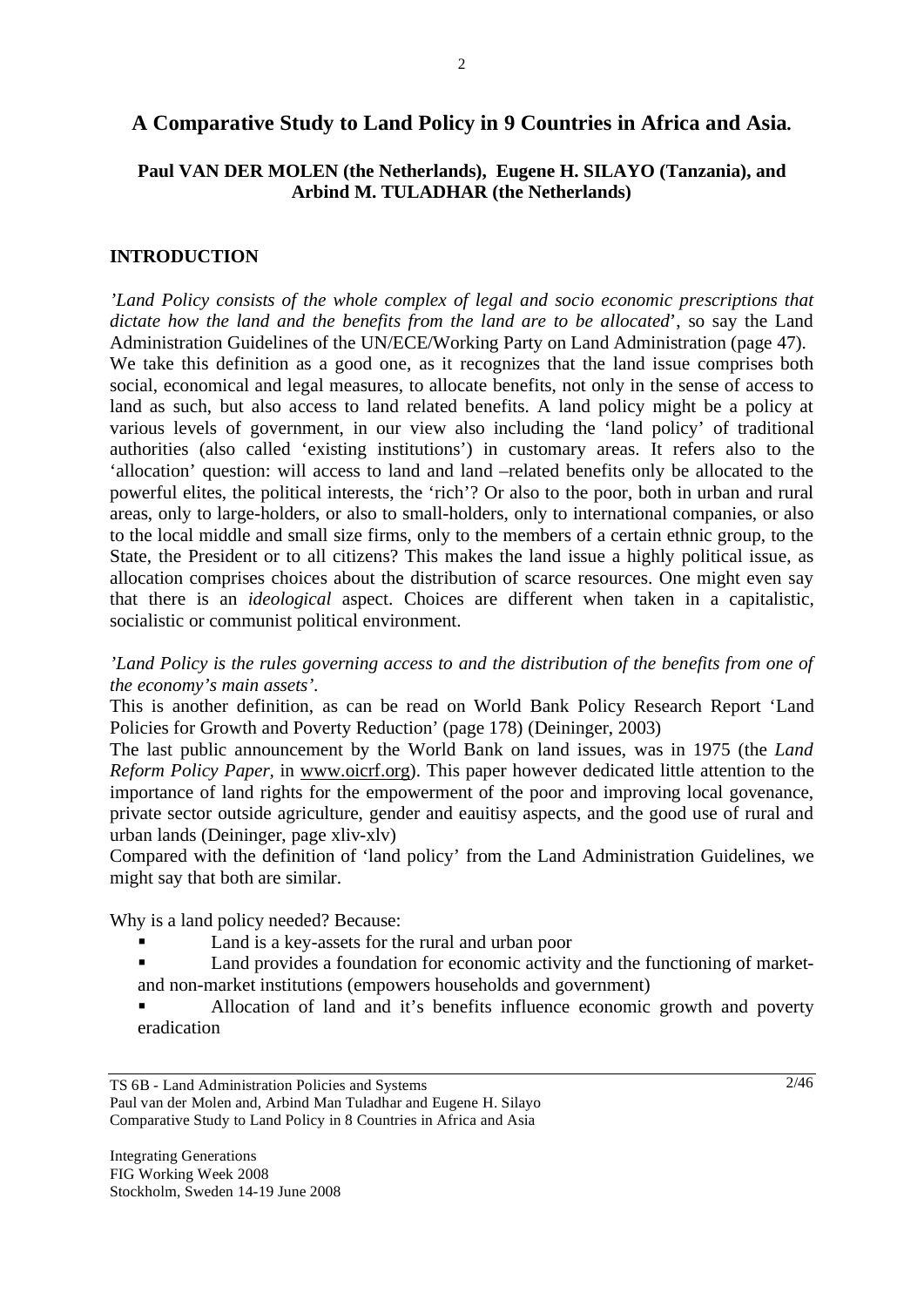- Control of land is a major source of political and economic power, so empowers the poor
- Systematic distortions of land and ethnicity leads to conflict and violence, so avoids social unrest
- Existence of multiple market-imperfections, so interventions necessary
- We refer here to (Deininger, 2003, pages xvii-xxi and 178-190).

Important is, that research shows that property rights and proper land use play an important role to enhance economic growth and poverty eradication, but that this does not come spontaneously, because there are multiple market imperfections. For example: in the land market not everyone has the same chances to accessing land, the market is imperfect. With other words: the government should intervene in how society develops, through the formulation of a set of market- and non-market interventions in such a way that the higher objectives are met. Research shows (Deininger, 2003, page xix) that such interventions also may be poorly designed, resulting in a situation worse than before. So designing a land policy is a critical and careful process (Deininger, 2003, page 183-184).

The importance of land policy is that is expected to improve 4 goals:

- Economic growth: investments, credit, productivity
- **Poverty eradication: subsistence farming, market surplus, status**
- Governance: basis democracy, decentralization, no conflicts, accountability
- Environmental Sustainability: effective land use, inclusion externalities, state land management

Economic growth is increased because secure property rights invite households to invest, open options for cheaper credit, and make them less vulnerable in case of shocks. Also a better land distribution promotes productivity, and the functioning of households in factor markets (that are the markets for land, labor and capital and/or energy, materials and services Secure land rights also makes it possible that owners rent the land out, so that they can enjoy non-agricultural employment (Deininger, 2003, page xix).

Poverty eradication is increased because households can make more productive use of their land, allowing then to be less dependent of wage labor. Furthermore households can produce for their own subsistence and may be some surplus to sell, as 'owner' enjoy a better social status, invest, have access to financial markets. This counts especially for women (Deininger, 2003, page xx)

Governance can be improved because households might get a 'voice', they don't live outside the law, and it creates the basis for participatory local development, with more accountability of local officials (Deininger, 2003, page xxi)

Effective land use is encouraged when the government can take measures to bring land to higher productivity through better land markets, fair distribution of land where markets are not able to address, providing incentives for land use that brings social welfare and includes externalities (Deininger, 2003, page xxxviii).

The body of research leads to the assumption that a good land policy says something about:

- Increase property rights and legal security
- Market interventions for both sales- and rental markets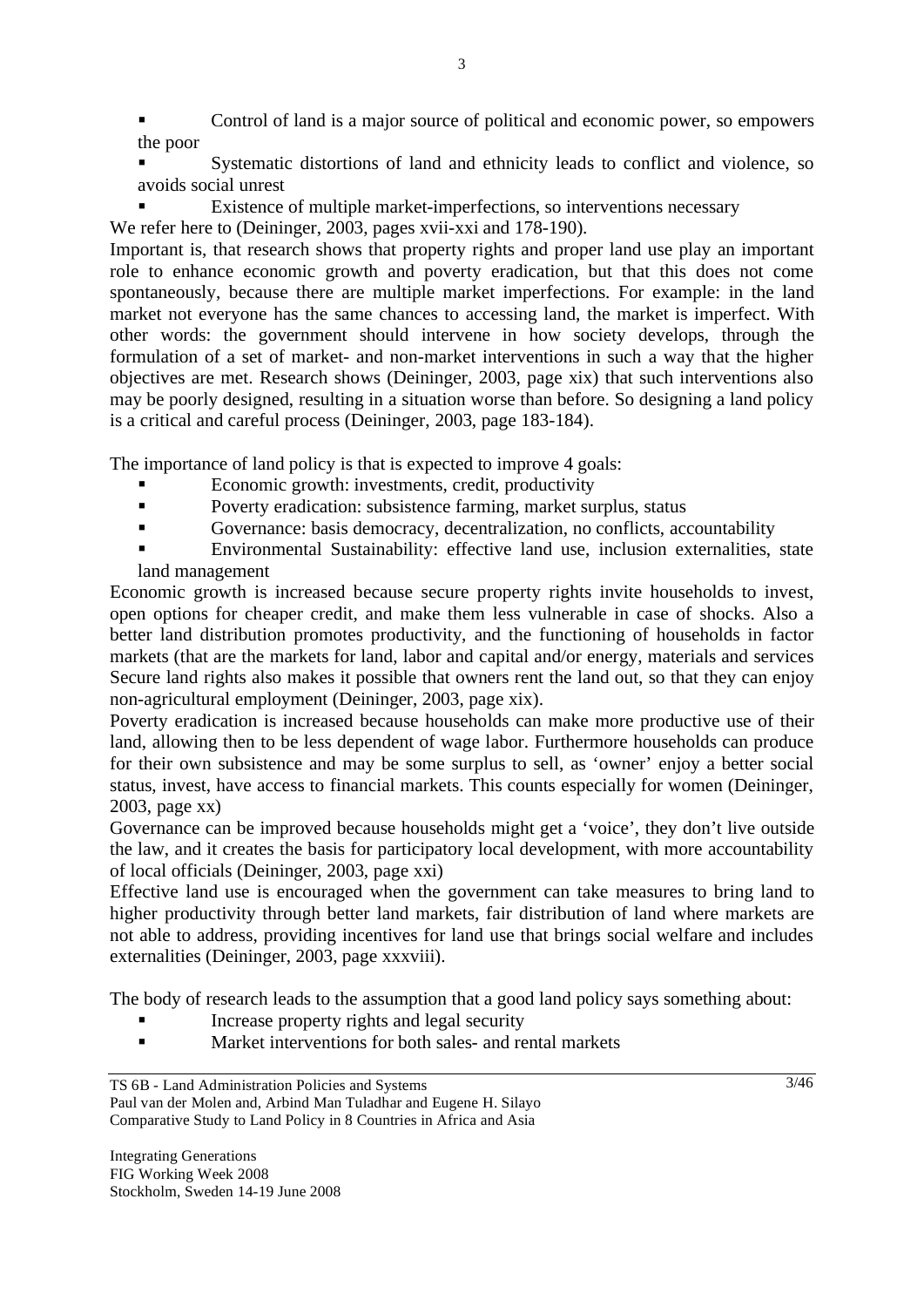- Reduction transaction costs in the land market
- Reducing the scope of bureaucratic interventions
- Improving the climate for private investments
- **Strengthening existing (local) institutions**
- Ensure effective land use and bringing in line with social needs
- Help landless people through land redistribution

An important goal is improving the security of property rights, while respecting various types of rights and the institutions that manage the land. Building upon existing institutions is even more recommendable as central government often fails to govern. Apart from the land sales market, equity appears to benefit more from rental markets. Governments play a critical role in creating a sound market. Research shows that the contribution of a government in the sense of providing secure tenure, low transaction costs, eliminate credit market imperfections of offers safety nets for foreclosure is already a big step forward. Private investments are encouraged by secure tenure (see also the World Bank Doing Business Reports)

A better distribution of land ownership promotes better use and better productivity and might bring houdeholds in the formal economy ( Deininger, 2003, page186-189)

A land policy addresses issues of land tenure security, markets and land use, which cannot be dealt with in isolation. A successful implementation depends also from other policies, such as of the factor markets, the way the public administration works, political power balances, macroeconomic structural measures. Therefore land policy interventions have a long term nature, although short time interventions might also be necessary (see box 4.8 Deininger, 2003, page 180). Strengthening local government requires sufficient local capacity (Deininger, 2003, pages 179-190). Therefore:

 Integration in broader development policy, because relation with other factor markets and regulatory frameworks

 Both short term improvements and structural adjustments, because of short term reduction of chronic poverty and long term growth

 Based op policy dialogue, because land is a highly political issue (cooperation from powerful vested interests)

- Backed by local capacity, because of warranting implementation
- No patent recipes

TS 6B - Land Administration Policies and Systems Paul van der Molen and, Arbind Man Tuladhar and Eugene H. Silayo Comparative Study to Land Policy in 8 Countries in Africa and Asia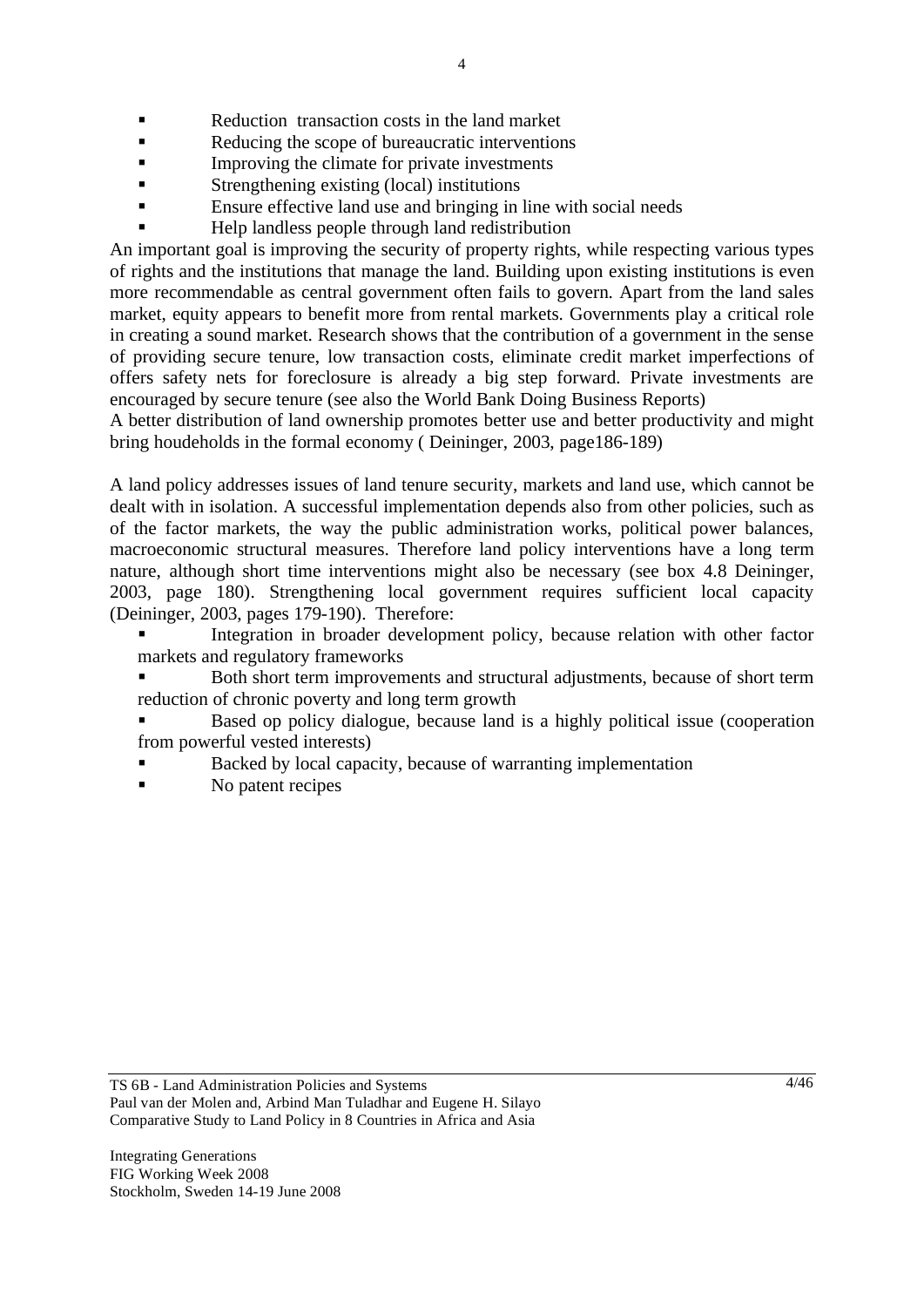

The book '*Land Tenure in Development Cooperation*' (GTZ, 1998, page 163) introduces the word 'instruments for land administration', which indicates the implementation measures to realize the fundamental objectives of land administration. Using this concept, we try to visualize the relation between the earlier mentioned elements in the diagram above.

The diagram is our visualization of the relationship between land policy and land administration. Political objectives such as economic growth, poverty reduction, sustainable housing and agriculture, social equity and fairness, protection of vulnerable groups in society, require a policy of the government how to deal with the allocation of access to land and land related benefits. The land policy, being a highly political document, requires intervention measures of a more technical nature (although technical measures also might be very political). In our understanding such measures concern the application of property right regimes, the extent to which a government wants to secure those rights, access to credit markets, the regulations of the land sales and rental market, the measures to enhance sound land use planning, land reform, land taxation and management to manage natural resources. We call these interventions 'land policy instruments'. To apply the land policy instruments, one needs tools, such as land registration, cadastre, other land information systems, land use classifications, valuation techniques. The definition of land administration, as 'the process of determining, recording and disseminating information on ownership, use and value of land, when implementing land management policies' (see Land Administration Guidelines UN, 1996 page 91) comprises the relationship between tools and policies very well. (see also Van der Molen & Lemmen, 2004)

Elaborating this diagram with the broader approach of (Deininger, GTZ, and outcomes of various global UN conferences), the diagram would then read as follows.

TS 6B - Land Administration Policies and Systems Paul van der Molen and, Arbind Man Tuladhar and Eugene H. Silayo Comparative Study to Land Policy in 8 Countries in Africa and Asia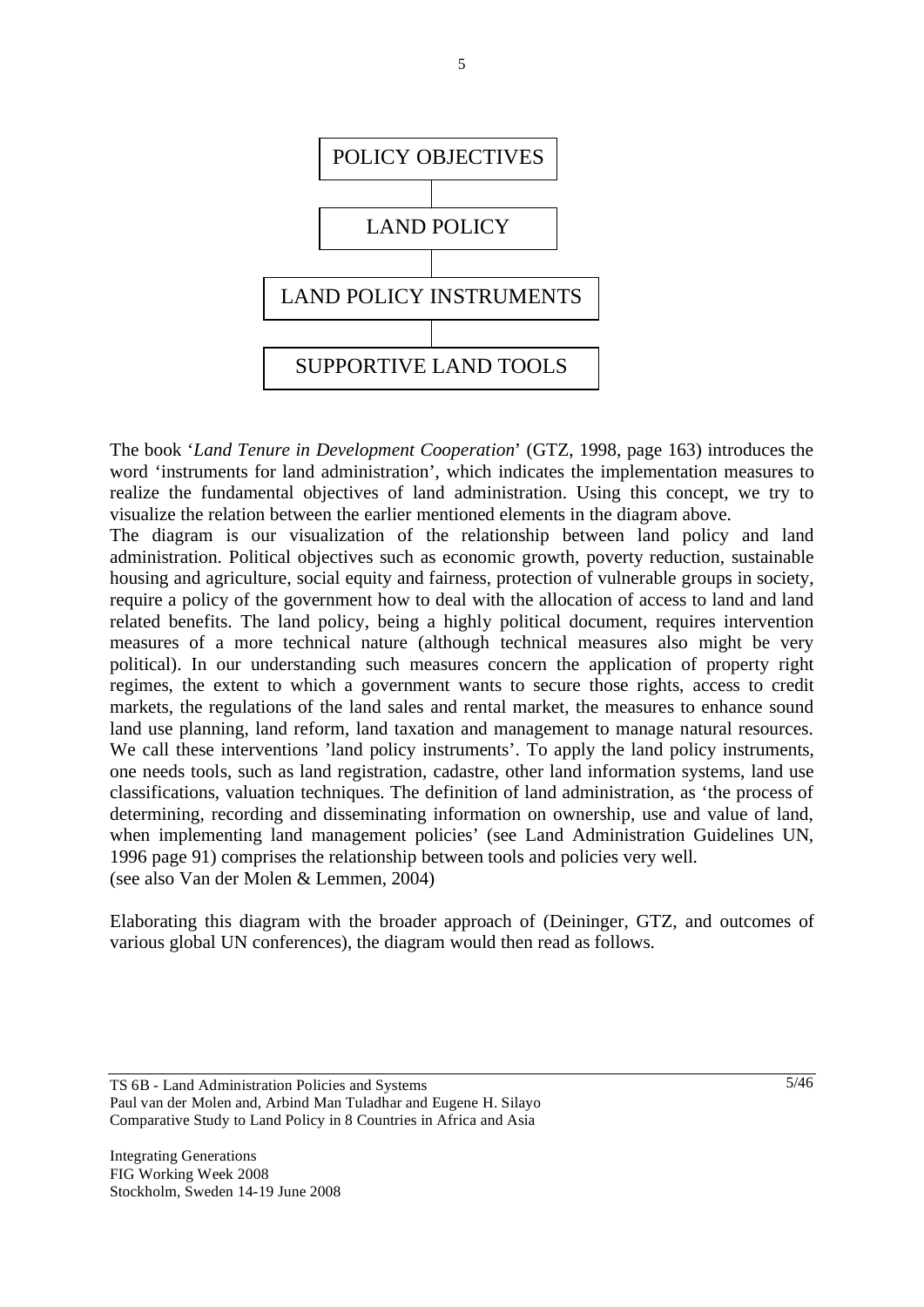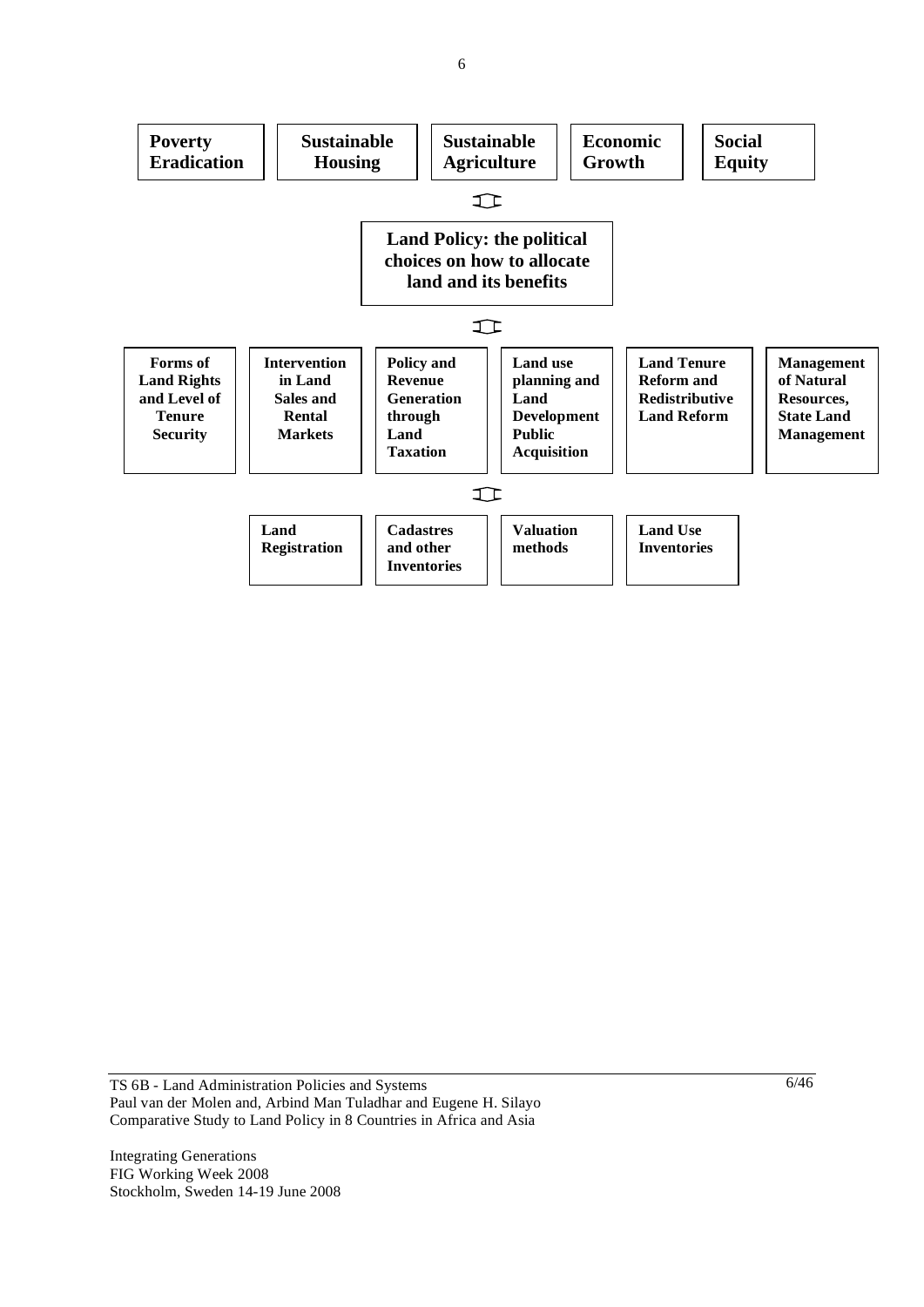#### **CRITERIA FOR LAND POLICIES**

Based on chapter 1, we conclude that the contours of the ideal land policy document become visible. Such policy should identify the higher objectives of national policy and the role of access to land in these various domains in the first place. Then the government must take a political and ideological stance and tailor its general principles of good governance and rule of law in order to define a policy how it wants the allocation of land resources and the benefits from the land to contribute to the realization of the higher policy objectives. Referring to (Deininger, 2003) the land issue can not be assessed in isolation, so the government must take a broad view here, and include other factor markets (labor, credit, energy) and their related effects towards and from the land issue.

Then the government has to formulate how such political and ideological set of choices should be implemented in practice. Firstly, related to the diagram above, it must become clear what forms of land rights the government recognizes, and the level of land tenure security it wants to provide to its citizens. Secondly, the contribution of the land sales and rental markets to the higher policy objectives definitely require state interventions in the market as market imperfections will not move access to land automatically to socially desirable outcomes. Thirdly, the role of land taxation should be made explicit in a land policy, as land taxation will not only provide funds to local government bodies which is important in the era of decentralization, but also might be used in a interventional way to influence desirable land use. Fourthly, the use of land should contribute to the realization of the higher political objectives, through land use planning, implementation (development) and maintenance (monitoring). The rationale for the government to do so, is the role of the state in the provision of public goods, thus without rivalry of exclusion, which cannot be expected from owners who normally optimize their personal interests of the benefits of land. When land distribution is skew, or socially wrong, the government must formulate a land reform policy, which can have different form, amongst them land tenure reforms, redistributive reforms, privatization and restitution. Sixthly, good care of the environment (especially land and water) depends on land management, both from private owners for private, common and customary properties, as from the state for its own lands. Finally, the land policy must also make clear, which tools should be mobilized and put in place to make a smooth and socially acceptable implementation into a reality: which land administration system is most suitable (with components registration, cadastre, other land inventories, valuation, and land use inventories).

For a land policy documents, the above means, ideally:

Chapter 1: Objectives at state level and an analysis regarding the role of land

Chapter 2: Political and ideological choices on allocation

Chapter 3: Regulations for land tenure and security

Chapter 4: Interventions in land sales and rental markets

Chapter 5: Fiscal measures on land taxation and strategic use,

Chapter 6: Mechanisms for land use planning, implementation and maintenance

Chapter 7: Methods of land reform in its variety

Chapter 8: Regulations for management for natural resource (incl. state land management)

Chapter 9: Requirements to land administration systems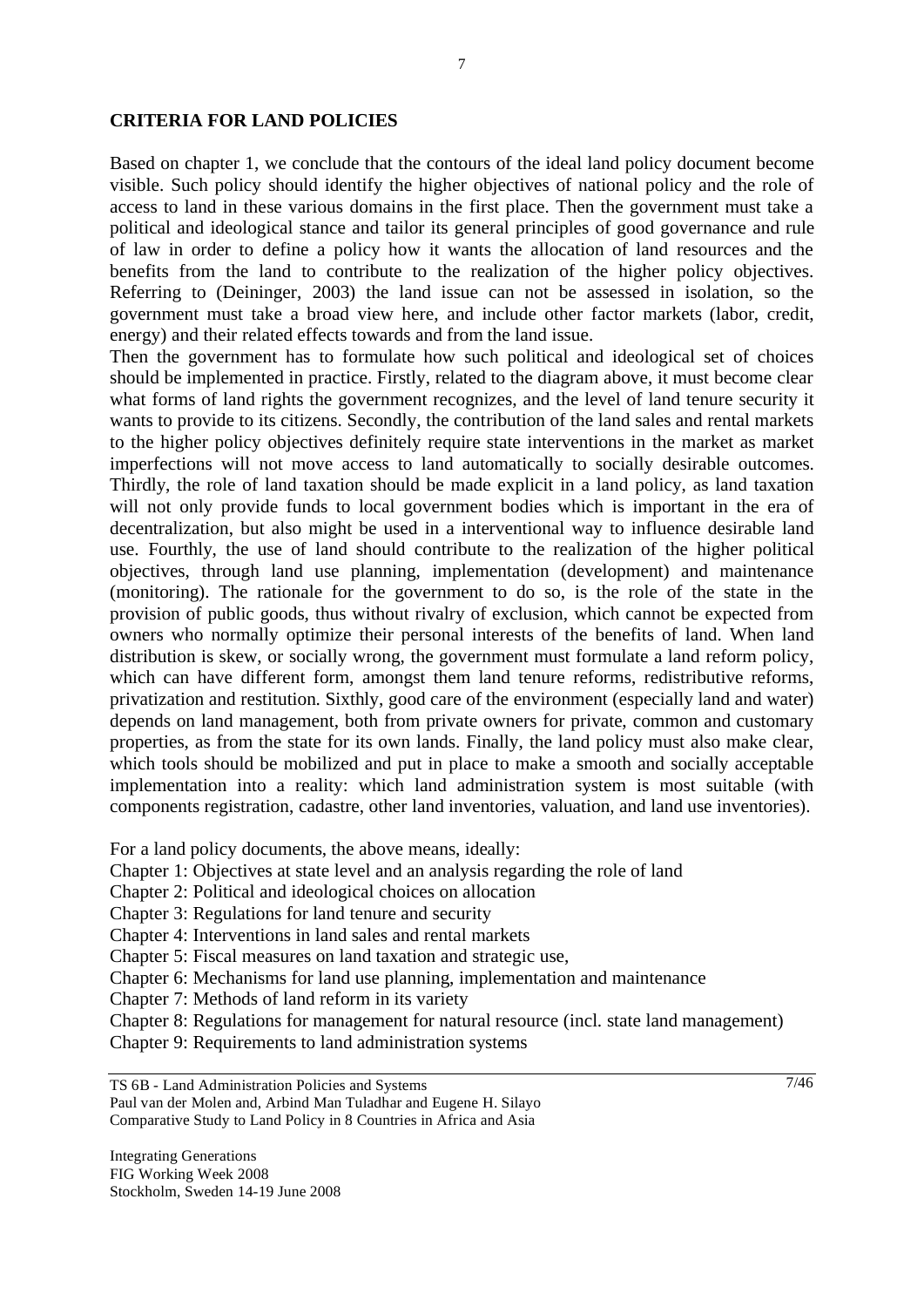Following the diagram above, these chapters must be interrelated. Ideally, the land policy document should provide links between the highest political goals, and the way how a tool like the land administration system is expected to operate, which is easy to see thinking about for example equity aspects of ethnicity and gender, and appreciation of traditional land tenure and land management practices. Referring to institutional economics, both institutional and operational issues are at stake.

# **1. COMPARATIVE STUDY**

The comparative research is performed by Eugene H. Silayo, when acting as a senior visiting scientist at ITC in 2007 (study available in www.oicrf.org). The choice of the 9 countries is determined by the availability of the National Land Policy documents on the web. When implementing the research, other countries did not publish their documents so openly. No selection was made, by consequence.

## **3.1 Objectives**

The first section of a National Land Policy (NLP) ideally would deal with an analysis of the existing objectives of the government, the role of land in achieving these objectives, an analysis how the government might deal with the land issue with respect to the political objectives, and the way forward. The research reveals that almost all NLP documents pay attention to this aspect.

| Objectives   | Rwanda | Namibia | Kenya                    | Malawi | Swaziland | Tanzania          | Zambia          | Uganda            | Cambodia                 |
|--------------|--------|---------|--------------------------|--------|-----------|-------------------|-----------------|-------------------|--------------------------|
|              |        |         |                          |        |           |                   |                 |                   |                          |
| Problem      |        |         | $\mathbf \Lambda$        |        |           | $\mathcal{L}$     | $\Delta$        | $\Delta$          | $\Delta$                 |
| Statement    |        |         |                          |        |           |                   |                 |                   |                          |
| Vision<br>of |        |         | $\mathbf \Lambda$        |        |           | $\Delta$          |                 |                   |                          |
| Policy       |        |         |                          |        |           |                   |                 |                   |                          |
| Mission of   |        |         | ٦                        |        |           |                   |                 |                   |                          |
| Policy       |        |         |                          |        |           |                   |                 |                   |                          |
| Objectives   |        |         |                          |        |           |                   | $\triangleleft$ | $\gamma$          |                          |
| of Policy    |        |         |                          |        |           |                   |                 |                   |                          |
| Process      |        |         | $\overline{\phantom{a}}$ |        |           | $\mathbf{\hat{}}$ |                 | $\mathbf{\hat{}}$ | $\overline{\phantom{a}}$ |
| Authority    |        |         |                          |        |           |                   |                 | $\Delta$          | $\overline{\phantom{a}}$ |

8/46 All NLP's address the problems that are faced by the particular countries. None of the countries had any form of land policy that gave comprehensive guidance in issues like land tenure, administration, management of resources, land markets, disputes. Population growth, pressure on land resources, migrant population, informal settlements, lack of tenure security, food insecurity appear to have been shared by the countries. In addition, colonial history, bad state land management, the impact of HIV/Aids, return of internally displaced persons and refugees, increasing landlessness, market liberalization, land grabbing, are all to a different extent urging for the development of a NLP. However, the way forward (the 'vision') is defined only in very abstract terms in the NLP-documents. With the exception of *Kenya* and *Tanzania,* most countries have not explicitly formulated the vision of their NLP. Interpretation of the texts results in -for example- 'a guide towards efficient, sustainable and

TS 6B - Land Administration Policies and Systems Paul van der Molen and, Arbind Man Tuladhar and Eugene H. Silayo Comparative Study to Land Policy in 8 Countries in Africa and Asia

Integrating Generations FIG Working Week 2008 Stockholm, Sweden 14-19 June 2008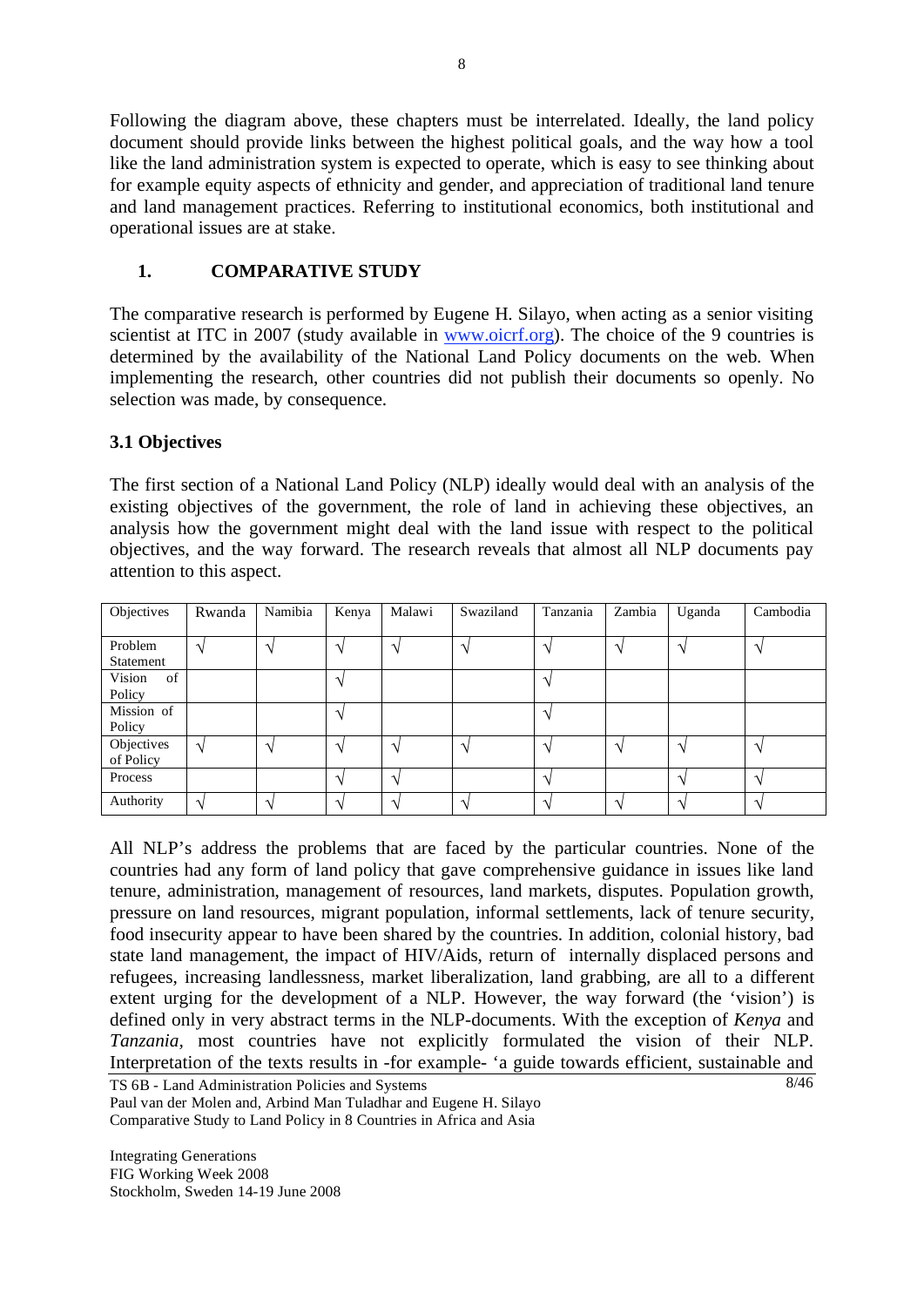equitable use of land for prosperity and posterity of the country' (*Kenya*), 'harmonization of land management and land administration' (*Rwanda*), or ' national commitment to redress the social and injustices inherited from the colonial past' (*Namibia*). The mission of the NLP's also remain abstract, such as 'promotion of secure land tenure system that encourages the optimal use of land resources and facilitation of broad-based social and economic development that sustains ecological balance of the environment' (*Tanzania*), 'to ensure tenure security and equitable access to land for social harmony' (*Malawi*), or 'to develop a short-term guide to drafting legislation, designing programs of action, carrying out policyoriented research and pilot programs consolidating institutional arrangements regarding land' (*Cambodia*).

The policy objectives for the countries differ in so far as they relate to different problems. They however overlap in areas relating to: promoting land tenure security, equitable access to land by all citizens without gender bias or discrimination, promoting investment on land and ensuring that land is put to most productive and sustainable use; improving land allocation and land market; ensuring accountability and transparency in the administration of land; land dispute adjudication and conflict resolution; protection of customary rights and the reduction of poverty.

The individual countries have the following country specific objectives: to set ceilings on land ownership in order to prevent/avoid land concentration/grabbing by a few, to streamline the institutional arrangements in land administration and also make them more transparent, to promote sound land information management, and to protect land resources from degradation for sustainable development (*Tanzania*); to promote governance and social justice, political accountability and democratic governance, to design and execute a paradigm shift from emphasis on land ownership to land development (*Uganda*); to undertake comprehensive reforms of the existing land tenure systems and give guidance to the necessary land reforms with a view to good management and rational use of national land resources, to avoid the splitting of plots and promote their consolidation in order to bring about economically viable production, to protect land resources from various effects of land degradation, to promote conservation and sustainable use of wetlands (*Rwanda)*; to curb land encroachment, unapproved development, land speculation and racketeering, to set guidelines for establishing economically viable ceilings on land ownership so as to prevent extreme land concentration in a few hands or individuals and/or organizations and extreme fragmentation, to extend land use planning and strategies to all urban and rural areas, to provide formal and orderly arrangements for granting titles and delivering land services in modern and decentralized registration system that support local governments, to promote community participation and public awareness at all levels in order to ensure environmentally sustainable land use practices and good land stewardship, and to promote research and continuous education of the public on all aspects of the duties and obligations of land tenure (*Malawi)*; to encourage rational and sustainable use of land, to encourage land ownership by Swazi citizens (*Swaziland)*; to secure Zambia's territorial integrity by maintaining international boundaries at all times so as to control movements, encroachments and enhancing security of citizens, to establish and support institutional capacity at all levels for sustained improvements of land delivery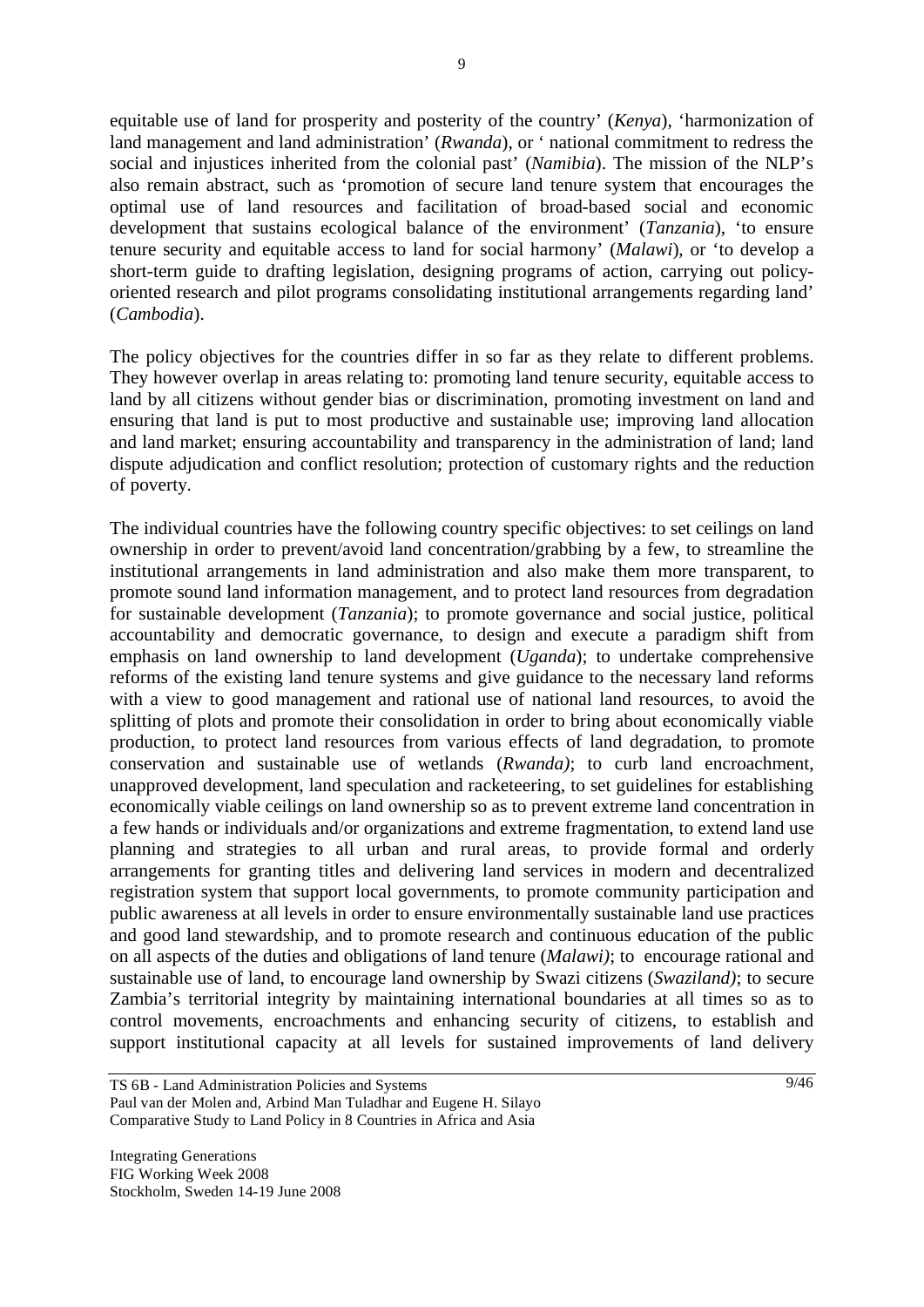services, to promote research and discourse in all aspects of national geography, land economy, law and information studies, and to provide a comprehensive institutional and legal management framework for effective land administration and management (*Zambia*).

The majority of policies studied show that policy formulation processes included: comprehensive review of literature, followed consultative processes that were participatory, interactive and stakeholder consensus based (*Kenya, Tanzania, Uganda, Malawi and Cambodia*). The policies of *Kenya* and *Tanzania* had additional input of information from Presidential Commissions of Inquiry on Land Matters. The processes followed in *Rwanda, Swaziland and Zambia* are not stated.

## **3.2. Political Choices**

Regarding the political choices, they are not very explicit in all NLP's. Text interpretation results in the next table.

| Political<br>Choices           | Rwanda        | Namibia                | Kenya             | Malawi        | Swaziland     | Tanzania          | Zambia                     | Uganda        | Cambodia                   |
|--------------------------------|---------------|------------------------|-------------------|---------------|---------------|-------------------|----------------------------|---------------|----------------------------|
| Access<br>to<br>Land           | $\mathcal{L}$ | $\Delta$               | $\Delta$          | $\mathcal{L}$ | $\mathcal{N}$ | $\mathbf{\hat{}}$ | $\lambda$                  | $\mathcal{N}$ | $\Delta$                   |
| Access<br>Gender               | $\mathcal{L}$ | $\gamma$               | $\mathcal{L}$     | $\Delta$      | $\mathcal{N}$ | $\mathcal{N}$     | $\boldsymbol{\mathcal{A}}$ | $\mathcal{N}$ | $\gamma$                   |
| Non<br>Access<br>Citizens      |               |                        | $\mathcal{L}$     | $\gamma$      | $\gamma$      | $\Delta$          | $\triangleleft$            | $\mathcal{L}$ |                            |
| Access<br>Vulnerable<br>Groups |               | $\mathcal{L}$          | $\mathcal{L}$     | $\mathcal{N}$ | $\sqrt{ }$    |                   | $\lambda$                  | $\gamma$      | $\boldsymbol{\mathcal{A}}$ |
| Access<br>Investors            |               | $\boldsymbol{\Lambda}$ | $\mathbf{\hat{}}$ | $\gamma$      |               | $\Delta$          | $\triangleleft$            | $\mathcal{N}$ |                            |

#### **Access to land**

In the policies examined access to land may be achieved through:

- Allocation of land in urban or rural areas.
- Land adjudication.
- Land market operations, and/or
- Inheritance.
- Prescription (*Cambodia* 5 years, and *Rwanda* 10 years)
- Written law (*Cambodia and Rwanda*)

All policies clarify that governments shall take reasonable legislative and other measures to foster conditions which enable citizens to gain access to land on equitable basis, i.e. without discrimination, or denying anyone access to land on the basis of gender, ethnicity, or social and economic status. *Uganda* goes further to demand enforcement of the law requiring spousal consent for all transactions involving family or community land.

While *Kenya* advocates access to land through promotion of public auction, *Uganda* calls for the simplification of access to land by the poor through a mechanism free of excessive bureaucracy.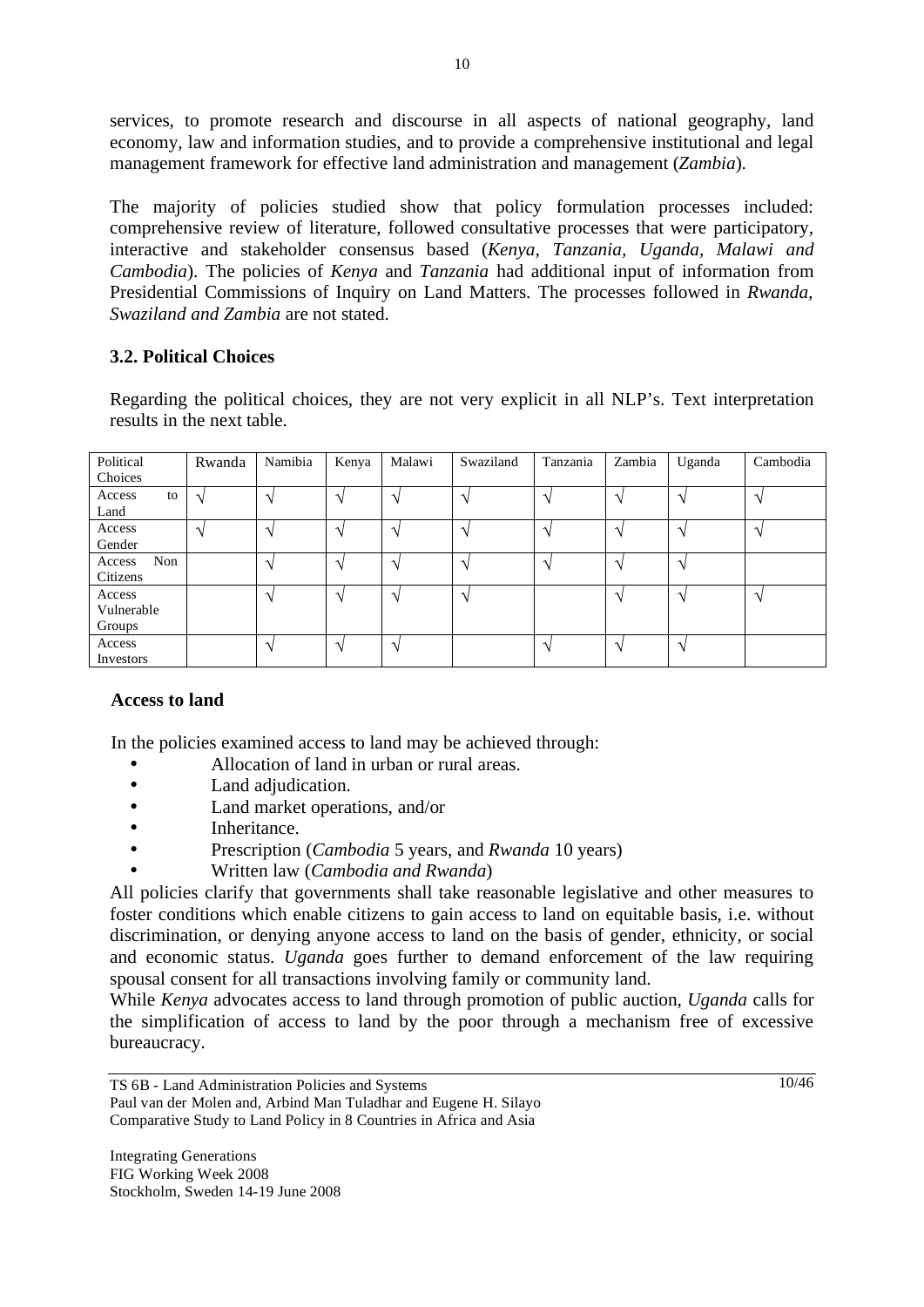While *Kenya* calls for adjudication and consolidation processes that are speedy, efficient, transparent and accountable, *Swaziland* refers to allocation procedures that are transparent and allocating authorities who are accountable for their decisions.

*Cambodia* takes a move to prevent development of informal settlement and land grabbing as follows: Illegal acquisition and concentration of land possession by a few individuals or legal entities is a problem in Cambodia.

*Rwanda* and *Tanzania* requires that all grants of land be made after the subject land has been fully surveyed and approved by the Director of Surveys and Mapping. The two also add to this a component of cost recovery on allocation of land for residential and institutional use. *Rwanda* further requires that strategic options to be put in place to distinguish between urban and rural land; and the mode of acquisition will differ depending on whether it concerns urban or rural land.

*Malawi* tackles the issue of access to customary land and notes that in practice, the allocation of rights to customary land is the responsibility of traditional leaders. Chiefs rely on clan and family leaders to identify and allocate pieces of land to individuals and households from land owned by that group. Once allocated, the family land is held and managed in all respects as private property. But the Land Act gives the Minister responsible for land the power to administer customary land and to grant leases not exceeding 99 years. This practice has resulted in converting some customary communal land to freehold without adequate consultation with the customary owners. The process undermined tenure security and increased land pressure and conflict among customary landholders. Hence the NLP proposes that the present system of customary land administration shall be rationalized and the land management responsibilities of traditional leaders made more transparent and compatible with the land management requirements set out in the policy.

Regarding allocation of land on leasehold rights, *Zambia* calls for a systematic planning in the land delivery process; streamlining and simplifying the system for allocation of leasehold rights in order to reduce the number of authorities involved in land alienation and make the system more accessible and affordable to a wide range of eligible applicants; and decentralization of the functions of the Commissioner of Lands up to district level.

## **Access to land and gender**

"Women access to land" and "gender and equity issues" have been used to refer to the same meaning.

Whereas in other sub-themes there are variations in the contents of the policy requirements from country to country, in this one on women access to land, there is a unanimous agreement that men and women shall be entitled to equal rights to land and land based resources; customary rules and procedures relating to succession shall be reviewed and liberalized so as to ensure that the transmission of land to women (e.g. through inheritance) is not impeded; and women are proportionately represented in institutions dealing with land at all levels.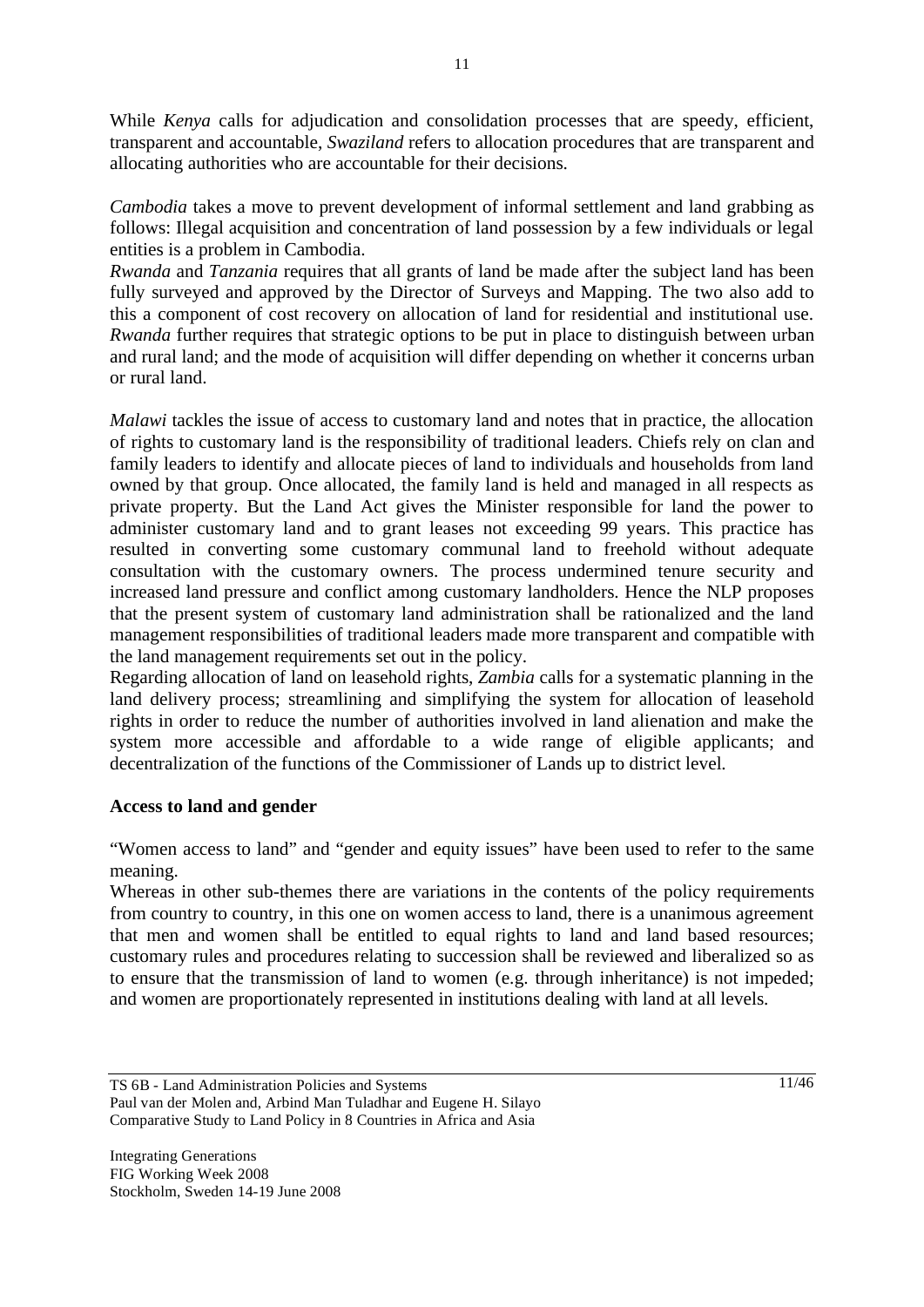#### **Access for non-citizens**

*Cambodia* and *Rwanda* are silent on non-citizens acquiring access to land. All the other countries are in agreement that non- citizens or foreign companies should not be allowed to acquire land save for investment purposes only and most specify durations that shall not exceed 99 years

*Cambodia, Rwanda and Swaziland* do not seem to have investment as a matter demanding special access to land.

*Kenya* provides for government compulsory acquisition of: (a) land for investment purposes, (b) all land on which mineral resources have been discovered before allocating it to investors, (c) land for strategic public ventures such as ports, airports, etc.

#### **Access for vulnerable groups**

The most vulnerable persons include subsistence farmers, pastoralists, hunter and gatherers/minority communities, agricultural laborers, unskilled and low skilled workers, unemployed youths, internally displaced persons, refugees, persons with disabilities, orphans, slum and street dwellers, the aged as well as persons living with HIV/AIDS. People in this category are described as being vulnerable because they lack the means to access, use and own land and land based resources.

*Rwanda* and *Tanzania* do not seem to be covered under this subtitle.

While some countries seek to put more emphasis on protection of the rights of the vulnerable people through improvement of land tenure security (*Kenya, Swaziland, Uganda and Zambia),* others (*Malawi, and Cambodia*) seek to address poverty alleviation measures through distribution and redistribution of land to them.

#### *(a) Those which seek to protect land rights*

*Kenya*, proposes to put in place a mechanism for redistribution of land and resettlement of internally displaced people and protecting their land rights from unjust and illegal expropriation. In a move to avert overstretching of resources such as land, fuel wood, water and pastures, Kenya proposes to establish refugee camps in conformity with development planning and control regulations. Swaziland, proposes to strengthen institutions to ensure the protection of inheritance of property rights relating to HIV/AIDS bereavements.

*Uganda* notes that most of the poor, ethnic minorities and the internally displaced persons occupy land on the basis of precarious and unprotected land rights systems, which expose them to constant evictions, removals and displacements. The policy paper therefore proposes that the government shall defend and preserve the traditional habitats of marginalized communities and provide infrastructure for their improvements.

#### *(b) Those which seek to address poverty alleviation*

*Malawi* puts forward a detailed proposal on poverty alleviation to (a) Undertake a land redistribution and resettlement program as a strategy for managing current land pressure; (b) Establish a social development fund for providing basic social and economic infrastructure, poverty alleviation and employment relief for households willing to resettle to new homesteads (c) Changing the present uneconomic household land holding of less than half a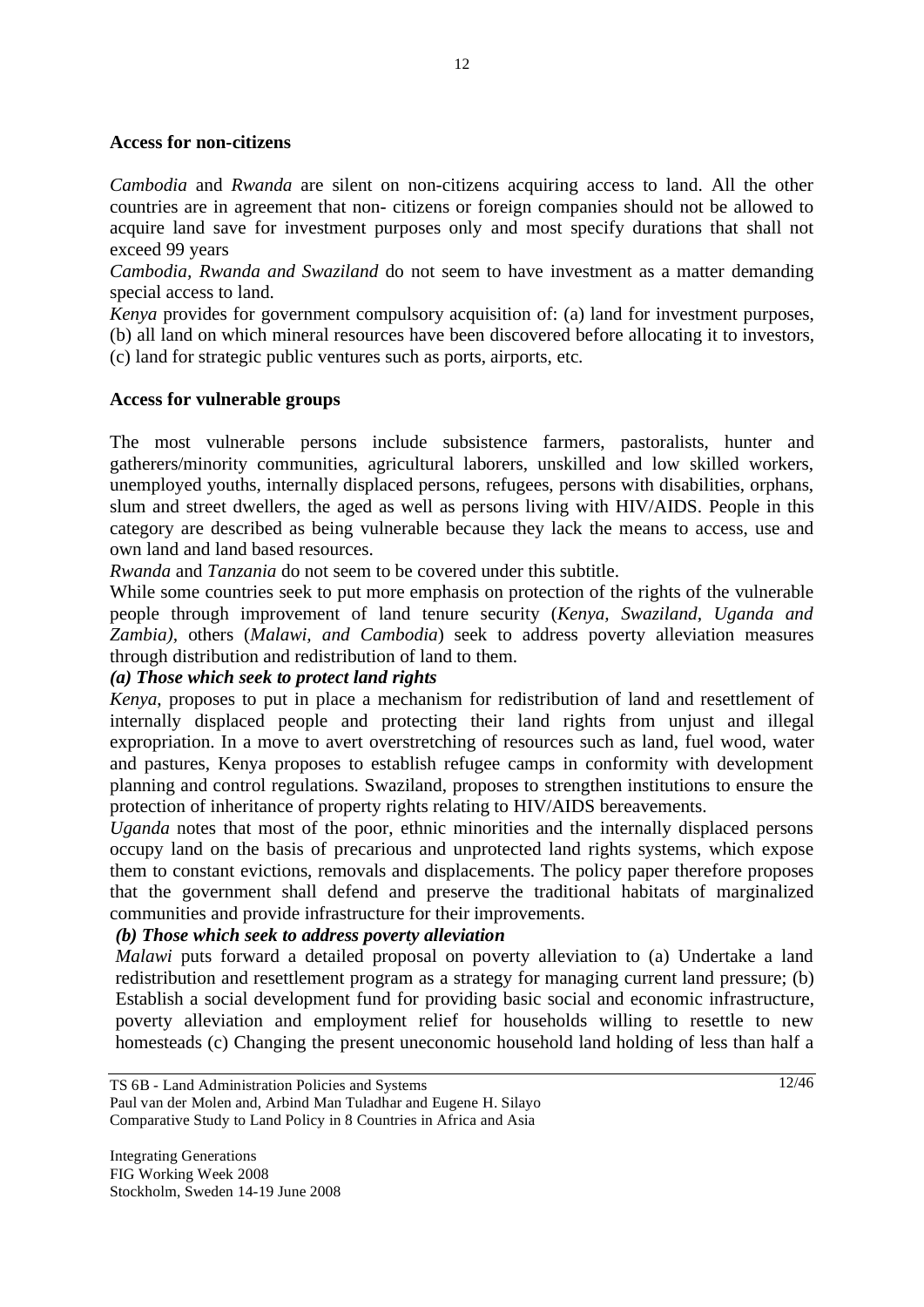hectare per household to holdings deemed adequate for subsistence and cash crop farming; (d) Encourage the resettlement of landless and land-short households in carefully selected areas throughout the country; and (e) Abandoned farms and estate holders who have defaulted will have their rights revoked and the land made available for redistribution to needy smallholders.

#### **Access for investors**

*Cambodia*, like *Malawi*, addresses the issue of poverty alleviation through institutional strengthening by stating thus: "Because of the strong link between landlessness and poverty, land distribution will directly lead to poverty reduction by providing households with productive assets as well as contributing to good governance by reducing land conflicts, thereby improving social relations at local levels".

Zambia proposes a number of measures which include (a) assurance that the disabled persons will access land like any other persons; and (b) where practical and necessary persons with disabilities will be involved in land management decision making. Regarding people with HIV/AIDS, *Zambia* proposes that the government will ensure recognition of the impact of HIV/AIDS pandemic in land administration and management services and work in partnership with other stakeholders to redress the impact of the pandemic.

*Tanzania*'s policy plans to curb speculation and land grabbing or accumulation by setting a ceiling on allocated land (see more under land grabbing/speculation). Furthermore Tanzania's policy notes that special areas for various investments will be identified and set aside for allocation to investors and that land allocated will be according to their ability to develop it.

*Malawi* and *Uganda* state that land will be set aside for investment and Malawi go further to fix the duration of the leasehold at a renewable period of 50 years.

*Zambia*'s large part of land lies under customary land (94%). So most of the background text on access to land for investment will be found under registration of customary land; whence the policy recommends to the government to: Continue to sensitize the public on the advantages of individual ownership of land through leasehold or customary tenure to improve the security of investments by improving land transferability and access to credit

#### **3.3. Land Tenure Arrangements**

Regarding the impact of the NLP on land tenure arrangements, is it important for the government to formulate explicitly what kind of land categories are recognized, which forms of land tenure and the legal security the government wants to provide. Also how to deal with history is an issue.

| Land Tenure                    | Rwanda | Namibia | Kenya | Malawi | Swaziland | Tanzania | Zambia | Uganda | Cambodia |
|--------------------------------|--------|---------|-------|--------|-----------|----------|--------|--------|----------|
| Categories of  <br>Land        | $\sim$ |         |       |        |           |          |        |        |          |
| Land<br>Tenure<br><b>Types</b> | $\sim$ |         |       |        |           |          |        |        |          |
| Level Tenure<br>Security       |        |         |       |        |           |          |        |        |          |

TS 6B - Land Administration Policies and Systems Paul van der Molen and, Arbind Man Tuladhar and Eugene H. Silayo

Comparative Study to Land Policy in 8 Countries in Africa and Asia

Integrating Generations FIG Working Week 2008 Stockholm, Sweden 14-19 June 2008 13/46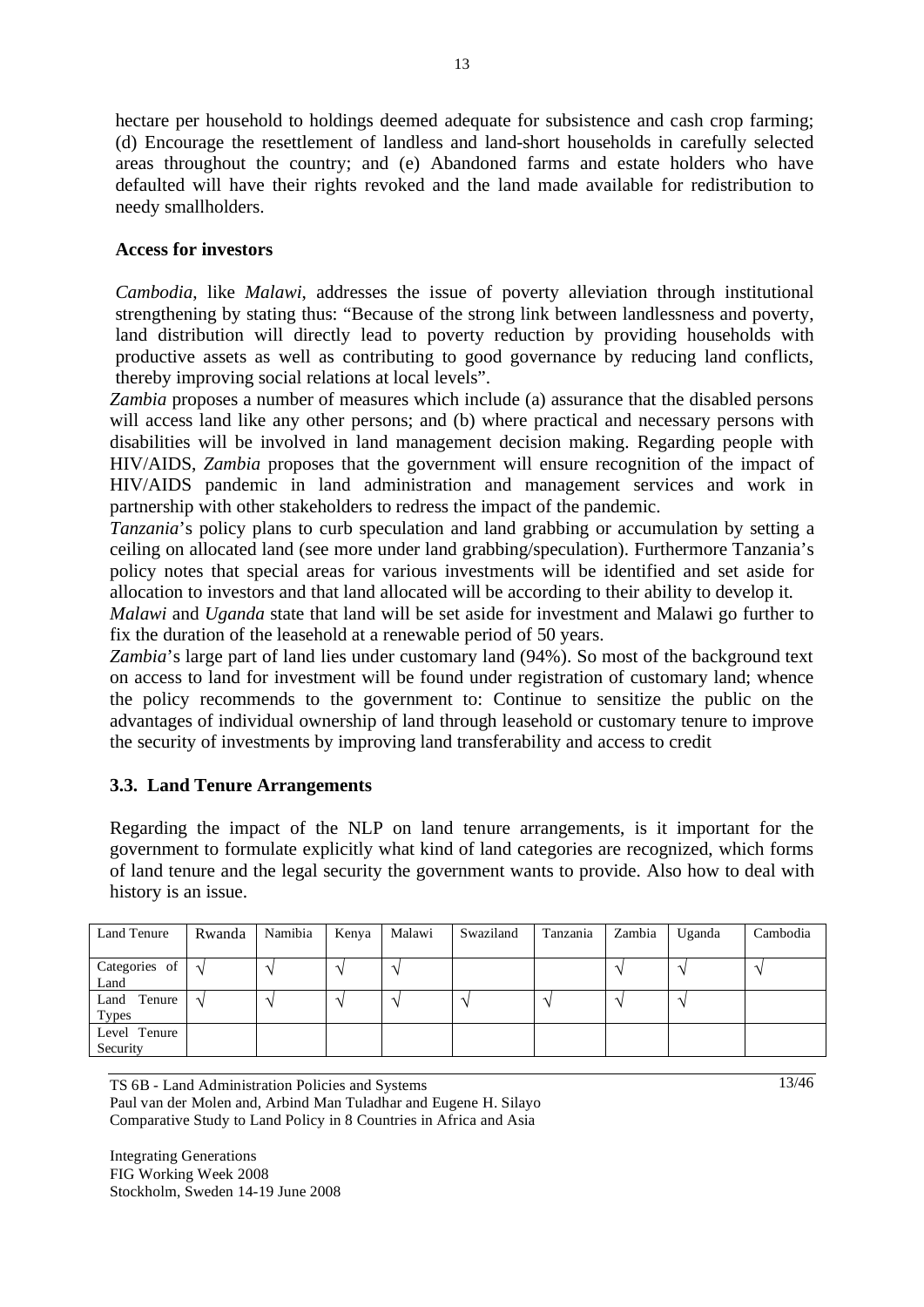| Historical<br>Injustices |  |  |  |  |  |
|--------------------------|--|--|--|--|--|
| Conflict<br>resolution   |  |  |  |  |  |

#### **Categories of Land**

The categories of land considered are the existing ones as well as those proposed in the National Land Policies (NLP). All country policies, except Swaziland and Tanzania's policies, specify various categories of land. The proposed ones with respective countries in brackets are summarized as follows:

- Public land (*Kenya, Uganda, Malawi*)
- Government land (*Malaw*i).
- Community land (*Kenya, Uganda*)
- Private land (*Kenya, Uganda, Malawi*)
- State's Public land ( *Rwanda*)
- State's Private land (*Rwanda*)
- Customary land (*Malawi*)
- Public Domain of the State (*Cambodia*)
- Private Domain of the State (*Cambodia*)
- Private Domain (*Cambodia*)
- Customary land (*Zambia*)
- State land (*Zambia, Malawi*\*)

\*Private Land in Malawi is further subdivided into:

- o Freehold, and
- o Customary estates

The respective distinctions between each category are given under each country are:

*Kenya*'s policy requires government to enact a legislation to govern all categories of land. The policy directs the Government to ensure that all land is put into productive use on a sustainable basis by facilitating the implementation of key principles on land use, productivity targets and guidelines as well as conservation.

*Tanzania* (categories of land are not stated in the policy).

The policy of *Uganda* says that the Constitution and the Land Law will be amended to classify land in Uganda in terms of broad ownership characteristics.

*Rwanda* (no additional information)

*Malawi* (no additional information)

*Cambodia*: About 80 percent of land area in Cambodia now falls under State ownership categories, and 20 percent falls under private ownership

*Swaziland*: (no land type mentioned in the NLP)

Zambia: Customary land is 94% of all land while State land is 6%.

*Cambodia*'s current information about the location and characteristics of State land is dispersed and incomplete. This dispersion and incompleteness is a cause of disputes and ineffective management. Hence the policy document proposes to create a State land inventory and classification in order to allow the State to identify and locate its different properties in a systematic way.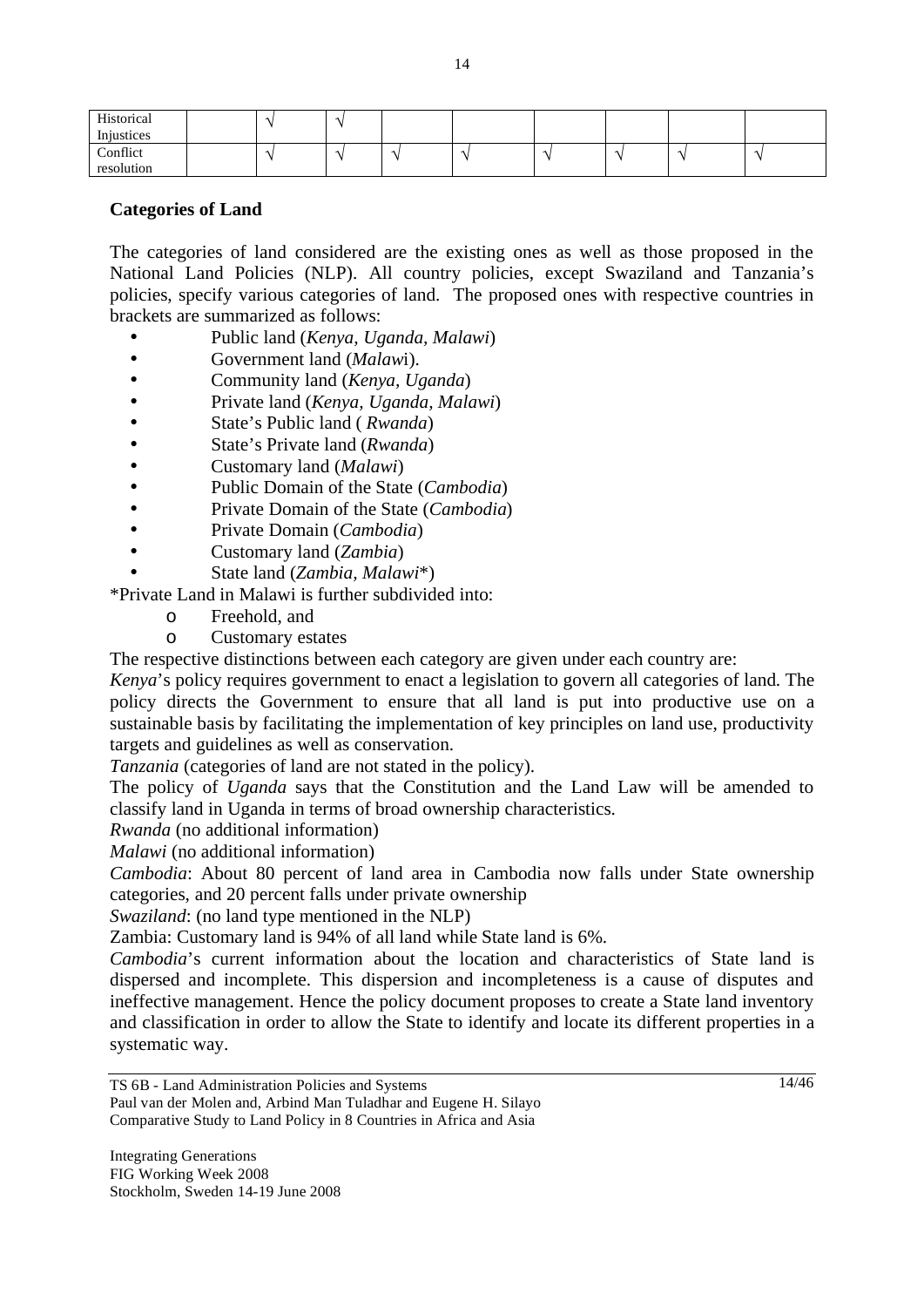#### **Forms of Land Tenure**

In the countries examined, it has been stated that prior to colonization, the land tenure existing at the time was customary tenure. As outlined in the NLP's of *Zambia* and *Tanzania* customary land tenure was used subject to local conditions and customs. Land was then held by the community rather than individuals. This facilitated periodic distribution of land among the community members based on population growth, a practice that prevented emergence of a class of landless individuals. The system of land holding under customary tenure is derived from continued occupation and is administered according to local custom and therefore varies from place to place. Traditional/Tribal leaders (Chiefs and Headmen) have a significant regulatory role of customary tenure.

Colonization added two forms of tenure system on the colonized lands. It added freehold and leasehold systems. Thus in each country there were the three types of tenure systems up to the independence time.

After attainment of independence many countries sought to convert freehold titles to leasehold titles. This was so because freehold titles being titles in perpetuity which confer to title holders unlimited rights of use, abuse and disposition (*Tanzania and Zambia*) were not popular with the independence governments. The new NLP's of Kenya and Uganda propose to promote leasehold tenure on the basis that leasehold tenure confers a holder the right to use land for a defined period of time in exchange for the performance of certain obligations such as the payment of rent. Leasehold rights provide a flexible mechanism for transacting rights in land and for land use control. *Malawi*'s private land may be held either under freehold or customary tenure. Although not reported in any of the policies examined, customary tenure is in deed akin to freehold as long as customary tenure have weakened and ownership in rural/community areas has departed from communal to individualized entity.

Attempts have unsuccessfully been made to convert customary tenure systems to either freehold or leasehold (*Uganda and Kenya*). The *Kenya*n attempt was quit strategic in that it used the registered Land Act (Cap 300) to extinguish customary tenure and replace it with rights that would be individually and exclusively held. In *Rwanda* customary tenure is not much favored as it has been responsible for excessive fragmentation of land. Elsewhere, such as in *Kenya, Tanzania, Uganda, Malawi and Zambia* customary tenure systems have been accommodated into statutes or are in the process of being accommodated. Restoration of the *mailo* system in *Uganda* is seen as being politically expedient. However, the NLP of *Uganda*  sees the *mailo* tenure as perpetuating an outmoded and feudal regime. It has hence proposed its conversion into fully fledged freehold or long term leases for land located in urban areas.

In all the countries considered, registration of customary land is meant to modify, if not to extinguish, customary tenure. For example, the NLP of *Zambia* unequivocally states: "In order to advance the advantages of customary tenure practice, the government will introduce group land rights to allow for registration of village, family and clan land as well as cooperatives." Although this approach is being advanced, the general trend is towards individualization of tenure system (*Tanzania, Uganda, Malawi, and Zambia*). It is believed that individualization of land through leasehold tenure improves the security of investments by excluding concurrent ownership and improving land transferability and access to credit. *Kenya* clearly reaffirms this position as its NLP states: "Establish mechanism for the creation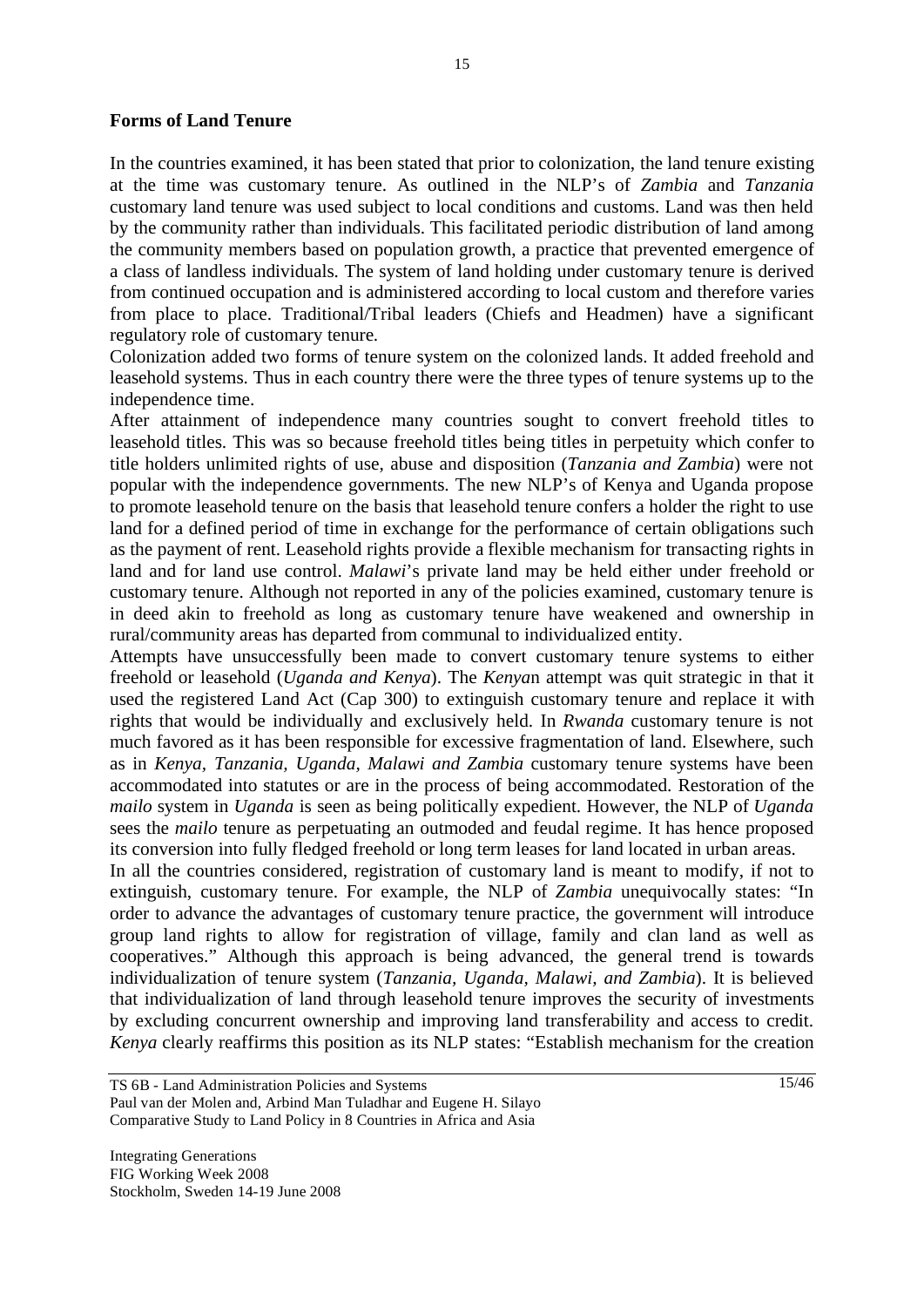of leasehold interests out of public, community and private land, such leases lasting for a maximum duration of 99 years". There is no doubt that the feasible land tenure of the future is leasehold system, be it for a short term or a long term.

### **Level of land tenure security to be guaranteed**

This issue is not treated in the NLP documents. The choices that can be made for tenure security as related to the so called 'continuum of right' (see UN/Habitat publications) is not elaborated, although the use of different concepts for land tenure in the NLP's most likely has an implicit appreciation of tenure security.

### **Historical Injustices**

This issue is mentioned only in the NLP of *Kenya and Namibia*

*Kenya*: Historical injustices are land grievances which stretch back to colonial land policies and laws (1895-onwards) that resulted in mass disinheritance of communities of their land, and which grievances have not been sufficiently resolved to date. The grievances remain unresolved because successive post independence governments have failed to address them in a holistic manner. Hence NLP directs government to:

• Establish mechanisms to resolve historical land claims arising in 1895 or thereafter. 1895 is the year when Kenya became a colony under the British East African Protectorate with power to enact policies and laws under the Crown. It is these colonial policies and laws which formed the genesis of the mass disinheritance of various Kenyan communities of their land.

• Establish a suitable legal and administrative framework to investigate the historical injustices and recommend mechanisms for their resolution.

Review all laws and policies adopted by post independence governments that exacerbate the historical injustice, including the constitutional provisions on the right to private property and compensation on compulsory acquisition regardless of how the property was acquired.

Establish suitable mechanism for restitution (restoration of land rights to those who have unjustly been deprived of such rights), reparation and compensation of historical injustices or claims.

*Namibia*: Restitution of land rights abrogated by the colonial and South African Authorities prior to independence will not form part of Namibian Land Policy.

TS 6B - Land Administration Policies and Systems Paul van der Molen and, Arbind Man Tuladhar and Eugene H. Silayo Comparative Study to Land Policy in 8 Countries in Africa and Asia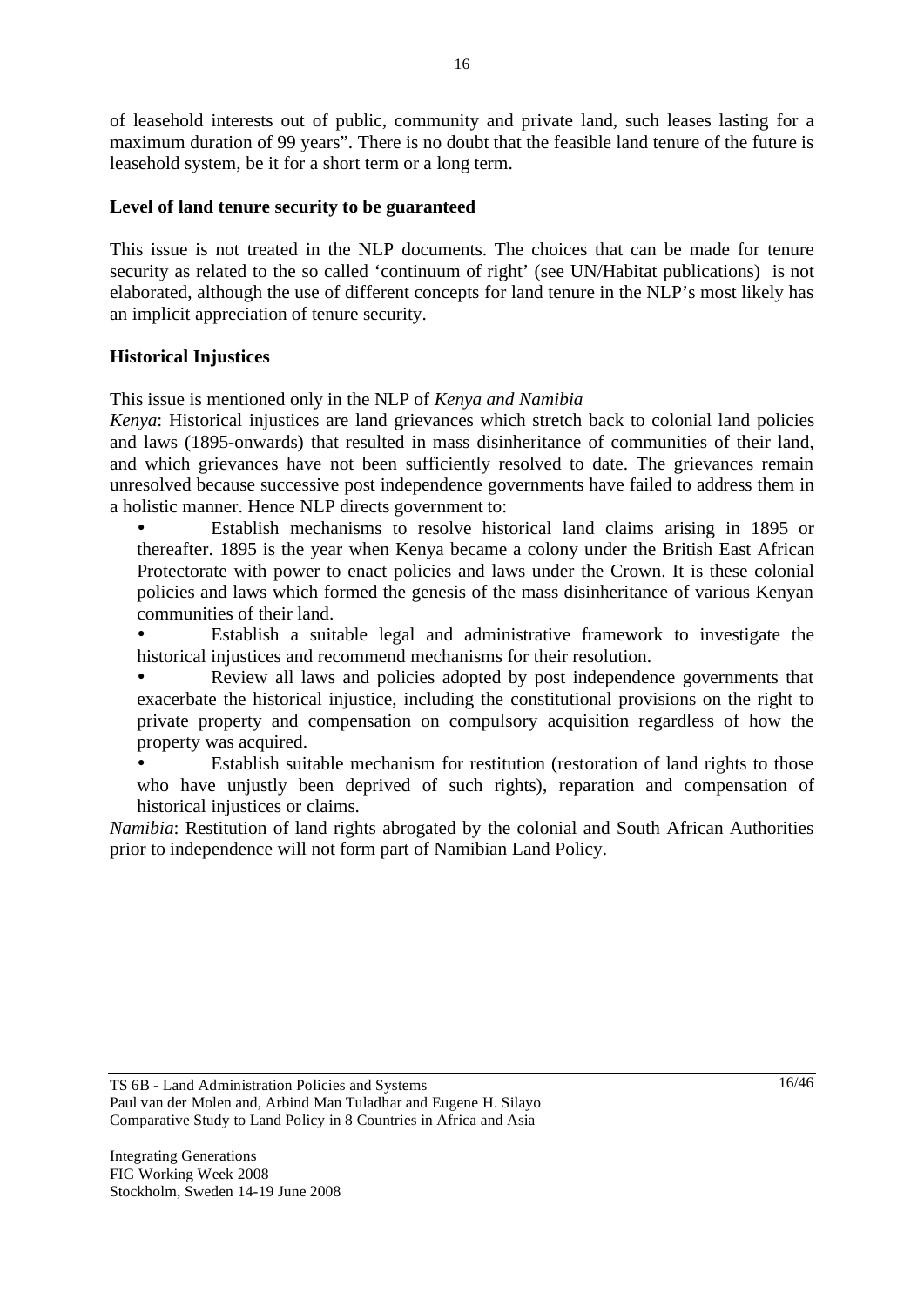### **3.4 Land Markets**

As mentioned earlier land transactions are the land market forms an important mechanism. However, land market imperfections most likely do neither direct land to its most productive use, nor provide equal access to land ownership or access to land related benefits, from which the poor have to suffer. The policy of the government on how to regulate the marker is therefore in any country an issue. The free market needs interventions.

| <b>Land Markets</b> | Rwanda | Namibia | Kenya | Malawi | Swaziland | Tanzania | Zambia | Uganda | Cambodia |
|---------------------|--------|---------|-------|--------|-----------|----------|--------|--------|----------|
|                     |        |         |       |        |           |          |        |        |          |
| Regulations         |        |         |       |        |           |          |        |        |          |
| Speculation         |        |         |       |        |           |          |        |        |          |
| Ceilings            |        |         |       |        |           |          |        |        |          |

### **Land Markets Regulations**

Although *Rwanda* and *Tanzania* have made supportive reference to land market, they have not dealt with it as a separate topic to merit coverage in this section. While *Kenya* would like to see a vibrant land market in place, the policy statement starts off by outlining aspects that are hindering the operation of the market. The hindrances include inadequate land information, political interference, bureaucratic inefficiencies, corruption and absence of innovative market mechanisms. Because land sale and long term leases are not effective in ensuring equity and access to land, the policy paper proposes that government shall encourage development of land rental markets as they have the potential to provide access to land to those who are productive but own little or no land. In order to enhance efficiency in land markets, the policy paper further proposes that the government shall decentralize land registries and facilitate allocation of serviced land for investment.

The benefits to be got from promoting land markets are clearly explained and justified by *Swaziland*'s land policy. It states: "The private sector holds the key to economic growth. It is recognized that the majority of wealth in all countries is held in the form of real property. Without a properly functioning property market, access to that capital is constrained or even denied. Enabling real property markets to work for the benefit of the nation's citizens is therefore of fundamental economic importance".

All countries examined accept the benefits that can be derived from land markets. However *Malawi* seems to be very cautious about application of free land market to land held under customary rights: the policy states that (a) Customary property boundaries shall be demarcated and ownership of interest defined to effectively lower the time and cost required to complete customary land transactions, and (b) All dispositions of customary land shall require approval and signature by the relevant head of the land owning group, the Chief, and an independent member of a democratically elected customary land committee.

In *Zambia*, where the land market is restricted and unregulated, there have emerged racketeering and speculations in land. To capitalize on the benefits of land markets, all the countries have, therefore, recommended measures to promote efficient and equitable operation of private land markets through efficient land delivery services involving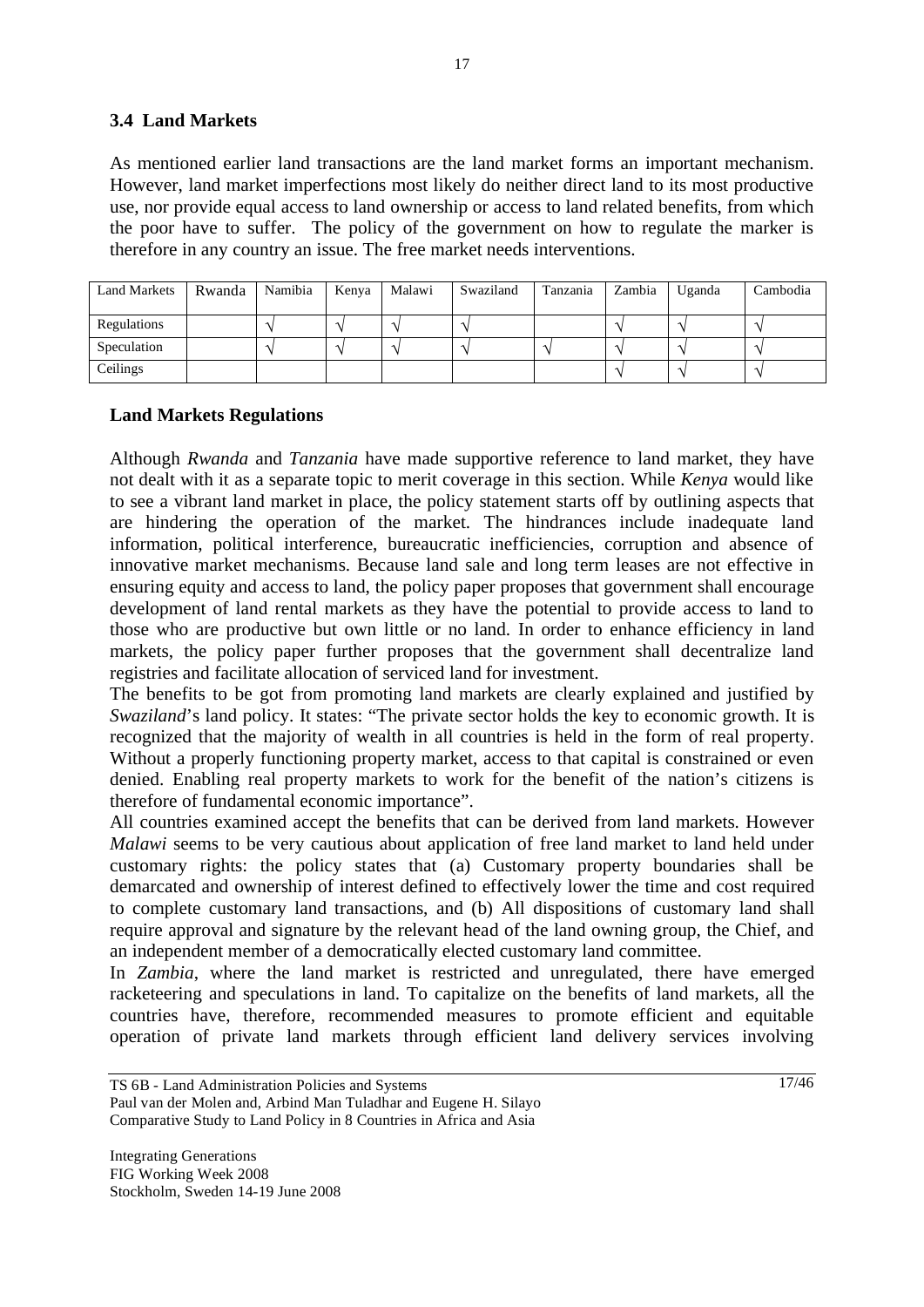registration of rights and record of transactions, as well as speedy dispute processing under specific tenure regimes.

*Rwanda* and *Tanzania* are silent on what ought to be done to promote land markets.

## **Anti-Speculation and Application of ceilings, hoarding of land**

Land speculation is a symptom of both poorly functioning land market and a lack of viable alternative investment opportunities. It promotes development of unplanned settlements, encourages urban sprawl, increases the cost of delivering services, creates an artificial shortage of development land and interferes with the government's desire for fair distribution of land.

Countries which have tackled the issue of land hoarding propose to discourage it through strict enforcement of development conditions; granting of planned urban land and ensuring timely effective utilization of the land; disallow disposition of land for which all development conditions have not been complied with (this exempts mortgaged land); imposition of punitive tax incentives to prevent speculative holding of agricultural and urban land; and treating land that has not been developed as per the stipulated conditions to be speculative and so be considered as they have breached the development conditions. *Tanzania* goes further to state clearly that any party granted a Right of Occupancy over a piece of land, is guaranteed free enjoyment of the same during all the term of the Right of Occupancy, provided that the landholder fulfills all the conditions implied and stipulated in the Certificate. Short of this, the allocation authority shall initiate revocation process.

With regard to land ceiling, all policy documents propose that legislation should set the highest amount of land surface area that can be allocated. This approach is intended to check against holding of large tracts of land which is not economically utilized. The policy of *Cambodia* sets the ceiling at 10,000 hectares, clarifying that any existing area exceeding this amount shall be reduced. *Kenya* and *Malawi* are additionally against excessive fragmentation of land into sub economic levels.

## **3.5 Land value, valuation and taxation**

As mentioned earlier, the recognition that land has a value, urges for a policy on valuation and taxation. Especially the use of the taxation instrument to not only generates revenue, but also to be applied as a policy instrument for desirable land use might be an issue.

| Land<br>Taxation | Rwanda | Namibia | Kenya | Malawi | Swaziland | Tanzania | Zambia | Uganda | Cambodia |
|------------------|--------|---------|-------|--------|-----------|----------|--------|--------|----------|
| Value            |        |         |       |        |           |          |        |        |          |
| Taxation         |        |         |       |        |           |          |        |        |          |

## **Value of Land**

*Kenya* does not seem to mention anywhere in the policy document that land has value. Zambia mentions that land has value under the sub theme 'Land Markets'.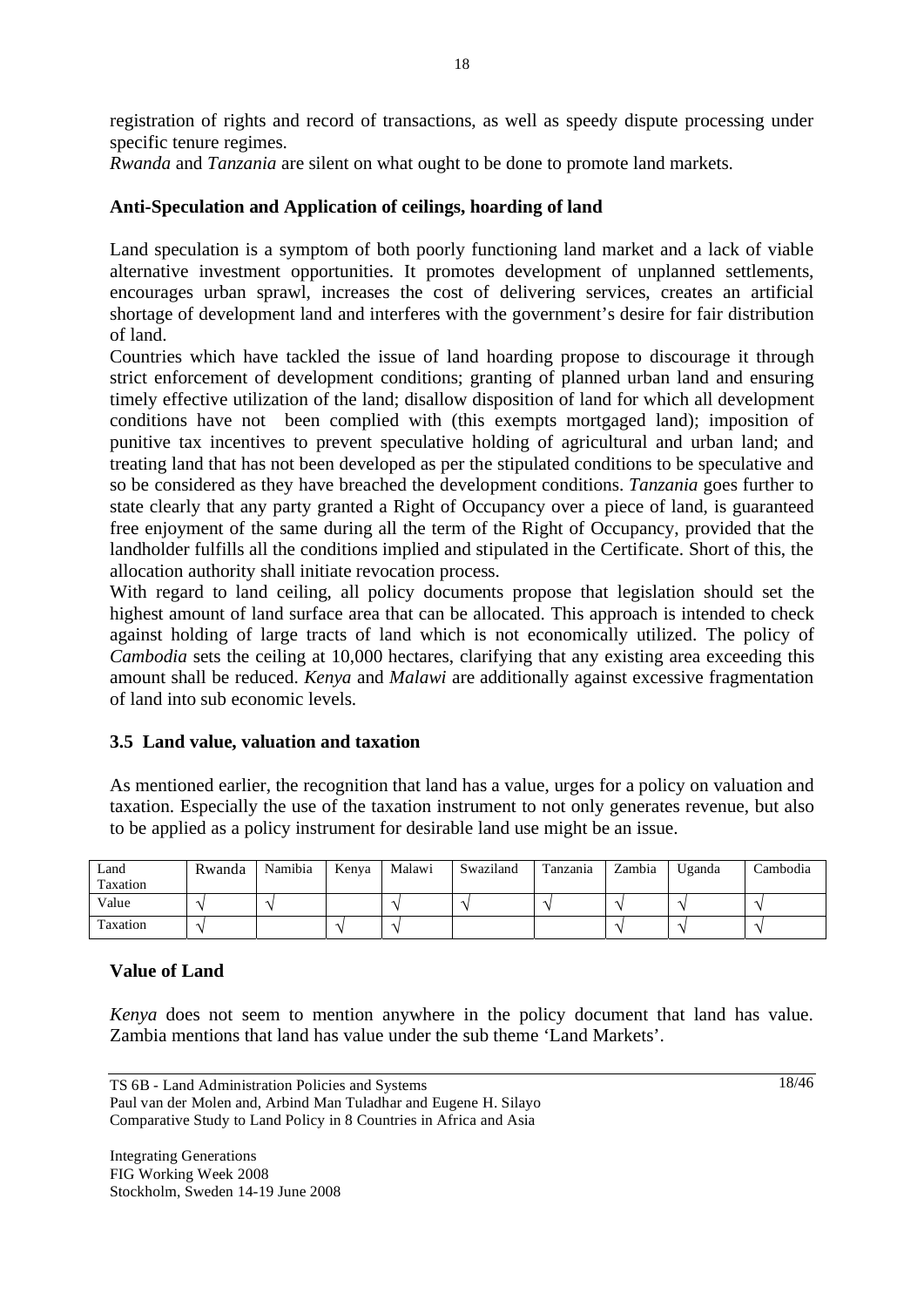With the exception of *Kenya*, all the policies state that land as a scarce resource has value and that it has other physical and intrinsic attributes that also contribute to its economic and social value.

Hence the policies state clearly that land values will be recognized in all transactions involving land and in the assessment of land tax and rent. In that regard, land valuation is necessary for public purchase and/or sale of land and immovable fixtures, for expropriation and compensation, for land property taxation, and for the functioning of property land markets. *Tanzania* and *Malawi* specify that land has value as a share in negotiation to create joint ventures in various projects.

### **Taxation of Land**

The other themes that have been used in various policy documents are: Land rent, and Land revenue. *Tanzania*, *Rwanda* and *Swaziland*

In the countries examined, tax collection is not efficiently collected partly because: There is yet no mechanism for the collection of the tax (*Kenya, Zambia, Uganda*); registered land is limited partly because some people have been reluctant to obtain titles, in order to avoid the land transfer tax, and as a result the informal market that cannot be taxed is flourishing, making government to lose enormous income *(Cambodia*).

*Kenya* policy states that in order to facilitate efficient utilization of land and land based resources, the government shall (a) Introduce a development levy on undeveloped land, (b) Introduce land taxes for commercial farms in rural areas, and (c) Improve the capacity of public institutions including local authorities to assess and collect taxes.

*Zambia* gives reasons for the inefficient and ineffective revenue collection of ground rent and other fees as being cause by lack of accurate data and a reliable land information management system, lack of clear revenue collection system and lack of periodical reviews. Accordingly the challenges that *Zambia* is facing include: limited tax base due to unregistered settlements; lack of an efficient and effective revenue collection system for ground rent and other fees resulting in under collections; and Lack of accurate data and a reliable information system. The policy document therefore proposes that in order to address taxes that are land related government will: (a) establish an efficient and effective revenue collection system for ground rent and other land related fees and charges, (b) broaden the revenue base by regularizing the unplanned settlements, (c) improve land information management system, and (d) ensure accurate data is maintained and review fees and charges periodically.

*Cambodia* proposes that in order to ensure land transfers of the informal market are captured within the formal system, further consideration of developing new rates based on zoning or land use should be developed. For example low rates (1% or less) may be considered for rural agriculture while higher rates (1.5%-4%) for urban commercial zones may be developed. It is imperative that citizens are aware of the value of registering land transfers. Accordingly a programme of awareness is called for. If people do not feel that the benefit of the formal system outweighs the current and future costs then this will only reinforce the continual use of the informal market.

*Uganda* seeks to streamline fiscal transfers between national, local and community land rights delivery institutions so as to ensure equity in the sharing and use of land services revenue. It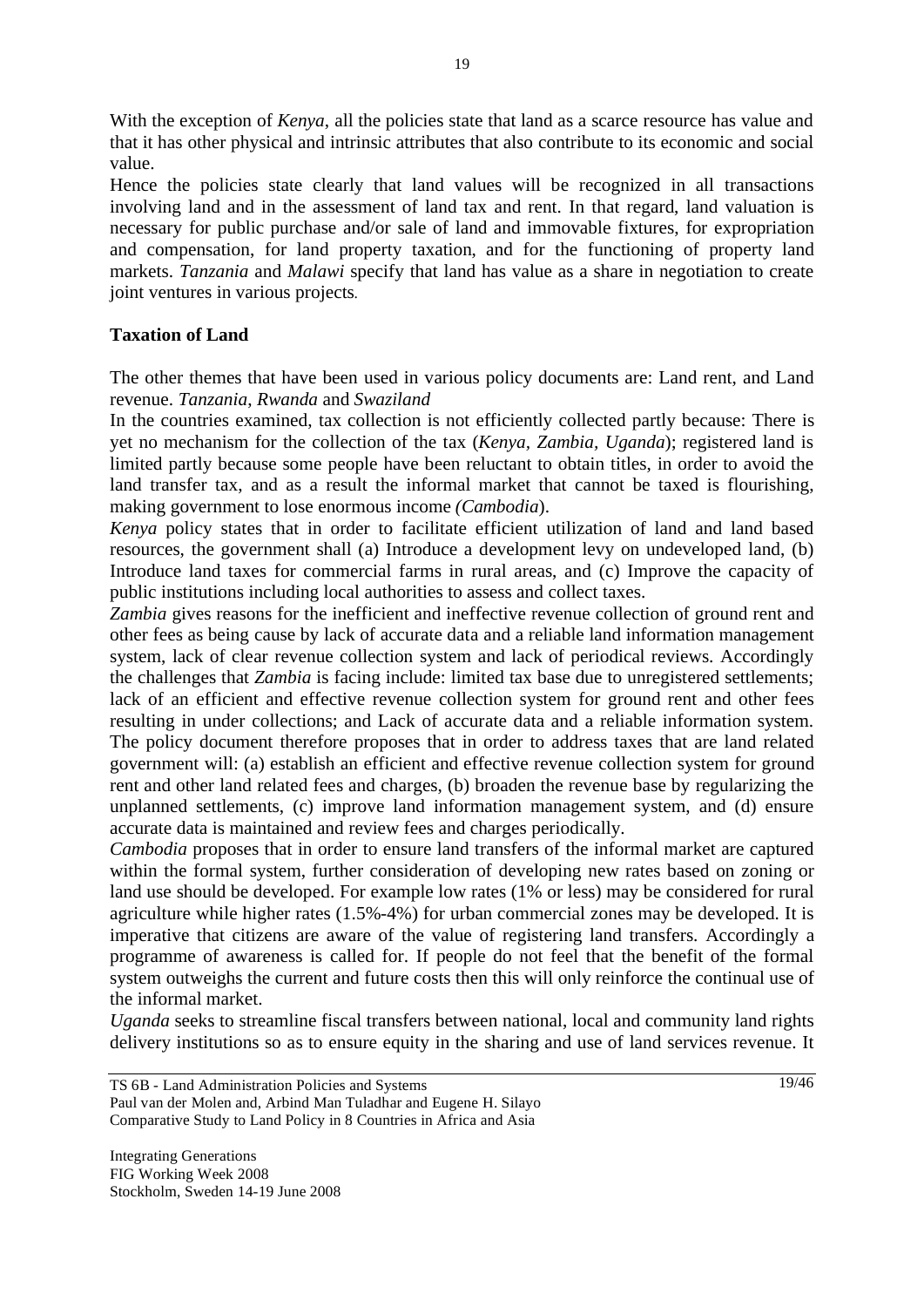also proposes to enhance the capacity of local and community governance institutions so as to be able to raise and utilize revenue from land sector operations.

*Malawi* does not specify the amount of tax collected. In general it says: Land rent payable annually for any land leased by the government shall be based on the economic value of the land in question.

In *Namibia*, land and property taxation in proclaimed urban areas already exists in the form of rates against land and improvements situated on freehold land. The NLP proposes to introduce two different rates of land taxes in the rural areas.

## **3.6 Land Use Planning, Implementation and Maintenance**

As mentioned in previous chapters, socially desirable land use requires certain government interventions, like regulations for planning, public acquisition of land, and specific regulations for informal settlements and transition areas.

| Land<br>Use   | Rwanda        | Namibia           | Kenya                    | Malawi          | Swaziland         | Tanzania                 | Zambia | Uganda            | Cambodia |
|---------------|---------------|-------------------|--------------------------|-----------------|-------------------|--------------------------|--------|-------------------|----------|
| Planning      |               |                   |                          |                 |                   |                          |        |                   |          |
| Planning      |               |                   | $\triangleleft$          | $\triangleleft$ |                   | $\overline{\phantom{a}}$ |        | $\Delta$          |          |
| regulations   |               |                   |                          |                 |                   |                          |        |                   |          |
| Public        |               |                   |                          |                 |                   |                          |        |                   |          |
| Acquisition   |               |                   |                          |                 |                   |                          |        |                   |          |
| Expropriation | ٦             |                   | $\overline{\phantom{a}}$ |                 | $\mathcal{L}_{l}$ | $\mathbf{\hat{}}$        |        |                   |          |
| Informal      | $\lambda$     | $\mathbf \Lambda$ | $\lambda$                | $\triangleleft$ | $\mathcal{N}$     | $\lambda$                |        | $\mathbf \Lambda$ |          |
| Settlements   |               |                   |                          |                 |                   |                          |        |                   |          |
| Peri<br>Urban | $\mathcal{L}$ |                   | $\triangleleft$          | $\triangle$     | $\mathcal{N}$     | $\Delta$                 |        |                   |          |
| Area          |               |                   |                          |                 |                   |                          |        |                   |          |

#### **Land Use Planning Rules**

Two terminologies are in use, namely: "Urban and Rural planning" and "Spatial Planning". "Urban agriculture" is referred to in only two policies, namely, the policy of *Kenya* and that of *Tanzania*.

*Rwanda, Cambodia* and *Swaziland* have not discussed this sub theme separately. Malawi discusses it in general terms only while *Kenya* refers to it in respect of urban agriculture.

Planning relates to all human activities and may be directed to reconcile the social and economic aims of private and public objectives. It is the allocation of land resources in such a manner as to obtain maximum effective use. When development occurs in an isolated, haphazard fashion outside a formal planning and development structure, many issues of social or physical design nature too often remain unresolved or allow only short-term solutions that work to the ultimate detriment of the total environment (*Malawi*).

While *Tanzania* proposes to discard the use of Master Plans in urban development, *Rwanda* and *Uganda* propose to use Master Plans for setting out broad land use expectations, strategies for the management of rural-urban population migration, and the development of physical infrastructure for the guidance of implementation planning authorities. *Tanzania* instead proposes adoption of strategic urban planning that out-sources local community participatory approach.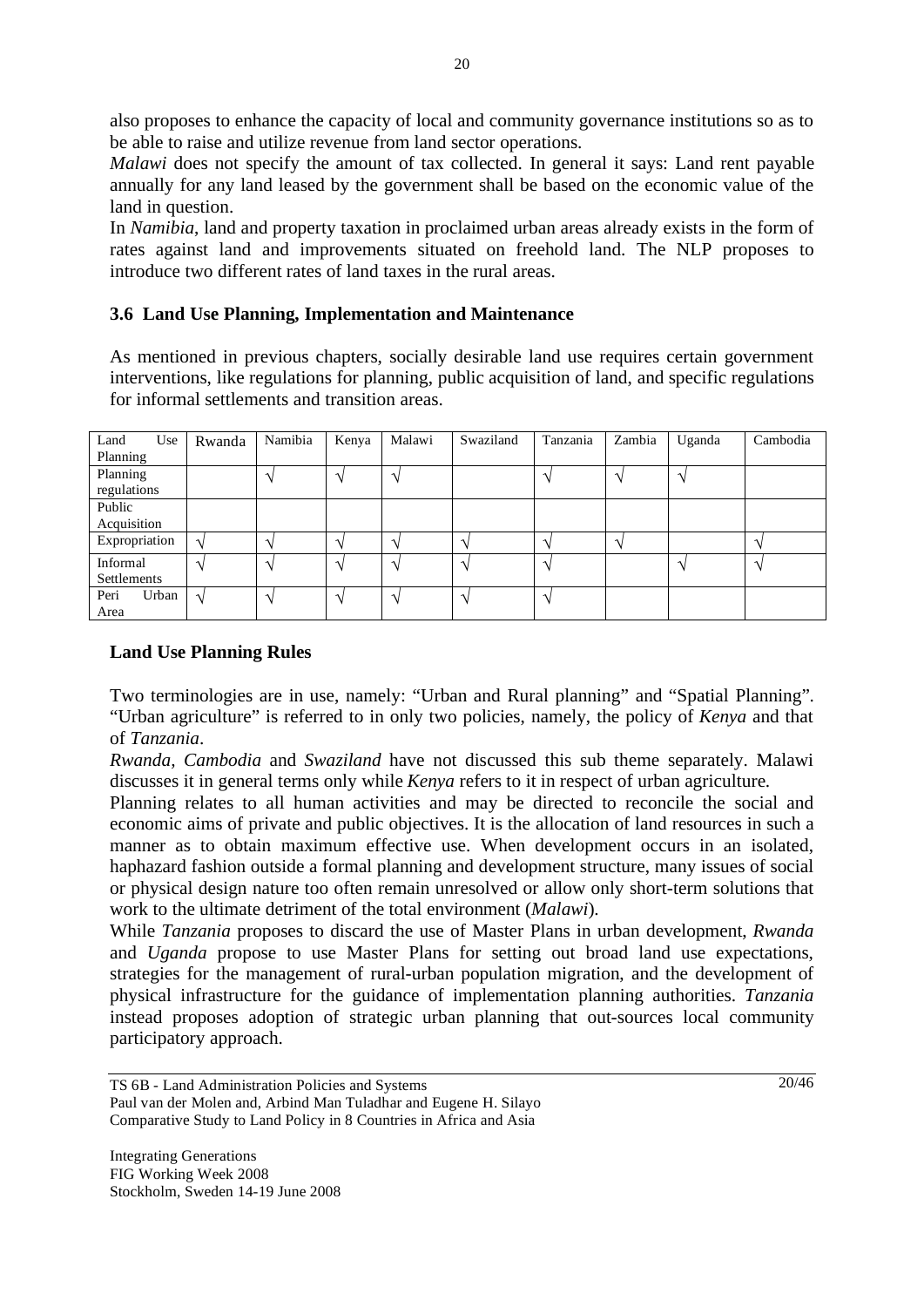Although not a function of towns, when properly organized, urban agriculture has the potential to provide employment, income, and is a supplementary source of food supply. The policy statements of *Tanzania* and *Kenya* encourage regulated urban agriculture in a way that it does not disrupt planned urban development.

*Rwanda* proposes to define a coherent urban framework for development and elaborate or update town master plans through strategic options that include:

Raising public awareness of urban master plans to enable the public to understand the justification of space allocation for various activities.

• Town planning should restructure/recognize and rehabilitate areas with disorganized constructions by legalizing the land ownership status of the residents, and by reorganizing their lifestyle by establishing traffic routes, water supply systems, electrical networks and other basic services.

In *Zambia*, the policy reports that there has been a considerable decline in land use planning over the years due to constrained resources allocated to this function resulting in sporadic and unplanned development and use. Approved land use plans are often not followed up with land development services. Challenges include: Lack of up to date national land use plan; Inadequate planning and enforcement of land use planning controls and restrictions by local authorities; Lack of coordinated approaches to land use planning; and Lack of compliance by land users. To address these limitations, the policy directs government to:

• Develop and implement spatial planning system that meets needs of urban and rural environments, and to ensure compliance by land developers and users.

• Ensure that all land for human settlements, agriculture, industry and commerce and other uses is planned, surveyed and serviced before it is allocated.

Concerning common properties in urban areas such as open spaces for recreation, public utilities, sites for schools, and other community facilities, it's only the policy document of *Malawi* that has set out how such areas are to be treated. The policy document states that

• Public open spaces, all of Lake Malawi and other sites for public uses are surveyed and registered as public land.

All sites for public activities in towns shall be registered to appropriate authorities including local Community Based Organizations, NGOs and others who will be required to develop and maintain these sites in accordance with the intended public use.

• Protective measures shall be taken to protect environmentally fragile or hazardous areas not suitable for normal forms of development and which require conservation.

#### **Public Acquisition of Land**

A wider approach to public acquisition of land (willing buyer, willing seller), pre-emptive rights, land funds, is not dealt with in the NLP's. However, the right of the State to acquire land for general purposes is underlined in all documents, however directly related to expropriation.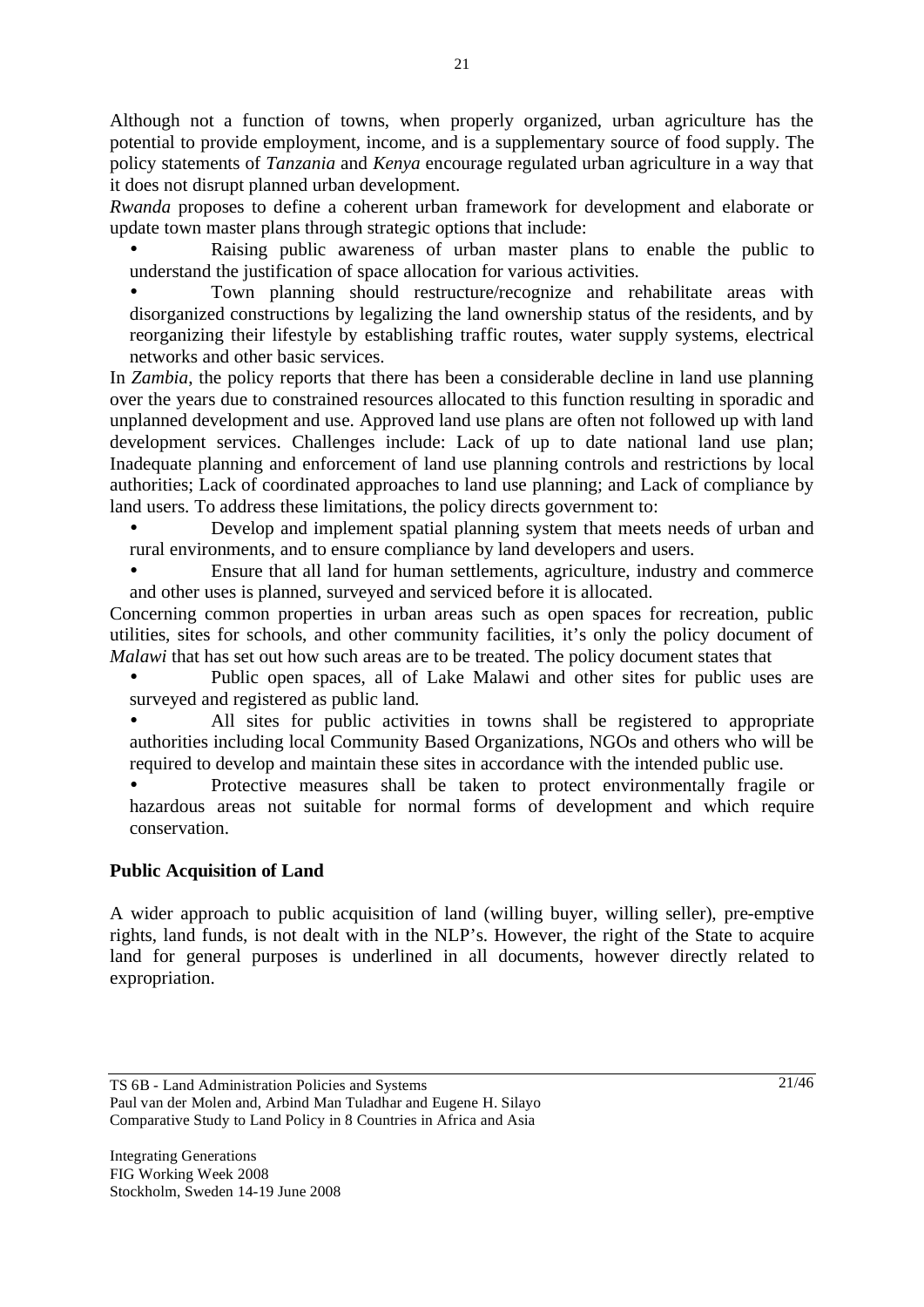### **Expropriation**

The phrase "compulsory acquisition of land for public interest" or "acquisition of land for public interest" has been used to mean "expropriation of land" by the State for public interest.

With the exception of *Uganda* which is silent on compulsory acquisition of land for public interest /expropriation, all countries are in agreement that land may be expropriated for public interest following legally established procedures. *Tanzania* and *Swaziland*'s policy paper state that reasons for acquisition must be clearly spelt out. Tanzania's policy further provides that acquisition for public interest may be challenged in a court of law.

As the government has a duty to protect the free enjoyment of legally acquired property rights in land, a landholder is entitled to prompt, fair and adequate compensation if the owner's property happens to be acquired by the government for public use.

#### **Informal Settlements**

This section on informal urban settlements includes an issue of housing which has been raised only in *Malawi*'s policy.

*Zambia*'s policy does not address the question of informal settlements.

Without giving quantitative information, *Kenya*'s policy notes that many Kenyans live as squatters, in slums and other squalid places. In the same breath the policy realizes that informal sector activities are a key feature of the economy as a source of livelihoods in both planned and unplanned areas.

*Tanzania*, on its part, observes that more than 50% of urban residents in Tanzania live in poor conditions in unplanned settlements where they have no security of tenure, access to sanitary and other basic services. In spite of this, the policy asserts that these settlements contain a considerable stock of houses which must be preserved.

*Uganda* clarifies that tenancies by occupancy, at will or at sufferance are common in urban areas or rural farmlands. Although precarious, land use under these conditions is important for poverty eradication. State refusal or reluctance to legitimize such bases of occupation and use is the cause of much injustice and misery in urban and rural Africa. It is therefore important that informal tenancies be stabilized and regularized.

*Rwanda* explains that urbanization is currently 16.89% of the country's total population of 8,128,553. The growth rate is approximately 9% p.a. Most of the ordinary housing (90% in Kigali, more in other towns) has been developing in a spontaneous manner (spontaneous is a euphemism for squatter/informal).

*Malawi* reports that most residents in traditional towns live in poor conditions in unplanned settlements. They have no access to basic services and also have no security of tenure. There are many factors that contribute to the growth of unplanned settlements. Some arise from natural population increases, rural to urban migration, costly and bureaucratic procedures for land acquisition, high building standards that are unaffordable to the poor urban majority, and laxity in the control of development.

TS 6B - Land Administration Policies and Systems Paul van der Molen and, Arbind Man Tuladhar and Eugene H. Silayo Comparative Study to Land Policy in 8 Countries in Africa and Asia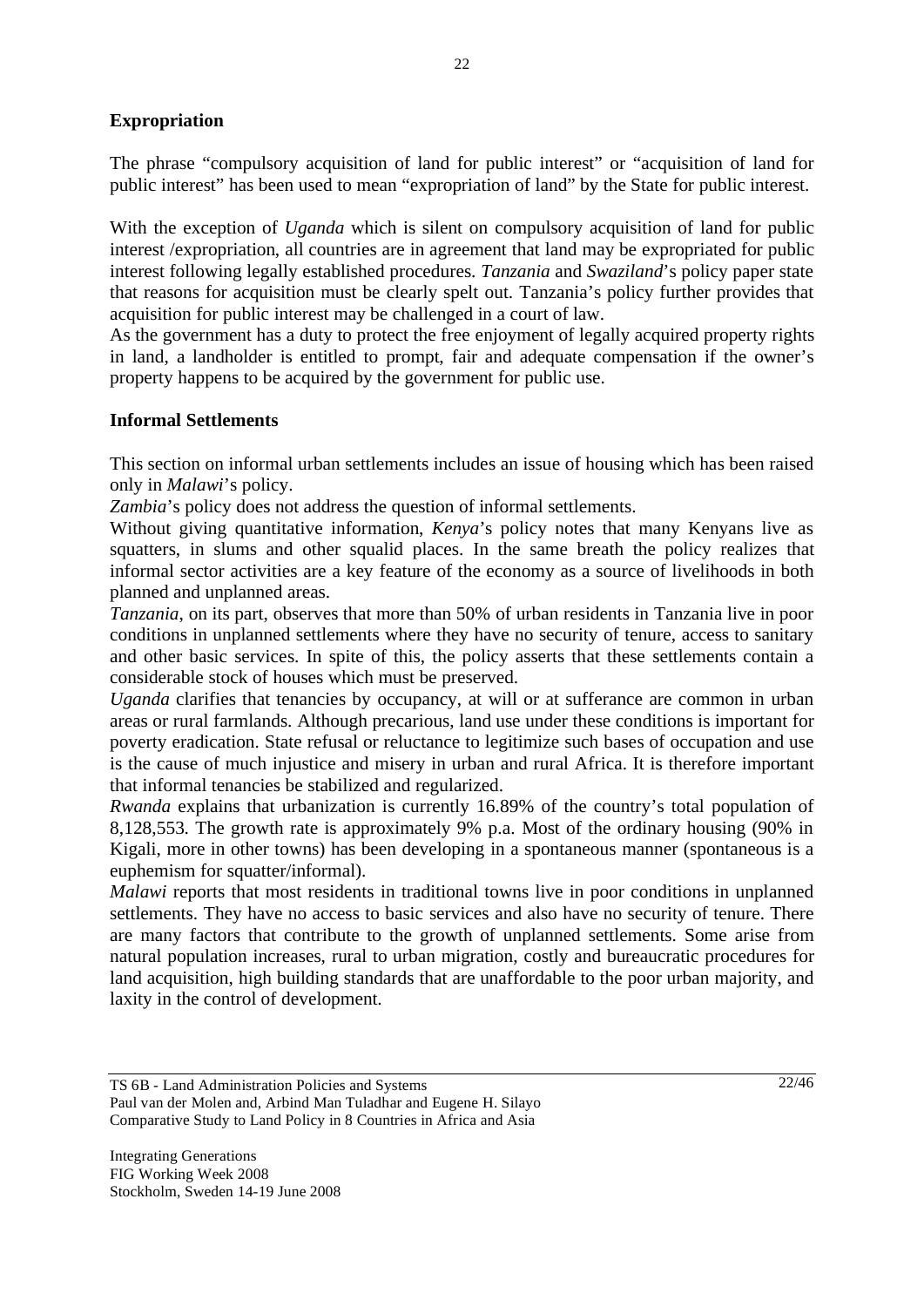*Cambodia* notes that urban development must lead to the provision of safe and healthy shelter for all. Informal settlements and homelessness are serious problems in Phnom Penh and in some provincial cities.

In *Swaziland*, land settlement often occurs without consideration for infrastructure provision, and there is uncontrolled spread of informal settlements. In particular as peri-urban and rural population pressures increase, there is an increasing amount of development which pre-empts future rational land use (including cost-effective infrastructure delivery), and provides hazardous environmental health conditions. Destruction of indigenous forests for fuel wood is another consequence of unplanned and uncontrolled developments.

To remedy all these situations, the following have been proposed by the individual policies. *Kenya* proposes the following:

• Put in place mechanism for the removal of squatter from unsuitable land and their settlement, and facilitate planning of land found to be suitable for human settlement.

• Facilitate negotiation between private owners and squatters in cases of squatter settlements found on private land.

• For slums on public or communal land: develop a slum upgrading and resettlement programme under specified flexible tenure systems.

• Put in place measures to prevent further slum development on private land and open spaces and

• Facilitate the carrying out of informal commercial activities in a planned manner. Facilitate the carrying out of informal commercial activities in a planned manner. *Tanzania* has the following proposals to arrest growth of informal settlements:

• Timely planning of all the potential areas in the periphery of all towns.

• Designating special areas for low income housing with simplified building regulations and affordable level of services.

• Upgrading of informal settlements through participation of the residents.

*Uganda* proposes the following measures:

• According statutory security for informal sector activities without compromising physical planning standards and requirements.

• Providing social infrastructure for informal sector developments.

• Encouraging land users in the informal sector to acquire more secure tenure rights through the market, individually or as communities.

*Rwanda* concludes that spatial growth shall be controlled through the following strategic options:

The spatial growth of towns will be controlled. Land development programmes will define appropriate sites for urbanization.

• Formulation and updating of master plans for land use management and town planning for a better organization of the urban fabric.

• Promotion of the construction of high rise buildings.

• Training and capacity building of personnel responsible for the formulation and execution of plans.

- Town planning instruments which provide guidance and control of land.
- A study of simplified methods of plot distribution and authorization to build.

TS 6B - Land Administration Policies and Systems Paul van der Molen and, Arbind Man Tuladhar and Eugene H. Silayo Comparative Study to Land Policy in 8 Countries in Africa and Asia

Integrating Generations FIG Working Week 2008 Stockholm, Sweden 14-19 June 2008 23/46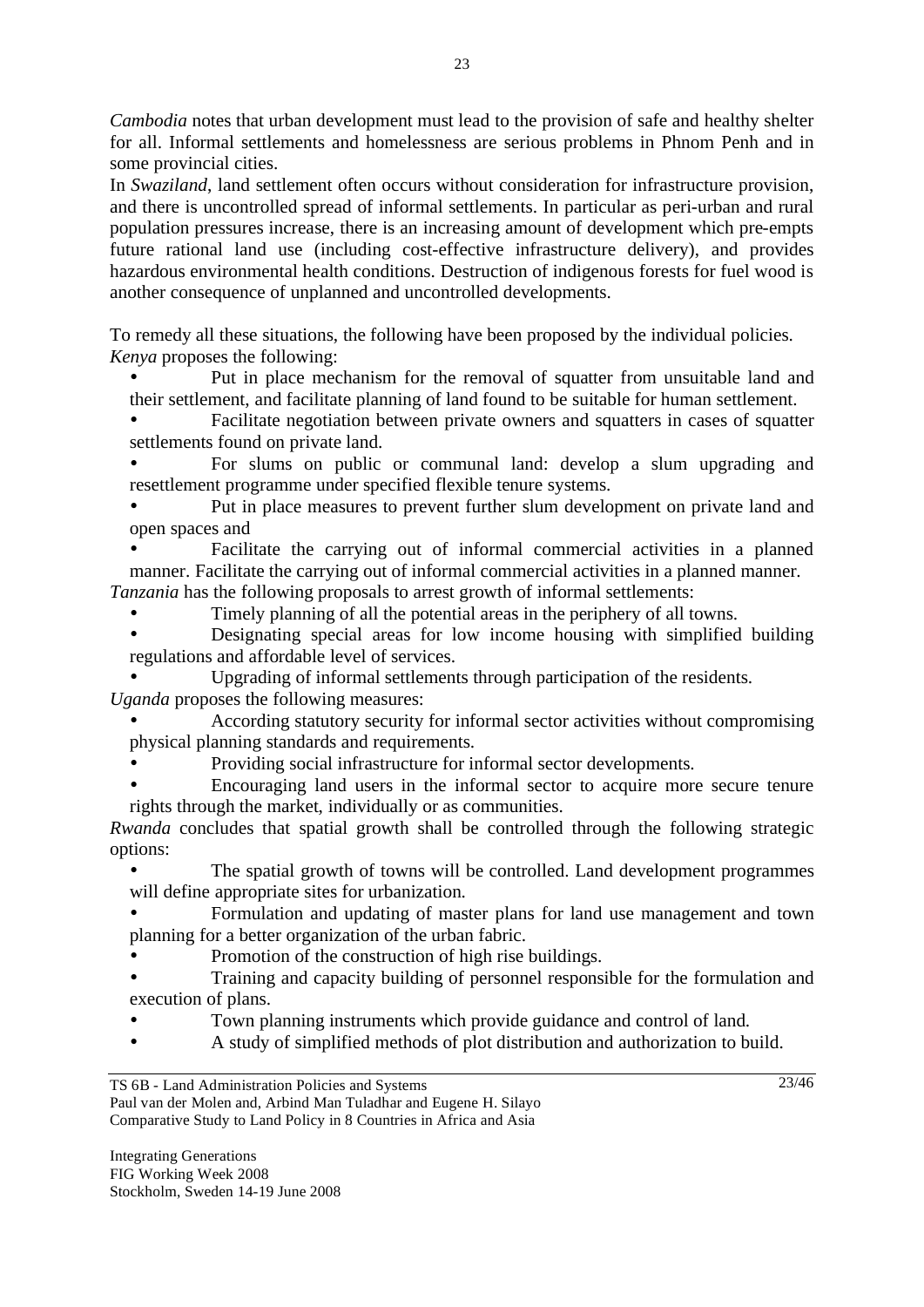• **Comendiate** Organization of housing financing.

• Demarcate all districts and forbid unauthorized constructions. To this end:

o The role of the local communities in urban management and urban planning will be strengthened.

o The law on expropriation (in the public interest) and relevant compensations will be modified.

The living conditions of squatters have to be improved:

• Accepting that the living conditions of squatters has to be improved the policy stresses that:

o Squatter areas should be recognized. This will entail the reorganization of land and the development of networks of infrastructure and facilities. This implies expropriation of land rights, the clearing of houses and other buildings located in public areas, and the possibility for the resettlements of the communities.

o The occupation status in squatters should be regularized.

*Malawi* dedicates itself to directing its efforts towards arresting the growth of unplanned settlements thus:

• Ensure timely planning of all potential areas for urban development in the periphery of towns so as to pre-empty haphazard development. Except for non-conforming uses and housing in hazardous areas, the land rights of residents will be protected through upgrading.

• Designing special areas that will be planned for low income housing with simplified building regulations. These areas will be provided with services that the residents need and can afford.

• Upgrading plans will be prepared and implemented by local authorities with the participation of residents and their local community organizations. Local resources will be mobilized to finance planning, development and appropriate cost recovery systems.

• On housing: for households in the lowest income group, the main housing intervention will comprise the regularization of land tenure in existing traditional areas, the provision of demarcated plots with secure tenure, the provision of basic infrastructure services, and the provision of income generating activities.

In *Cambodia* the policy consensus is to:

Recognize limited, temporary rights to occupancy in informal settlements while searching for permanent shelter solutions.

• Avoid forced eviction as much as possible, and if compulsory relocation is required, then adequate preparation time, compensation and adequate relocation sites must be provided.

*Swaziland* policy states that the solution to informal settlements is to:

• Ensure that all development of land shall be according to an approved plan and subject to the approval of the appropriate authorities.

Institute structure plans for rural and peri-urban areas based on the agroecological zoning concept and economic criteria.

Improve the functioning of the formal land market, and provide means to regularize informal or semi-formal land tenure so as to reduce demands on the informal market which aggravates the problems of uncontrolled developments (squatter settlements).

Paul van der Molen and, Arbind Man Tuladhar and Eugene H. Silayo Comparative Study to Land Policy in 8 Countries in Africa and Asia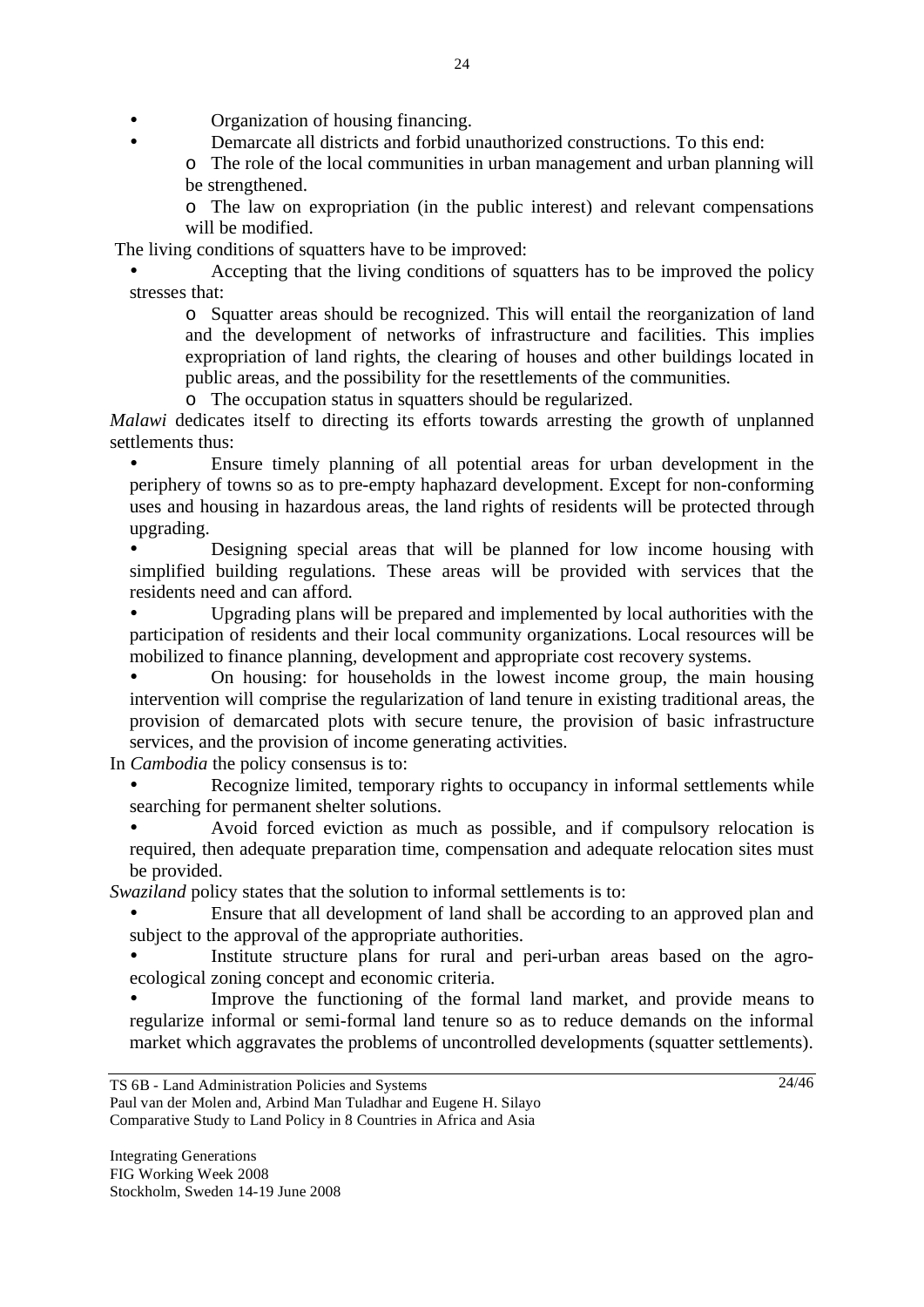#### **Peri-urban areas**

This part combines two sub themes, namely; "urban and peri-urban land use planning" and "Development of intermediate settlements". The latter sub theme has been addressed in the policy documents of only *Tanzania*, *Rwanda* and *Malaw*i.

*Cambodi*a, *Uganda* and *Zambia* have not addressed the issues of peri-urban areas and development of intermediate settlements.

#### *(a) Urban and peri-urban land use planning*

Development of land in urban and peri-urban areas has been inhibited by lack of an effective coordinating framework for preparation and implementation of planning proposals and regulations, rapid growth of human settlements and activities that have led to urban sprawl, land use conflicts, environmental degradation, inadequate provision of infrastructure, spread of slum development and low levels of land utilization (*Kenya*). With annual urban population growth rate of 6-10%, *Tanzania* is experiencing rapid urbanization. The impacts of uncontrolled expansion of towns, particularly the encroachment of productive rural agricultural and pasture lands are not desirable. Such expansions create uncertainty in tenure and use of rural land which is enclosed within the urban boundaries (*Tanzania*). *Rwanda*'s towns are typically spread out due to scattered settlement and various buildings. The spreading out of towns is expensive in terms of infrastructure, and it reduces arable land (*Rwanda*). Urbanization is an integral aspect of modern economic and social development. As small towns and service centers transform from rural to urban centers, local authorities have to respond by extending their statutory boundaries and services to abounding areas. However, one of the effects of not extending land use planning controls into areas where land is predominantly under customary tenure is that traditional leaders retain the authority to allocate the use and occupation of rural and peri-urban land. This is often done without conforming to any formal planning scheme. There is nothing unlawful about development on customary land in rural and urban areas under the current law. However, the Town and Country Planning Act consider all development in a planning area without planning permission to be illegal and unauthorized. Furthermore, the current principle form of building, especially residential building, is simple single storied structure. This means that each dwelling unit requires a separate plot of land, which contributes to urban sprawl. (*Malawi*). To address these problems, the policies observe and propose as follows:

Noting that proper planning will provide for well coordinated development of urban and periurban areas in terms of housing, commercial, industrial and infrastructure development to accommodate changes in lifestyle and economic activities the *Kenya* NLP directs government to:

• Amend the current Physical Planning Act (Cap 286) and Local Government Act (Cap 265).

• Develop a national land use policy as a basis of land use management and provide an appropriate framework for preparation and implementation of national, regional and local land use plans, ensuring that the process s integrated and participatory and meets stakeholders needs.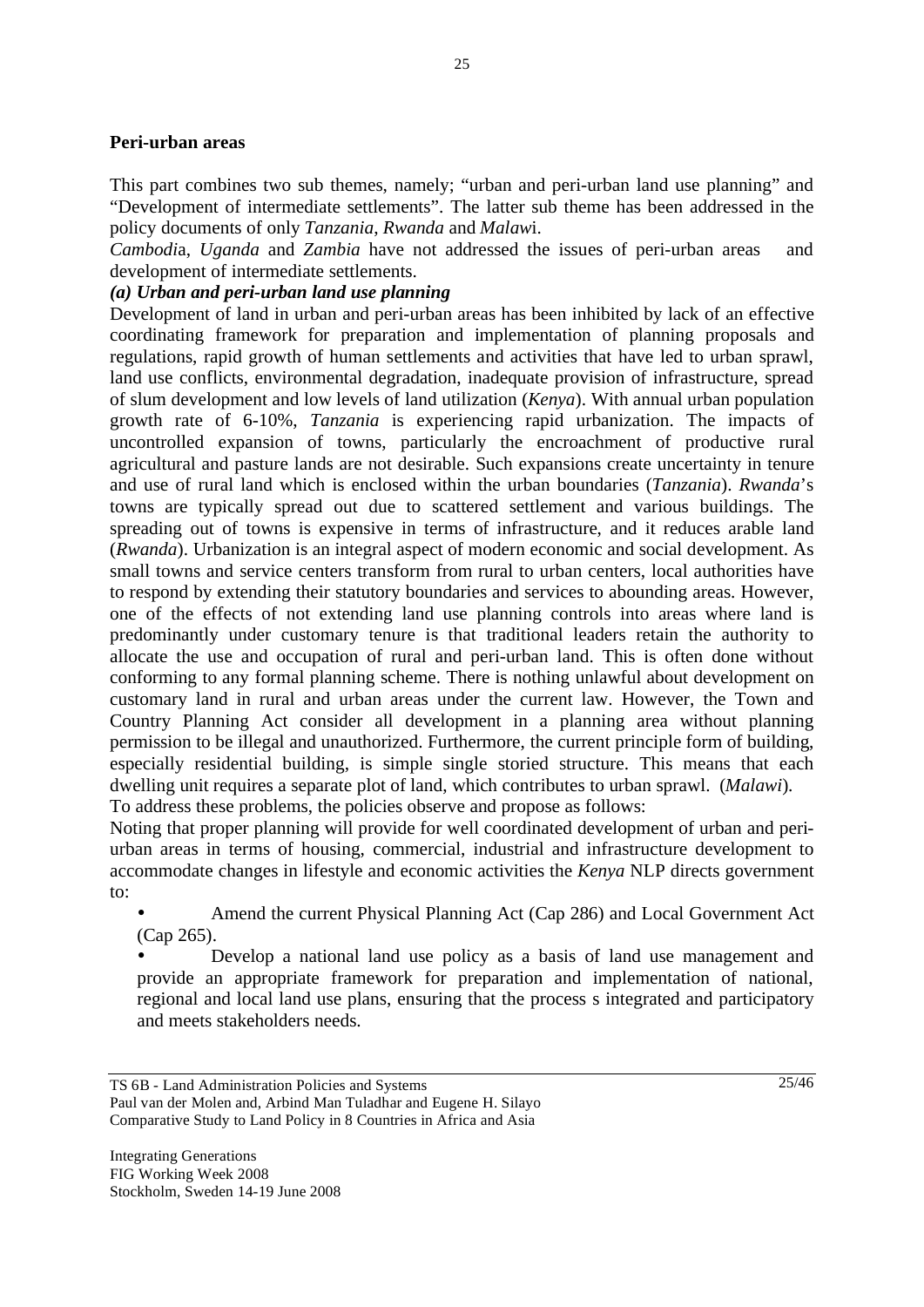• Facilitate appropriate institutional and technical capacity building initiatives for accelerating plan implementation at national, regional and local levels.

• Prepare and implement local area development plans for all urban and periurban areas in the country in a participatory manner.

Establish an effective coordinating mechanism for the preparation, implementation of plans and development control, and

• Encourage development of under utilized land within urban areas.

Noting that disputes arise due to conflicts between statutory tenure (in urban areas) and customary tenure (in expanded rural areas) *Tanzania*'s policy directs the government to:

• Institute measures to limit the loss of agricultural land to urban growth by controlling lateral expansion of all towns.

• Revise planning standards to accommodate vertical building developments.

• Prevent conflicts of interest arising from expansion of towns into rural land (statutory rights vs. customary rights) through careful recording of all customary interests and paying of fair and prompt compensation before formally extinguishing existing land rights in the new (extended) planning areas.

*Rwanda*'s policy proposes implementation of the following strategic plans:

• Adopt plans which allow for more economic use of land by housing a larger number of people in suitable conditions: high rise buildings and horizontal semi-detached houses.

Land will be reserved for large scale infrastructure or facilities.

*Malawi* proposes that a comprehensive National Land Use and Physical Development Management policy shall be developed and employed as a guide for rural and urban land use and development decisions so that upon declaration of planning areas, preparation of land use and development plans in new areas shall be preceded by the following:

• All interests in land including customary land rights that exist in the planning areas shall be identified and recorded.

• Due process of law shall be instituted to formally extinguish existing land rights in the planning areas that contravene planning requirements.

All third party interests that exist in the planning area shall first be cleared before the land is allocated for urban development.

• Regarding form of buildings, all urban land use and development plans will aim at more intensive use of urban land than has been the case in the past. To achieve this, the government will:

> o Revise all space and planning standards to promote more compact form of building in all urban areas.

o Zone more area of towns for vertical development.

o Within the Central Business Districts and in the immediate surroundings, vertical extension will constitute the principle building form.

On the mechanism of converting rural and peri-urban land to urban status *Swaziland* offers the following solution*:*

• Peri-urban areas shall be defined and designated and ensure that developments are in accord with laid down plans.

Paul van der Molen and, Arbind Man Tuladhar and Eugene H. Silayo Comparative Study to Land Policy in 8 Countries in Africa and Asia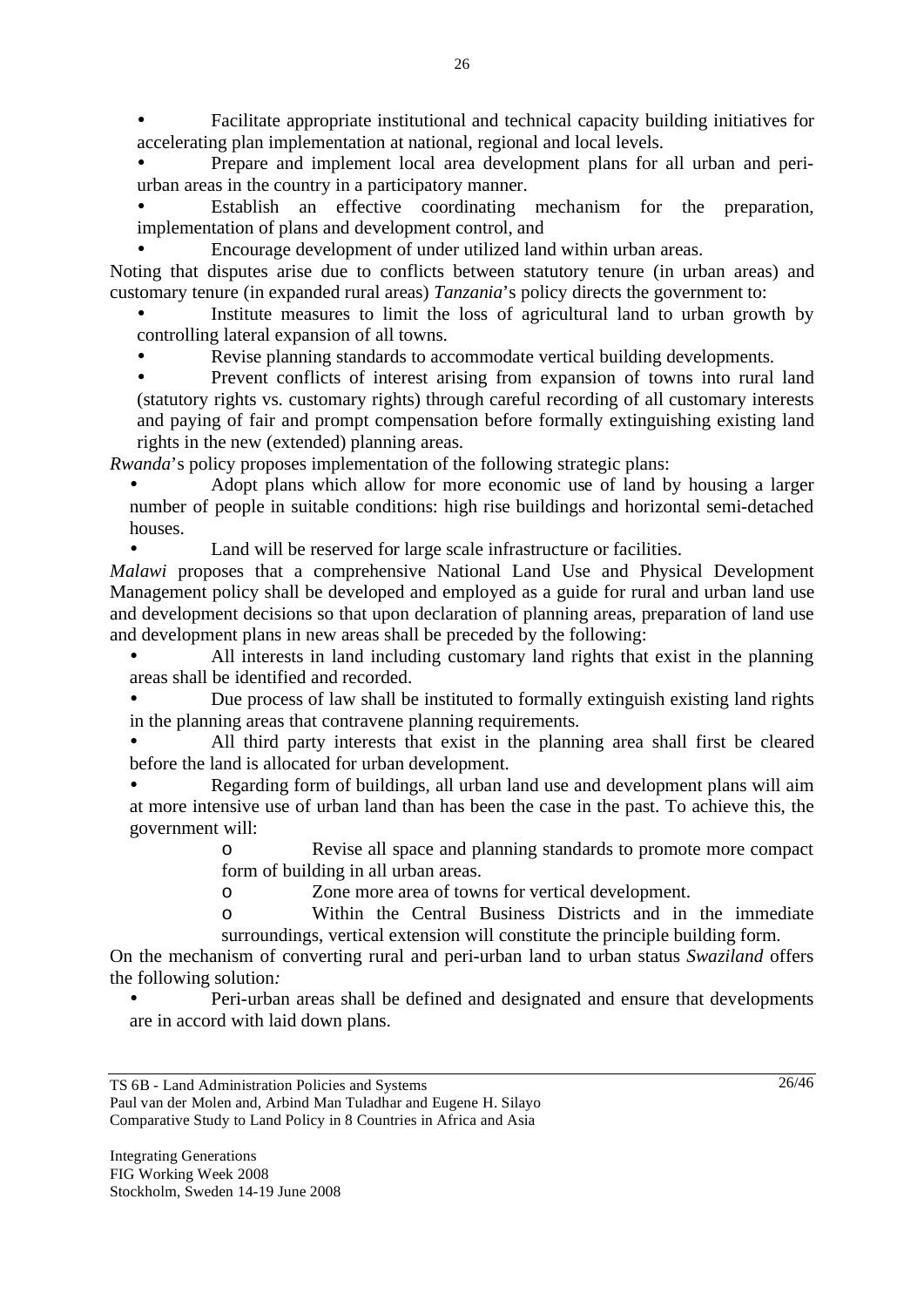#### *(b) Development of intermediate settlements*

Regarding development of intermediate settlements, *Tanzania*'s policy document directs district councils to prepare general planning schemes for all intermediate settlements within their jurisdiction.

Regarding development of intermediate settlements, *Rwanda*'s policy document notes that Kigali's City and capital accounts for 85.7% of the country's urban population of 770,000, and that industrial activity and various other services are concentrated in the capital while secondary towns are hardly being developed. As decentralization should harmonize the spatial distribution of activities and services, the strategic options to take include:

• Some economic and industrial activities still centralized in big towns will be transferred to other more suitable urban centers.

Land development technicians will be trained.

• A programme for providing towns with public facilities and infrastructure shall be drawn up for the development of secondary towns.

Regarding development of intermediate settlements, the *Malawi* policy document directs government as follows:

• District and Town Assemblies shall be required to prepare Township Planning Schemes for all Trading Centers and settlements within their jurisdiction. The scheme shall contain simple land use development proposals and detailed land subdivision plans to guide orderly development of the settlement.

### **3.7 Land Reform**

Remarkably the instrument of land reform is not explicitly formulated in the NLP's. Nevertheless, at various stages in the NLP documents reference is made to gross disparity in land ownership (*Kenya*), the problems with 'mailo-land' (*Uganda*), privatization polices *(Zambia*), large white owned farms (*Malawi*), individualization of certain customary land tenure (*Rwanda, Kenya, Tanzania, Zambia, Malawi*), but it remains unclear which reform processes the countries have in place to cope with the issue.

| Land Reform    | Rwanda | Namibia | Kenya | Malawi | Swaziland | Tanzania | Zambia   | Uganda                   | Cambodia |
|----------------|--------|---------|-------|--------|-----------|----------|----------|--------------------------|----------|
|                |        |         |       |        |           |          |          |                          |          |
| Tenure         |        |         |       |        |           |          | $\Delta$ | $\overline{\phantom{a}}$ |          |
| Reform         |        |         |       |        |           |          |          |                          |          |
| Redistribution |        |         |       |        |           |          |          |                          |          |
| Conflict       |        |         |       |        |           |          |          |                          |          |
| Resolution     |        |         |       |        |           |          |          |                          |          |
| Authority      |        |         |       |        |           |          |          |                          |          |

TS 6B - Land Administration Policies and Systems Paul van der Molen and, Arbind Man Tuladhar and Eugene H. Silayo Comparative Study to Land Policy in 8 Countries in Africa and Asia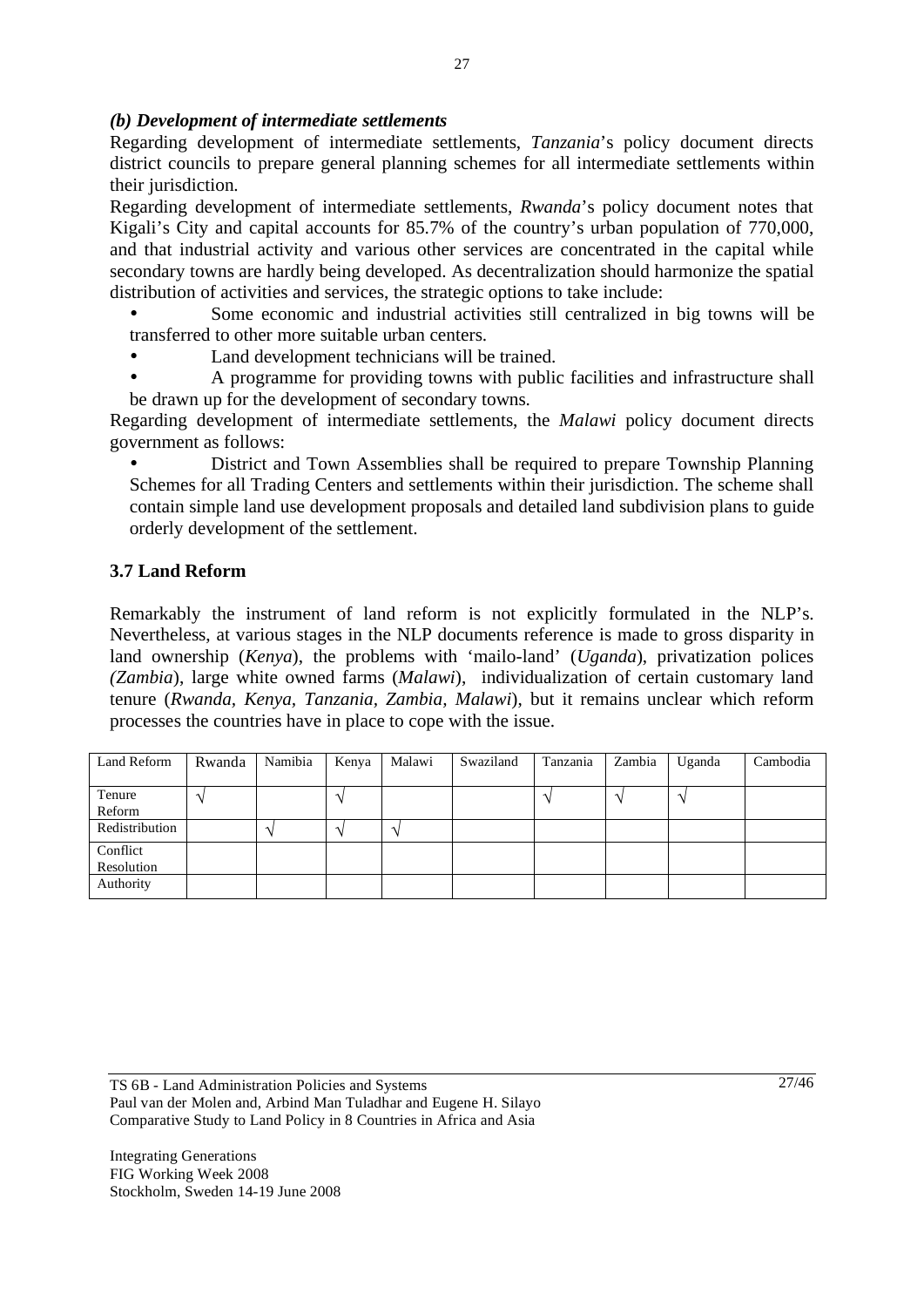#### **3.8 Management of natural resources**

Without proper land tenure arrangements and land management, management of natural resources is proven to be difficult. This regards both private land and state land. The latter, 'state land management' is getting an issue, also related to transparency.

| Management     | Rwanda | Namibia | Kenya | Malawi | Swaziland | Tanzania | Zambia | Uganda | Cambodia |
|----------------|--------|---------|-------|--------|-----------|----------|--------|--------|----------|
| Resources      |        |         |       |        |           |          |        |        |          |
| Land<br>tenure |        |         |       |        |           |          |        |        |          |
| Recognition    |        |         |       |        |           |          |        |        |          |
| Common land    |        |         |       |        |           |          |        |        |          |
| management     |        |         |       |        |           |          |        |        |          |
| Environment    |        |         |       |        |           |          |        |        |          |
| Rangelands     |        |         |       |        |           |          |        |        |          |
| Military land  |        |         |       |        |           |          |        |        |          |

#### **Recognition of existing land tenure**

In some places there may be long-term existing land tenure systems which have been established due to administrative directives that overlooked legal implications and now the government wishes to replace such tenure systems with new ones. Situations of this type have occurred in *Malawi* and *Tanzania*. In *Malawi* and *Tanzania* licenses or rights and claims such as mining rights, water rights, hunting rights/leases and timber harvesting licenses which usually co-exist with other land use rights are issued without coordination with public authorities or land owners. In *Tanzania*, the nationalization of properties resulting from the Arusha Declaration of 1967, made many settlers/companies to abandon the farms they owned. The government did not take any legal steps to divest such lands from the registered owners. During the villagization programme of 1970s, most of these lands were invaded and settled upon by villagers/institutions that are now developing the lands. They do so as squatters as they have no legal rights to be on the lands. With the liberalization of trade the former occupiers came back and villagers are unilaterally evicted.

In such conditions the policy statements direct: (a) the *Malawi* Government to ensure that permits, licenses, claims and rights for the exploitation of land-based resources are coordinated and that environmental impact assessment studies be carried out before any major land development project is carried out. (b) the *Tanzania* Government to: (i) take legal steps to extinguish the existing rights through revocation and acquisition procedures, (ii) redistribute the land to eligible citizens only after the successful completion of the acquisition process, and (iii) issuance of licenses, rights, and claims such as for mining, water rights, to ensure that hunting rights/leases and timber harvesting will take cognizance of existing land tenure rights and in line with land use policies and environmental conservation.

#### **Land management of common lands**

This sub theme on common land based natural resource tenure policy including protection and benefit sharing of the resources refers to resources that are of public interest such as wildlife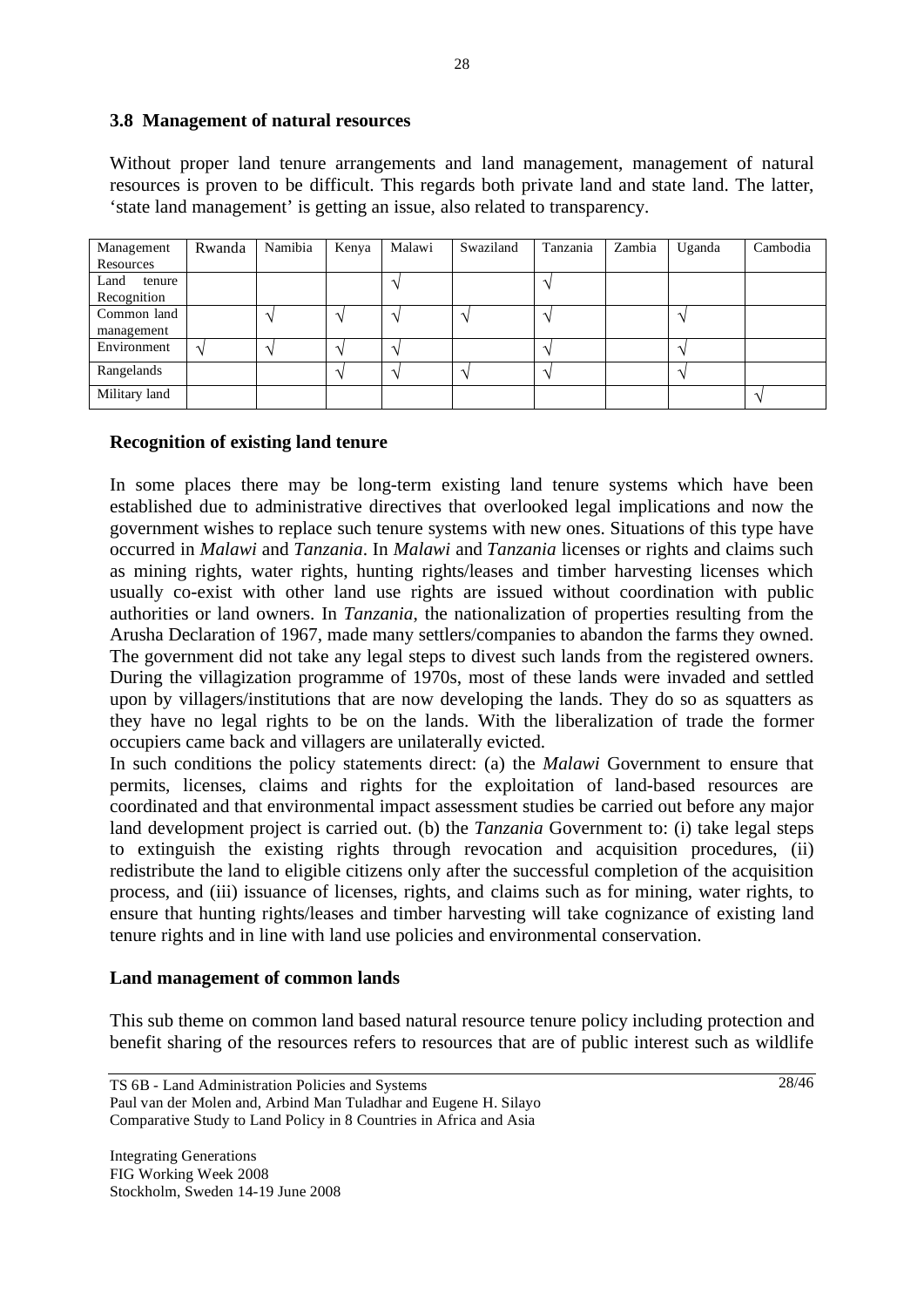forests, water minerals marine, land itself, cultural heritage, small islands, beaches, coastlines, wetlands, common grazing areas, islands, etc. Regarding terrestrial fishing, only two policy documents, namely; of *Malawi* and *Tanzania* have tackled this sub theme.

*Cambodia*, *Rwanda* and *Zambia* policy documents have not subscribed to this sub theme.

*Kenya*' policy proposes to (a) develop comprehensive resource tenure policy regarding the land based resources such as wildlife, forests, water, etc. and (b) develop activities that take into account concerns of public access to beaches, the fragility of the ecosystem and national security.

*Tanzania* observes that allocation of sensitive areas like small islands to individuals and privatization of beaches (e.g. for location of hotels and private homes) has caused destruction to such areas. Hence the policy document directs the Government to: (a) Create a mechanism for protecting sensitive areas such as small islands, border areas, beaches, mountains, national parks, rivers, river basins and banks, seasonal migration routes of wildlife and areas of biodiversity. These shall not be allocated to individuals. (b) All beaches will be public and waterfront development shall be regulated. (c) Marginal land areas shall be defined as a tenure category requiring special development conditions. On terrestrial fishing, the policy statement recommends to government to identify land suitable for terrestrial fishing and conserve it to promote fish farming.

*Uganda* notes that common property resources such as grazing lands, woodlands, water points, ritual grounds, fisheries, irrigation systems, recreational parks, natural lakes, ground water, natural ponds, natural streams, wetlands, forest reserves, national parks and any land reserved for ecological and tourist purposes are usually managed through institutional arrangements. The NLP directs that effective preservation and management of common property resources mechanisms be put in place to: (a) Enact legislation to clarify who may have access to what categories of common property resources and how such access may be secured. (b) Identify, document and gazette all common property resources wherever located and irrespective of their status. (c) Document indigenous knowledge of particular common property resources, especially those of ritual or medicinal value, and (d) Ensure that common property resources exclusively used by or available to particular communities are directly held and managed by them.

*Malawi* explains that since lakeshore recreational areas attract national and international tourists. The attractive beaches of Lake Malawi have already attracted hotel investors and offer good investment opportunities for Malawians. However public access to the beaches is poor because the usable shoreline has already been allocated to private cottages, institutions and industry. This has displaced some fishing villages, interfered with access for fishing operations and threatens the livelihood of fishing communities along the lake. The few remaining village clusters along the shore are under increasing pressure to relocate and make room for private development. The policy document therefore directs government to bring order to development by (a) enforcing the provisions of the Development of Lakeshore Plots (Control) Amendment Order, 1996 in order to prevent undesirable use and to gain control over future development abounding the lake, and (b) Reviewing all existing property rights and development falling within the controlled area for compliance with the lakeshore development master plan. Regarding continued tendency of allocating sensitive areas like lakeshores land and marshes the NLP states as follows to protect such areas (a) for security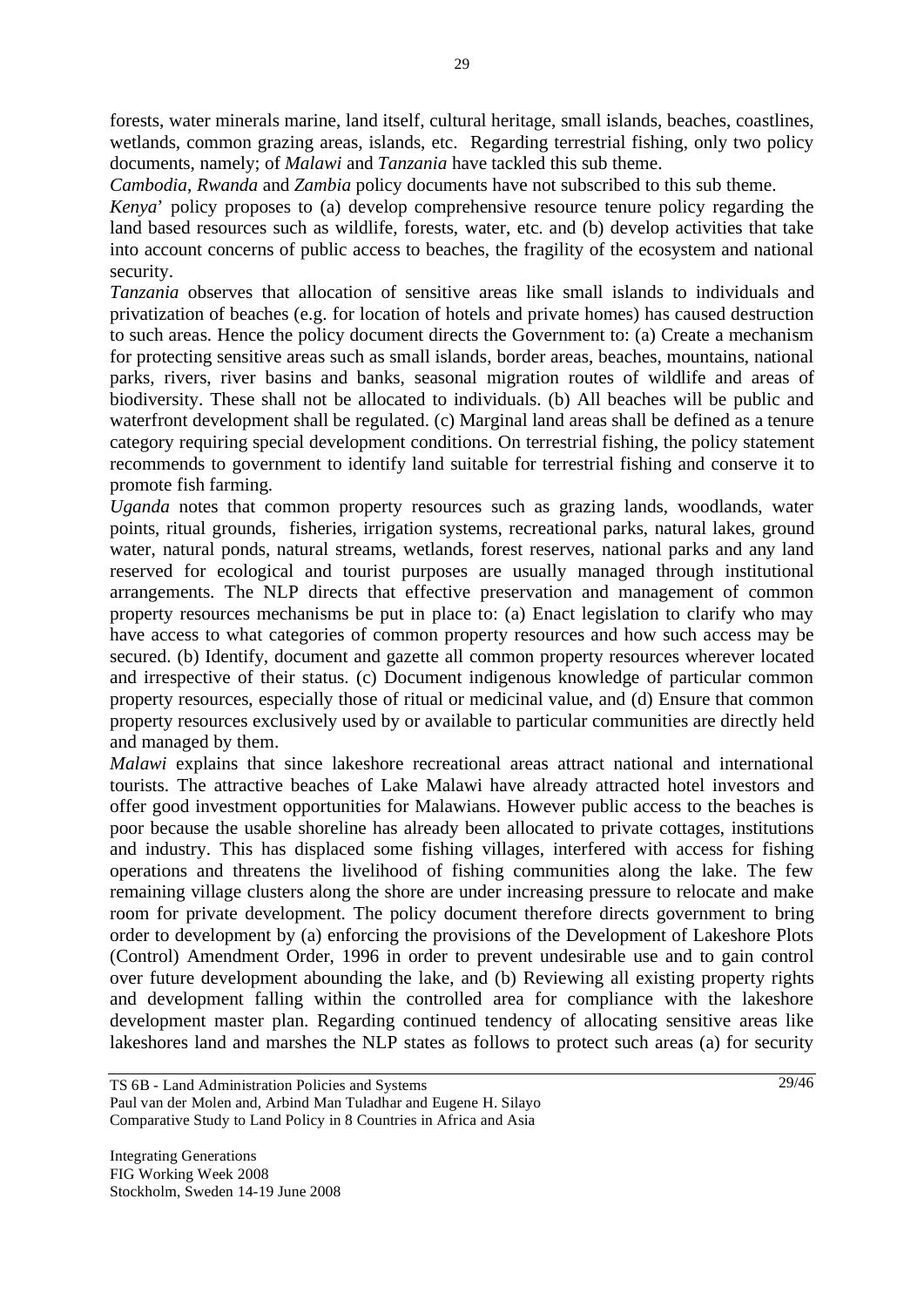reasons, small islands must be protected. Forests and wildlife reserves or seasonal grazing routes of wildlife must also be safeguarded for environmental and habitat management purposes. These areas or parts of them should not be allocated to individuals, and (b) to facilitate public access to all lakes in Malawi, a public easement equal to 50 meters from all points along the shoreline and stretching inland from the high water mark shall be accessible to the public.

Regarding protection of common grazing areas from degradation, *Swaziland* policy document explains that a recent survey had determined that over half of the common grazing area in Swaziland, including much of Swaziland's scarce supply of arable land, was very seriously eroded. Continuance of this erosion can only be avoided by the institution and maintenance of strong management. The policy document therefore proposes that both the means and responsibility of controlling land degradation on common grazing areas be placed in the hands of the local community. All livestock grazing must be kept within the carrying capacity of the land.

On benefit sharing only two country policy documents, namely of *Kenya* and *Malawi* have been explicit, thus: The spirit here is that local communities/villagers are (a) concerned that they should have a right to share the land based natural resources that are within their environs such as forests, woodlands, and (b) the policy is desirous to conserve these resources. The policies therefore seek to direct governments to recognize community and private rights over the resources and therefore establish mechanism for communities to conserve and manage the resources in a sustainable way.

*Kenya*'s policy directs government to establish legal frameworks to recognize community and private rights over renewable and non renewable land based natural resources including access thereto.

*Malawi* notes that more than 90% of Malawians use fuel wood (firewood) for cooking and tobacco curing; there was a high level of environmental damage done through bushfires, poor farming practices, overgrazing, over harvesting of trees, forest clearing for agriculture and others. The policy concludes that all this calls for better management of forests and woodlands. Hence the policy document recommends to government to (a) encourage Local/village communities to manage forest products locally and be watchdogs to protect community forests and woodlands, (b) encourage community and village development organizations to practice agro-forestry and (c) encourage and support programs to involve Communities in safeguarding forest reserves, conservation areas and national parks and to share the revenue derived from them.

Regarding terrestrial fishing the policy notes that government will ensure that traditional fishing communities have adequate access to lakeshore areas for fishing operations, special areas will be reserved on the lakeshore for this purpose and as wetlands serve as breeding grounds for fish, and support a variety of wild birds, animals and plants, the NLP further states that wetlands will be studied and proper land uses assigned to appropriate users and authorities for management.

TS 6B - Land Administration Policies and Systems Paul van der Molen and, Arbind Man Tuladhar and Eugene H. Silayo Comparative Study to Land Policy in 8 Countries in Africa and Asia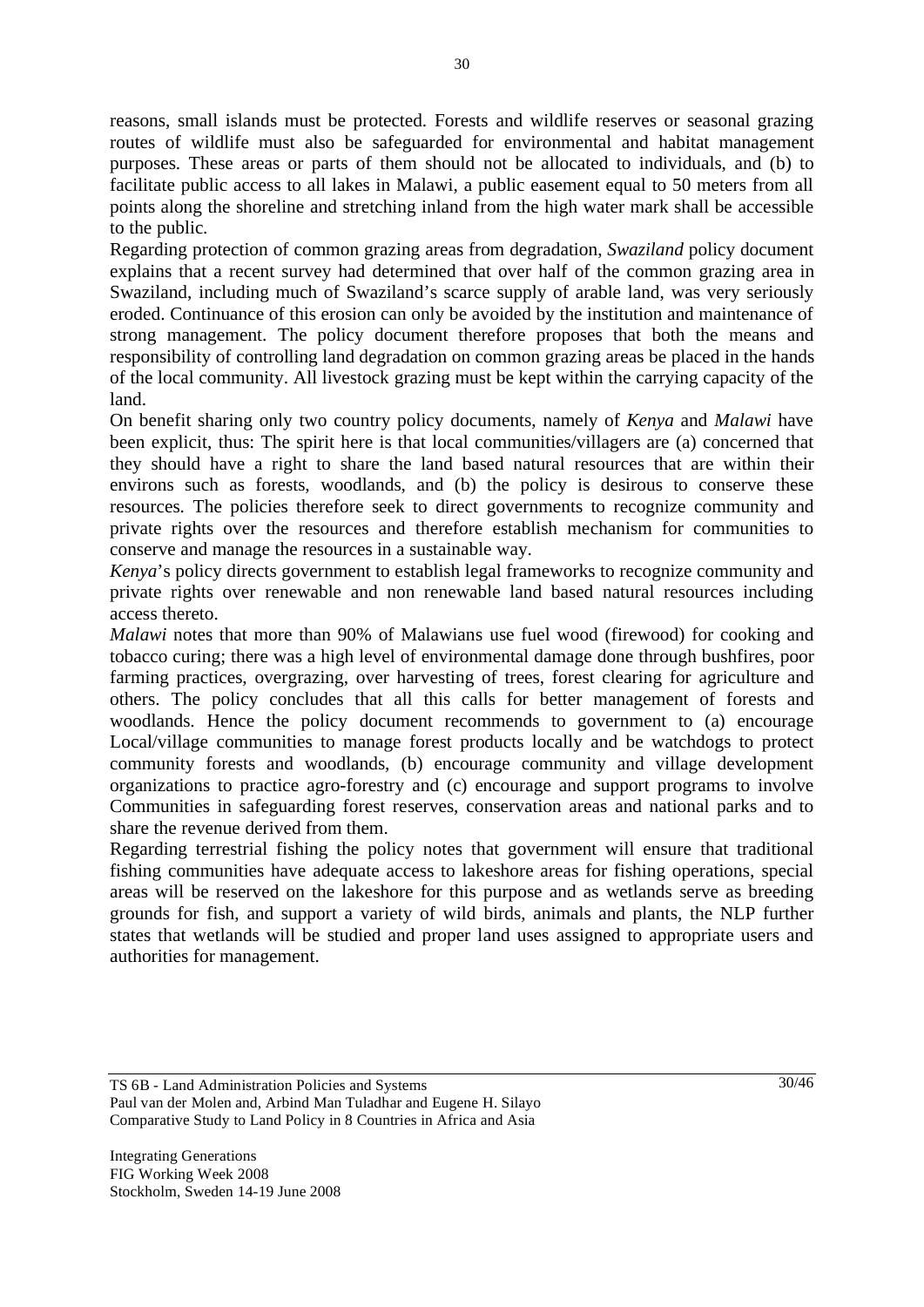#### **Management of the environment**

*Cambodia*, *Swaziland* and *Zambia* did not address this theme. All the other countries did address it.

*Kenya* addresses various aspects of environmental management namely; protection from degradation of natural resources and ecosystem, urban environmental management, and restoration and conservation of land. To address the question of degradation of natural resources such as forests, wildlife, water, marine and coastal resources as well as soil erosion, and the pollution of air, water and land, the NLP proposed government to, among others: (a) encourage preparation of participatory environmental action plans by communities and individuals living near environmentally sensitive areas to preserve cultural and socioeconomic aspects, and (b) identify, map and gazette critical wildlife migration and dispersal areas and corridors. On the protection of ecosystem (including forests, wetlands and marine and coastal ecosystems, national parks, arid and semi-arid lands, water sheds, lakes and drainage basins) the government shall establish measures to ensure that healthy ecosystems are protected through land use controls, development of comprehensive and integrated land use policy that considers the needs of neighbouring communities and individuals. Regarding urban environmental management the government shall: (a) prohibit discharge of untreated solid and liquid waste into rivers, lakes and the ocean. (b) regulate all quarrying and excavation activities, etc. and (c) ensure that environmental impact assessment and audit are carried out on all land developments that have a propensity to degrade the environment. On restoration and conservation of land the government shall introduce incentives to encourage the use of technology and scientific methods for soil conservation and put in place institutional mechanisms for conservation of quality of land for environmental conservation purposes.

*Tanzania*'s policy observes that large farms and ranches allocated in districts with wildlife had blocked wildlife migration routes; wetlands were being considered as wastelands and hazard lands were being encroached. The policy recommended to Government to: (a) revoke titles to large scale farms and ranches blocking routes of wild life. (b) allocate wetlands to users who will protect them. (c) prevent building on hazard lands and on fragile environments such as in river valleys, areas of steep slopes, mangrove swamps, marshlands, etc.

*Uganda*'s policy proposes that to ensure that a framework for the protection and preservation of natural resources (water, minerals, forests, wetlands, wildlife, nature reserves and sensitive ecosystems) for the benefit of the people of Uganda is in place measures will be taken to: (a) review and revise the regulatory framework of natural resources to clarify who may have access to what natural resources products. (b) develop and institutionalize mechanisms for the joint and participatory management of natural resources with communities owning or contiguous to land in or over which these resources are situated. (c) ensure that large-scale investment decisions and activities do not compromise the sustainable management and conservation of natural resources. (d) develop programmes for the rehabilitation of waste disposal sites, polluted water courses, and control of green house gas emissions, and (e) provide for special protection for fragile ecosystems and biodiversity colonies, wetlands, water-sheds, lake-shores, and drainage basins. On poor land use practices and loss of soil and vegetation cover the policy document recommends the rehabilitation of degraded lands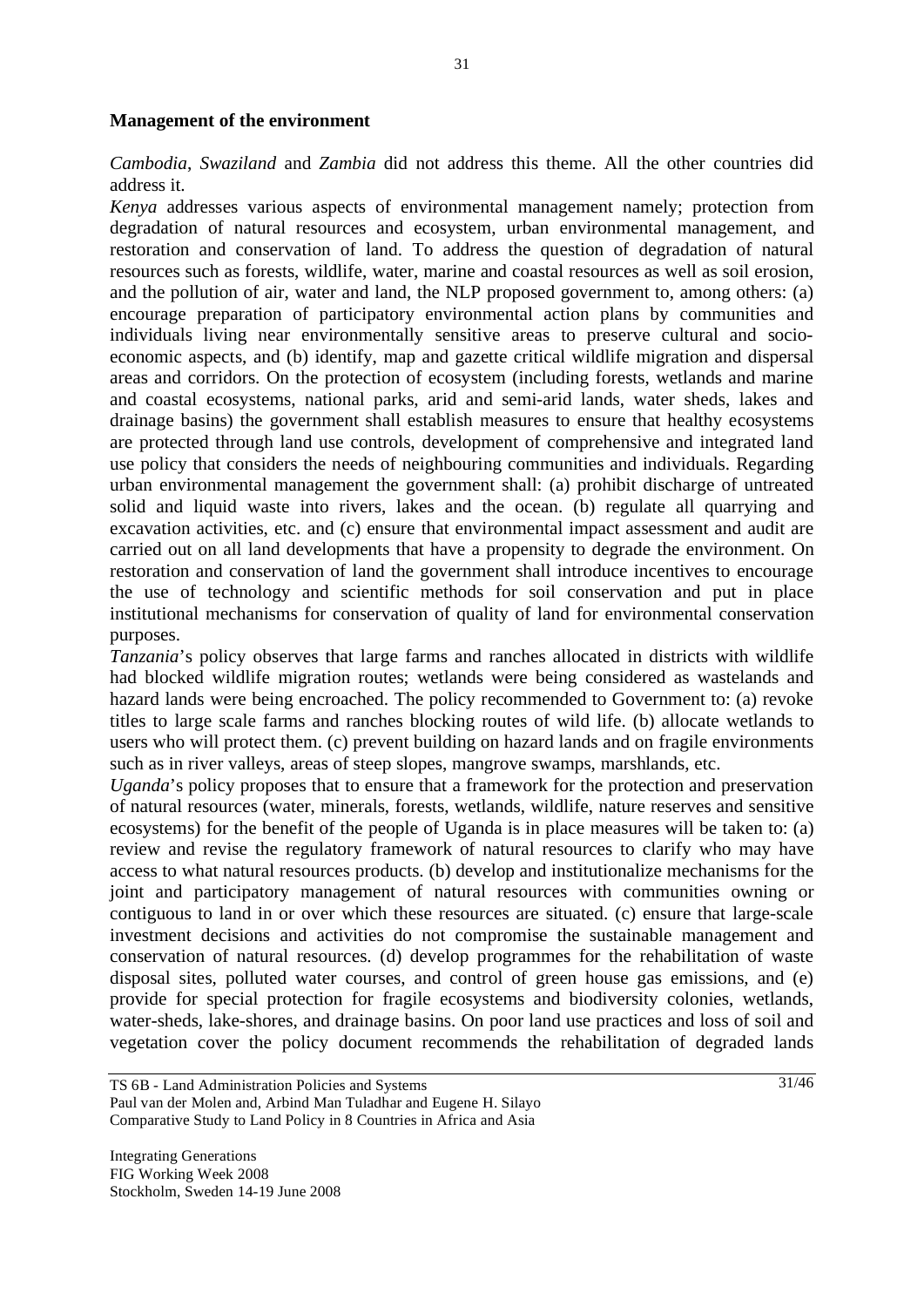through design and implementation of prevention and management measures, prepare programmes for the delivery of community based land management extension services and training on appropriate soil management techniques.

*Rwanda* addresses use and management of rural land which comprises hills, marshlands and protected areas. Each category has been assigned strategies for implementation. Noting that grouped settlement is the only form of settlement that will allow good planning and land use management on Hill Lands, consolidation of parceled and scattered plots shall be encouraged as a method of plot distribution and that agriculture in Rwanda shall be oriented towards specialization that will take into account the land use, plans and soil types. On marshland the policy paper recommends that (a) the Ministry of Lands and Environment shall classify and allocate marshlands in accordance with a legislation that will be enforced, and (b) marshland meant for agriculture should only be cultivated after making adequate planning and environmental impact assessment. Regarding protected areas the policy explains that these areas include the natural reserves (i.e. the national parks, game and forest reserves). It recommends that while protection and management of these areas is the responsibility of all Rwandans, a special law should govern the management of protected areas.

*Malawi*'s policy explains that villagers will be sensitized during the land use planning process to provide and establish fuel-wood plantations to meet the demands for wood energy. Fragile areas such as steep slopes, wetlands and areas susceptible to flooding will be zoned to prevent or minimize the adverse environmental impact of cultivation and other developments. Concerning management of solid wastes urban areas City, Town and District Assemblies, while involving private sector and local communities, will be required to ensure that all solid wastes are promptly collected from all areas of towns. All effluent generating industries will be obliged to undertake pre-treatment of their effluent to environmentally acceptable quality before discharge into drains, or natural water courses.

#### **Range lands and livestock (pastoralists land rights***)*

This sub theme is addressed by only five policy documents, namely of *Kenya*, *Tanzania*, *Uganda*, *Malawi* and *Swaziland*. The rest did not do so.

*Kenya*'s policy point out that colonial and post colonial land administration in the pastoralist areas led to the deprivation of land management rights from the traditional institutions thereby creating uncertainty on the access, control and exploitation of land based resources including grazing lands, water and salt licks. The policy therefore directs government to secure pastoralists livelihood and tenure to land by: (a) establishing a legislative framework to regulate dealings in land in pastoralist areas, and (b) providing for flexible and negotiated cross boundary access to water, pastures and salt licks among clans, groups and communities for mutual benefit to facilitate the migratory nature of pastoralism.

*Tanzania*'s policy notes that alienation of rangelands for large scale agriculture has frequently disowned pastoralists of grazing land thus creating conflicts. Hence the government shall: (a) guarantee security of tenure for pastoralists by appropriate measures including gazetment to protect grazing land from encroachment, and (b) issue certificates of village land to protect common property regimes. Because free movement of pastoralists with their cattle bring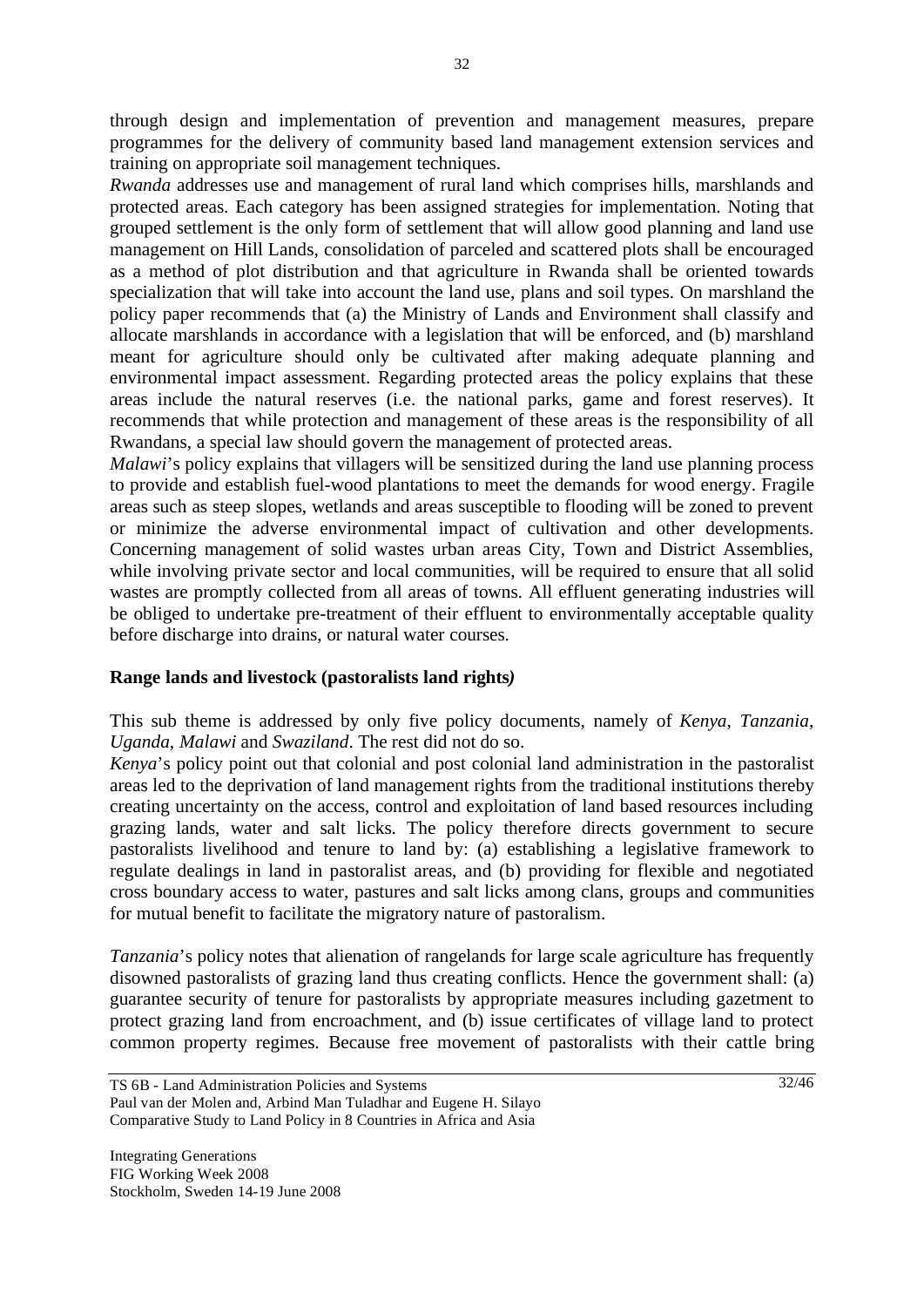about land ownership and land use conflicts with settled communities and additionally cause land degradation in areas where they pass, the following policy will further be enforced: (a) shifting and nomadism will be prohibited, (b) cattle movement will be regulated, and (c) pastoralists and agriculturalists/peasants will be educated on good land management and utilization.

*Uganda* observes that pastoral communities occupy dry lands which are harsh in terms both of climate and ecology. The dry lands environments also provide habitat for many wildlife species. In order to prevent threats to pastoral resources, legislative measures will be put in place to: (a) prescribe clear principles of ownership, control and management of pastoral lands as common property under customary law. (b) protect pastoral lands from indiscriminate appropriation by individuals or corporate institutions under the guise of investment. (c) maintain an equitable balance between the use of land for pasture, agriculture, and for wildlife protection. (d) establish mechanisms for flexible and negotiated cross-border access to pastoral resources among clans, lineages and communities for their mutual benefit, and (e) establish efficient mechanisms for the speedy resolution of conflict over pastoral resources.

*Malawi* observes that land use plans will contain guidelines for the location of livestock grazing consistent with agricultural land use. However, there are growing conflicts between agriculture and other land uses as both human and animal population increase. To address this, the NLP directs that: (a) the government will introduce buffer zones in areas where agriculture conflicts with forestry or grazing land, and (b) sensitive areas like steep slopes, severe gullies, overgrazed lands, shallow soils and semiarid lands, which form fragile ecosystems, will be earmarked for conservation.

*Swaziland*, like Malawi, observes that integrated land management is to ensure adequate provision of land for both human settlements and wildlife conservation. Hence wildlife conservation shall be provided for through allocating adequate land for the purpose.

## **Military lands**

This issue is mentioned in the NLP of *Cambodia* only. Land will be reserved for Military Development areas and to be used by the military services for their various needs including settlement for demobilized soldiers. In general, border areas are preferred for the development of Military Development areas.

## **3.9 Land Administration**

It is interesting to learn whether governments define their understanding of land administration, related to registration, cadastre/LIS, conflict resolution mechanisms, and institutional matters. One might expect that different land policies require different forms of land administration.

TS 6B - Land Administration Policies and Systems Paul van der Molen and, Arbind Man Tuladhar and Eugene H. Silayo Comparative Study to Land Policy in 8 Countries in Africa and Asia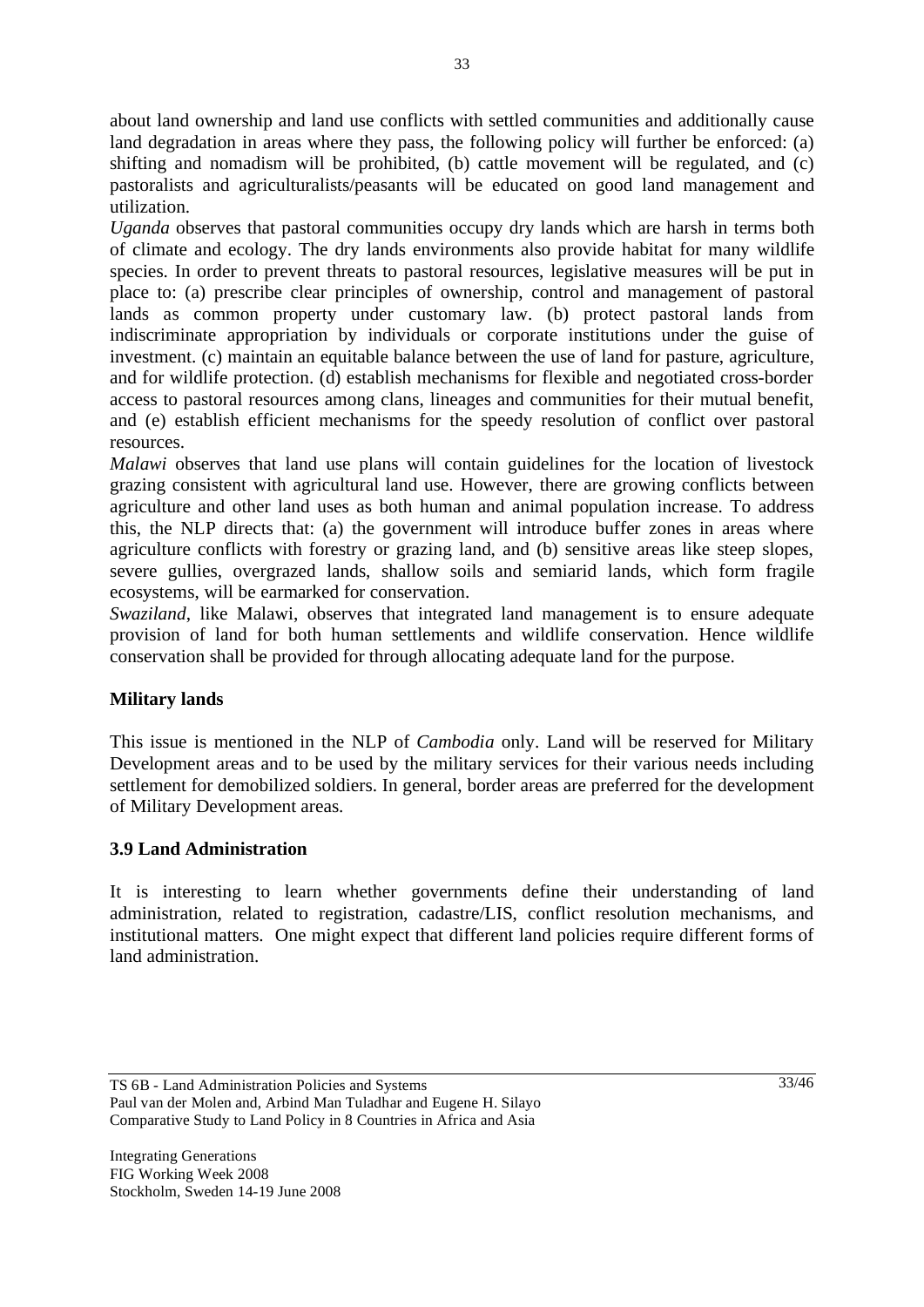| Land Admin                             | Rwanda     | Namibia           | Kenya             | Malawi            | Swaziland       | Tanzania      | Zambia        | Uganda        | Cambodia      |
|----------------------------------------|------------|-------------------|-------------------|-------------------|-----------------|---------------|---------------|---------------|---------------|
| Definition                             | $\sqrt{ }$ |                   | N                 | $\mathbf{\hat{}}$ |                 |               |               | $\mathcal{L}$ | $\mathcal{N}$ |
| Registration                           |            |                   |                   | $\mathbf{\hat{}}$ | $\mathcal{L}$   |               | $\mathcal{L}$ |               |               |
| Registration<br>Customary<br>Interests | $\sqrt{ }$ | $\mathcal{L}$     | $\mathbf{\hat{}}$ | $\mathbf{\hat{}}$ |                 | ٦             |               | $\Delta$      | $\mathcal{N}$ |
| LIS/Cadastre                           | $\sqrt{ }$ | $\mathcal{L}$     | $\mathcal{L}$     | $\Delta$          | $\mathcal{L}$   | $\mathcal{L}$ | $\mathcal{L}$ | $\mathcal{L}$ | $\gamma$      |
| Survey<br>and<br>Mapping               | $\sqrt{ }$ | $\mathcal{L}$     | N                 | $\lambda$         |                 | ٦             | $\mathcal{A}$ | $\gamma$      |               |
| Decentrali-<br>zation                  | $\sqrt{ }$ | $\Delta$          | N                 | $\Delta$          | $\Delta$        | $\mathcal{L}$ | $\mathcal{N}$ | $\mathcal{N}$ | $\mathcal{N}$ |
| <b>PPP</b>                             |            |                   | N                 |                   |                 |               | $\mathcal{L}$ | $\gamma$      | $\mathcal{N}$ |
| Conflict<br>resolution                 |            | $\mathcal{N}$     | N                 | $\mathbf{\hat{}}$ | $\mathcal{N}$   | $\mathcal{L}$ | $\sqrt{ }$    | $\mathcal{L}$ | $\sqrt{ }$    |
| Authority                              | $\gamma$   | $\mathbf \Lambda$ |                   |                   | $\triangleleft$ | ٦             | $\Delta$      |               | $\mathcal{N}$ |

### **What form of 'land administration' is needed for supporting land policies***?*

Five countries, namely *Kenya, Uganda, Rwanda, Malawi* and *Cambodia*, each put forward a definition or a description that shows how Land Administration is perceived. *Tanzania*, *Swaziland* and *Zambia* did not offer a description giving the meaning of the key subject matter, land administration, which was addressed in the policy document.

#### *(a) Definition/Description of Land Administration*

*Kenya* defines land administration as the process of determining, recording and disseminating information about ownership, value and use of land. An efficient land administration system guarantees land titles and tenure security, guides land transactions and supports the process of land taxation. The principal components of land administration are:

- Ascertainment and registration of land rights.
- Allocation and management of public land.
- Facilitation of efficient transactions in land.
- Maintenance of efficient and accurate land information system.
- Mechanism for assessment of land resources for fiscal development and revenue collection, and
	- Efficient and accessible mechanism for resolving land disputes.

*Uganda* describes land administration as: Land rights administration comprises the structures and processes through which rights in land are created, refined, and recorded or certified; the integrity of land transactions are assured and guaranteed, land rights disputes are processed, land revenue is generated, and land information is inventoried, provided or otherwise archived.

*Rwanda* defines land administration as: The process of registration and dissemination of information in relation to land titles and all sorts of land transactions, as well as the use of land-linked natural resources. This process includes the establishment of rights and other

Paul van der Molen and, Arbind Man Tuladhar and Eugene H. Silayo Comparative Study to Land Policy in 8 Countries in Africa and Asia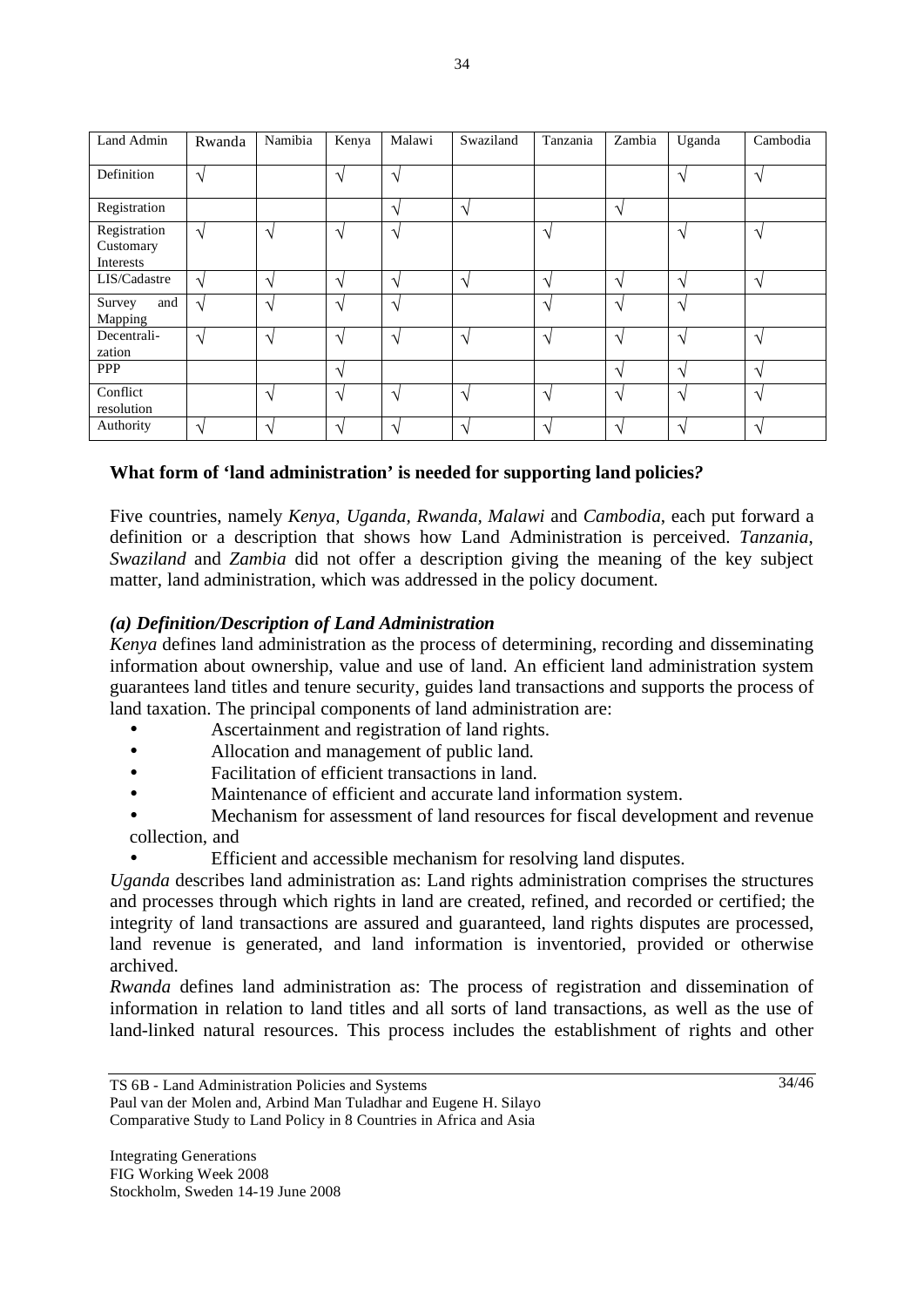attributes characterizing land ownership and the mode of acquisition, measuring and demarcation of plots, as well as their description.

According to *Malawi*: Land administration embraces such matters as the delivery of land rights, the planning of land uses, demarcation and survey of land parcels, the registration and maintenance of land information. It also includes conveyance, policies to facilitate decisions on mortgages and investment, development management, property valuation for assessment purposes and monitoring the environmental impact of all land based activities.

*Cambodia* describes land administration in terms of its objectives: The objective of land administration policy is to clarify and record ownership and other rights to and the location of all properties (public and private) in order to strengthen land tenure security, improve the efficiency and reliability of land markets, and protect social harmony by preventing or resolving disputes. Improved land administration will make immovable property tenure less susceptible to corruption or abuse, and clarify administrative competencies, thereby aiding governance.

#### *(b) Status of Land Administration*

The statuses of land administration in the countries studied as well as the proposed policy measures to address the situation are different and country specific from one country to another: However, there are common problems. Land administration is bureaucratic thus resulting in inordinate delays and injustice, inefficient and expensive (*Kenya, Uganda*); has poor record keeping which has led to multiple allocations and registration of land which in turn led to complicated land disputes (*Kenya, Tanzania, Uganda* ); corruption practices (*Kenya and Zambia*); and while there is a Ministry for Lands mandated to administer land matters, some of the land administration functions are executed by departments in other ministries thus causing duplicity of roles leading to corrupt practices with no proper system to effect the efficient and equitable distribution of land (*Cambodia, Malawi, Swaziland, and Zambia).* 

Country specific issues related to land administration include:

In *Kenya* land administration system is undemocratic and prone to abuse; has not supplied adequate serviced land at an affordable price; has not achieved equitable and fair distribution of land; and is undermined by land speculation, political interference and the abuse of power by the public agencies mandated to manage land. Kenya then proposes the following as solutions: Consolidate, harmonize and streamline all land registration statutes to ensure clarity and reduce bureaucratic bottlenecks, and Computerize land records and facilitate access to information.

Land administration in *Tanzania* lacks clearly defined institutional hierarchy resulting to government agencies responsible for land matters spending a lot of time dealing with disputes instead of doing proper land management and planning work. In response the policy proposes the government to make the Commissioner for Lands the sole authority responsible for land administration and empower him to appoint officers who will have authority to administer land other than village land at the appropriate level of government. On village land the policy states that Village Councils shall administer village lands but will be required to report all decisions on land allocation to the Village Assemblies. The policy goes further to stipulate that the procedure and powers of the appointed officers will be defined by the Minister for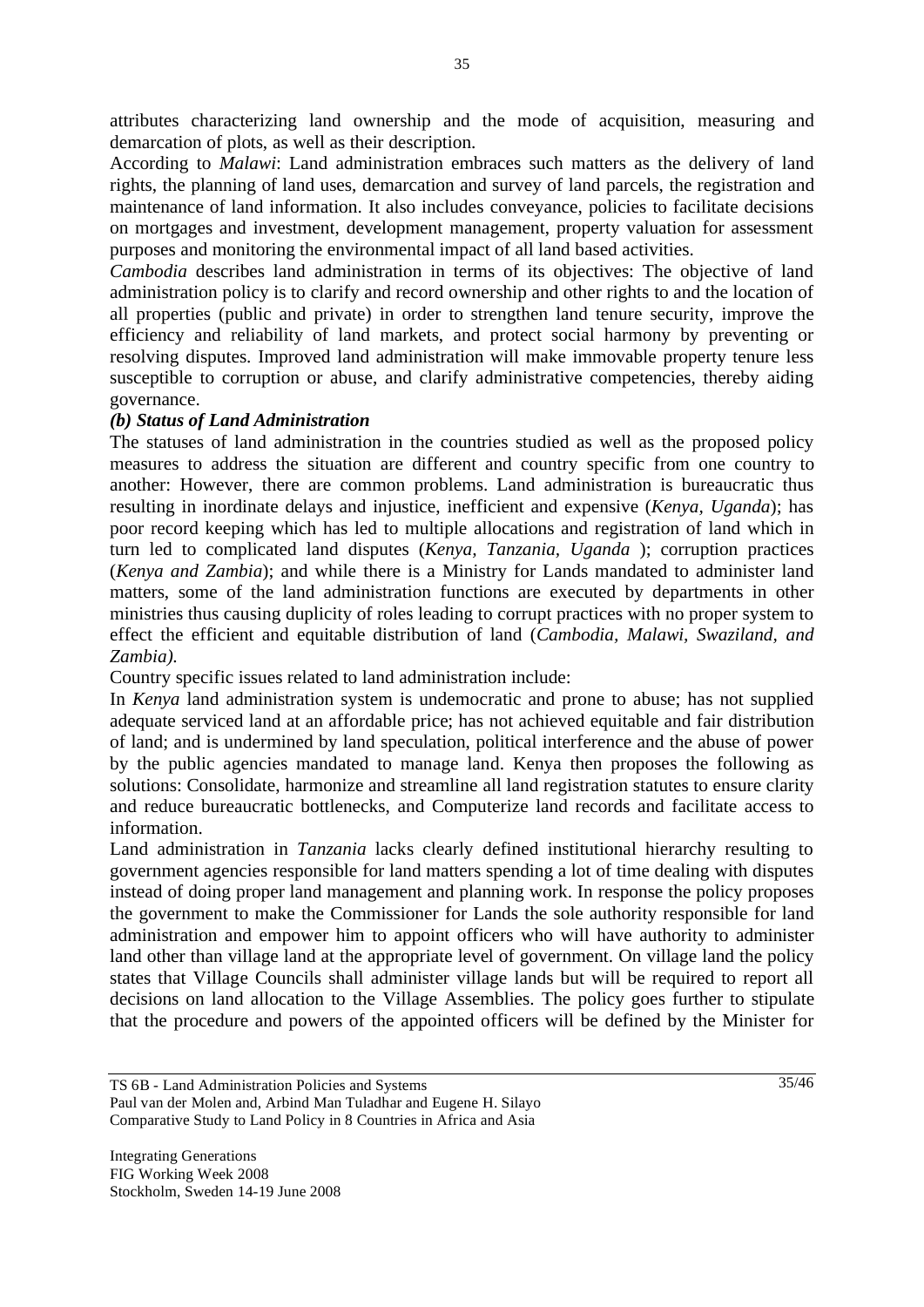Lands and shall include the execution of decisions made by Village Councils with respect to village land administration.

*Uganda* proposes that the land rights administration system must be designed and operated with a view to enhancing and facilitating the management of land resources; and ensure that land rights administration structures and processes at all levels are transparent, cost-effective and accessible to the ordinary land using public.

*Rwanda* proposes to ensure that land administration is based on a reformed cadastral system, including mapping, recording of all land related data and land titles, and encouragement of the population in land management. In the process the government will establish a National Land Management Centre equipped with a geographical information system; elaborate a standardized land law guaranteeing fair rights to tenants; promote people's active participation in land management and establish a national, provincial and district land management commissions both in rural and urban areas.

In *Malawi*, existence of a number of institutions and statutory agencies (e.g. Ministry of Agriculture and irrigation, Ministry of Water development, Ministry of Natural resources and environment affairs, Local Assemblies, etc) dealing with land resulting in confusion over jurisdiction and inadequate policy intervention. In Malawi, the NLP directs government to ensure that the powers of administration delegated by the President to the Minister responsible for land matters makes the ministry of Lands and Housing, the principal authority responsible for land administration in Malawi. In regard to formalization of traditional land administration, the NLP directs government to institute the following: record all transactions involving customary land; and develop a carefully structured program on Customary Land Administration and Customary Land Records Management for training Chiefs and Headpersons, and for certifying Traditional Land Clerks.

*Cambodia* notes that improved land administration will: (a) make immovable property tenure less susceptible to corruption or abuse, and clarify administrative competencies, thereby aiding governance, (b) improve the basis for cost recovery and facilitate land taxation, thereby improving the revenue basis for governance. Clarity of administrative boundaries will facilitate the operations of local governance and the community based management of land and natural resources.

*Swaziland* says that a unified, coherent, transparent and representative land administration be established, with the required technical and administrative support, at national and local levels. An institutional framework is to be created which is able to decide between competing demands and determine such conflicts. This is to include a body entrusted with the authority to rationalize land allocation for various uses at national level. Land administration be unified under one Ministry, as far as is practicable and efficient.

In *Zambia* land administration is executed by the Ministry of Lands through its constituent departments dealing with land delivery, land administration, land survey and land registration. However, departments falling under a number of ministries such as Physical Planning and housing, Valuation, Agriculture and natural Resources and other statutory institutions also contribute to land management. This leads to duplicity of roles leading to corrupt practices with no proper system to effect the efficient and equitable distribution of land. Furthermore, the land administration system has remained static and not adapting sufficiently to changing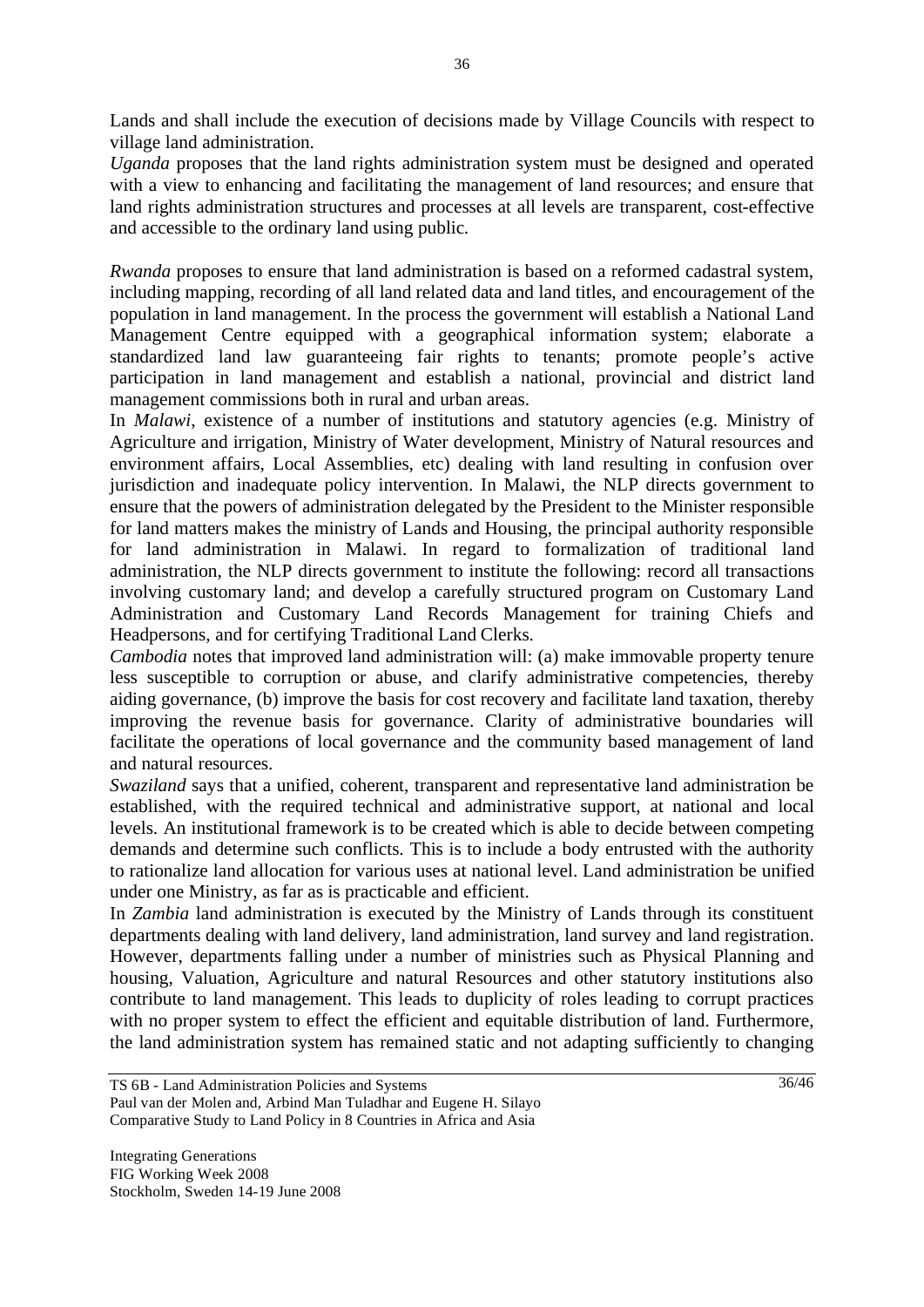circumstances (from pre- and post independence), thus rendering public land administrative functions less effective. The solutions proposed by the NLP

The policies of *Cambodia, Uganda, and Rwanda*; and to some extent that of Tanzania, have been presented from more-or-less a positive perspective saying, "doing this will benefit the people in this way and that" and then states what the government will do.

*Kenya*, on the other hand takes on a strong position of stating the problems forcefully and throwing blames to the those deemed responsible for causing the problems, then proposes what ought to be done.

#### **Land Registration**

Two terminologies, "land registration" and "land rights delivery" have been used synonymously.

Only *Swaziland* and *Zambia* have stated the type of land registration that they implemented. *Malawi* used to have a deeds registration system which was later replaced with title registration. *Zambia* operates a deeds system. All the other country policies are not explicit on this matter.

All policies refer to inefficient land rights delivery system largely caused by poor records keeping which, in *Kenya*, has additionally encouraged multiple allocations and registration of plots of land; lack of records on land held by villages, public institutions, and government; and registration systems that are manually operated causing many errors and delays in the registration system. Hence all propose to modernize and computerize the land registration systems as well as to provide for registration of all government properties and properties under public institutions such as forests and wildlife sanctuaries.

Specifically, *Kenya* refers to having too many statutes dealing with registration of land rights. It therefore recommends repeal of these statutes and replacing them with one Land Registration Act which shall recognize and protect all legitimate rights and interests in land held under the categories of land set out in the policy. The policy points out other existing shortfalls which include a land delivery system that: has not achieved equitable and fair distribution of the limited land resource; is rife with land speculation, corruption, political interference and the abuse of power by the public agencies mandated to manage land. Accordingly, the policy recommends: the need to facilitate access to land information; and to ensure that land records are authenticated, documented, and their custody and sanctity secured.

*Tanzania*'s additional issues include: Many alienated lands remain unregistered for many years because of the slow process of preparation of Certificates of Right of Occupancy; encroachments and alienations of government and statutory allocations as well as double allocations of untitled land that have resulted in many land disputes. Hence the policy document has proposed to: Ensure that grantees of granted Certificates of Title get the Certificate within 180 days from the date he got the letter of offer, otherwise the grantee can register the Letter of Offer with the Registrar of Titles as notice of impending ownership; and to issue Certificates of Title for all government and public properties such as National Parks. Regarding village land the policy directs the government to: (a) demarcate village land and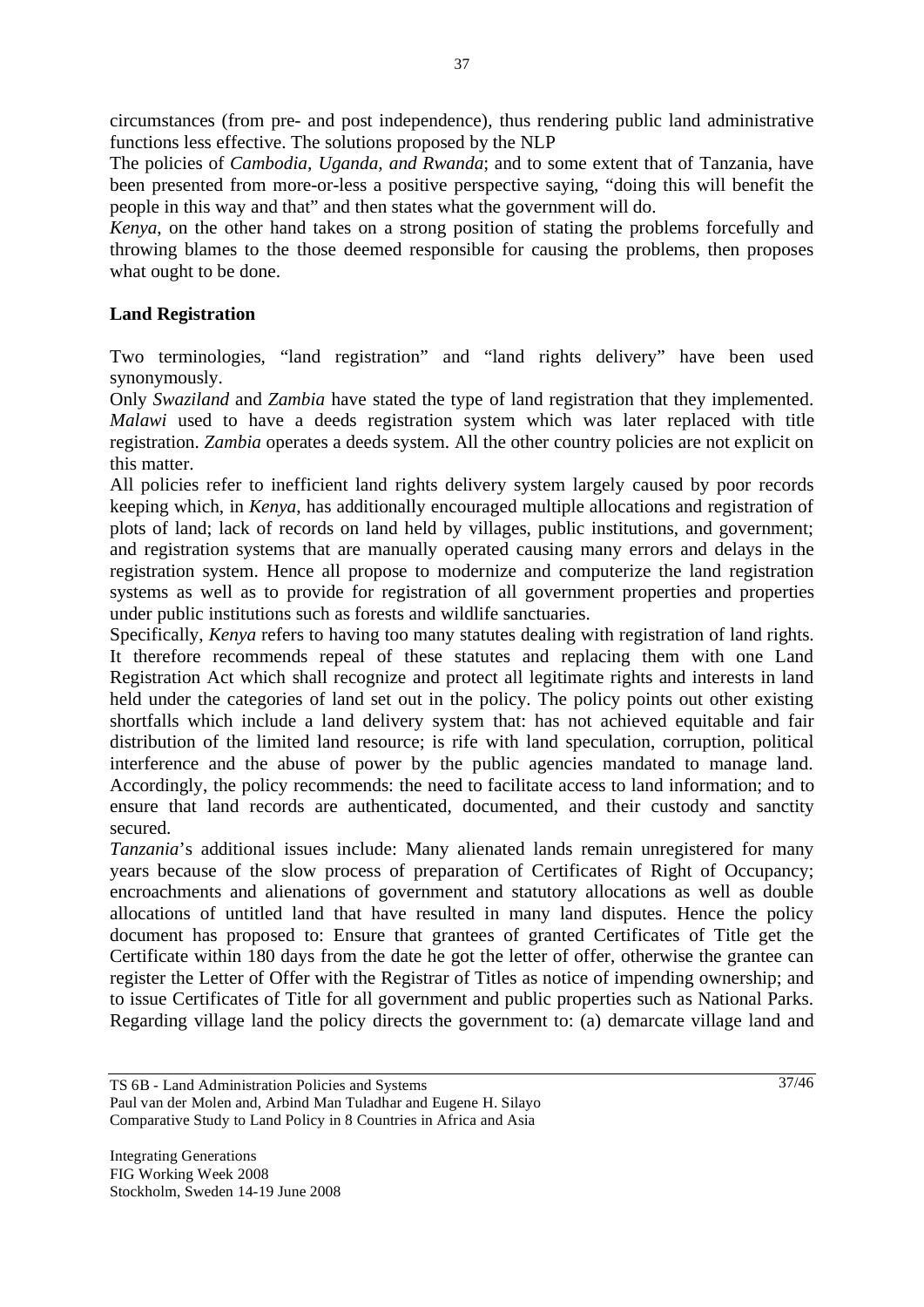issue to villages, title on common property resources; and (b) make compulsory the registration of customary interests in land to safeguard the interests of villagers.

*Uganda*'s policy proposes that the registration system needs urgent modernization and simplification to: establish, operationalize and observe regular maintenance of community land registries for the recording and certification of land rights under customary law; and to amend existing laws to eliminate the need for expensive cadastral maps and deed plans.

*Rwanda*'s current land registry contains some gaps: it exists only in urban areas, and it is not based on cadastral maps that have reliable bases. Hence the strategic options include to: make an inventory of all plots of land including owners and their particulars; carry out a fiscal evaluation of all properties so as to determine, for each developed land unit, a cadastral rental value for calculating taxes; update the land registry; train senior employees in land-use planning and rural development as well as topographical surveyors and land surveyors; and to formulate decrees and laws creating rural land districts and prepare the way for the appointment of land title registrars.

*Malawi* is experiencing a severe absence of technology for speeding up the title registration process and it intends to computerize the system.

*Cambodia* desires to improve the registration of all properties as a policy goal so as to increases land tenure security and improve the operation of the land market; thus fostering economic growth.

*Zambia* will employ a system of land registration that avoids duplicate issuance of one parcel, forgery, and Implement a systematic adjudication and registration of land interests in customary areas to equalize the rights of all citizens to land.

### **Registration of customary interests**

#### *(a) customary tenure*

*Rwanda*'s policy is quite straightforward in stating that customary land tenure has become obsolete and does not offer any economic advantage to the tenants or the state. [Also see sub theme on village demarcation]. Some other policy statements take a much softer stance to reach the same goal by proposing/directing that villagers shall be issued with individual titles (*Tanzania, Malawi, and Zambia*).

There is no doubt that the intention of different governments is to ultimately get all customary tenures individualized (*Kenya, Tanzania, Malawi and Zambia).* Such process in Kenya started during the colonial rule and was further advanced by the post independence governments through enactment of the registered Land Act (Cap 300). The Kenya policy is correctly seeing the effect of customary tenure individualization through formal registration on the customary tenure systems.

Furthermore, the policy paper goes further to reason that because smallholders grow nearly 100% of *Malawi's* subsistence food crops, they virtually guarantee the country's food security; the smallholder sector shall be guaranteed security of tenure by granting title to customary landholdings to encourage long-term improvements in agricultural productivity.

In *Tanzania* the process of individualizing customary tenure begins with a recommendation for titling village land and giving elected village Councils the mandate to administer all village land. Kenya's policy, though silent on individualization of customary tenure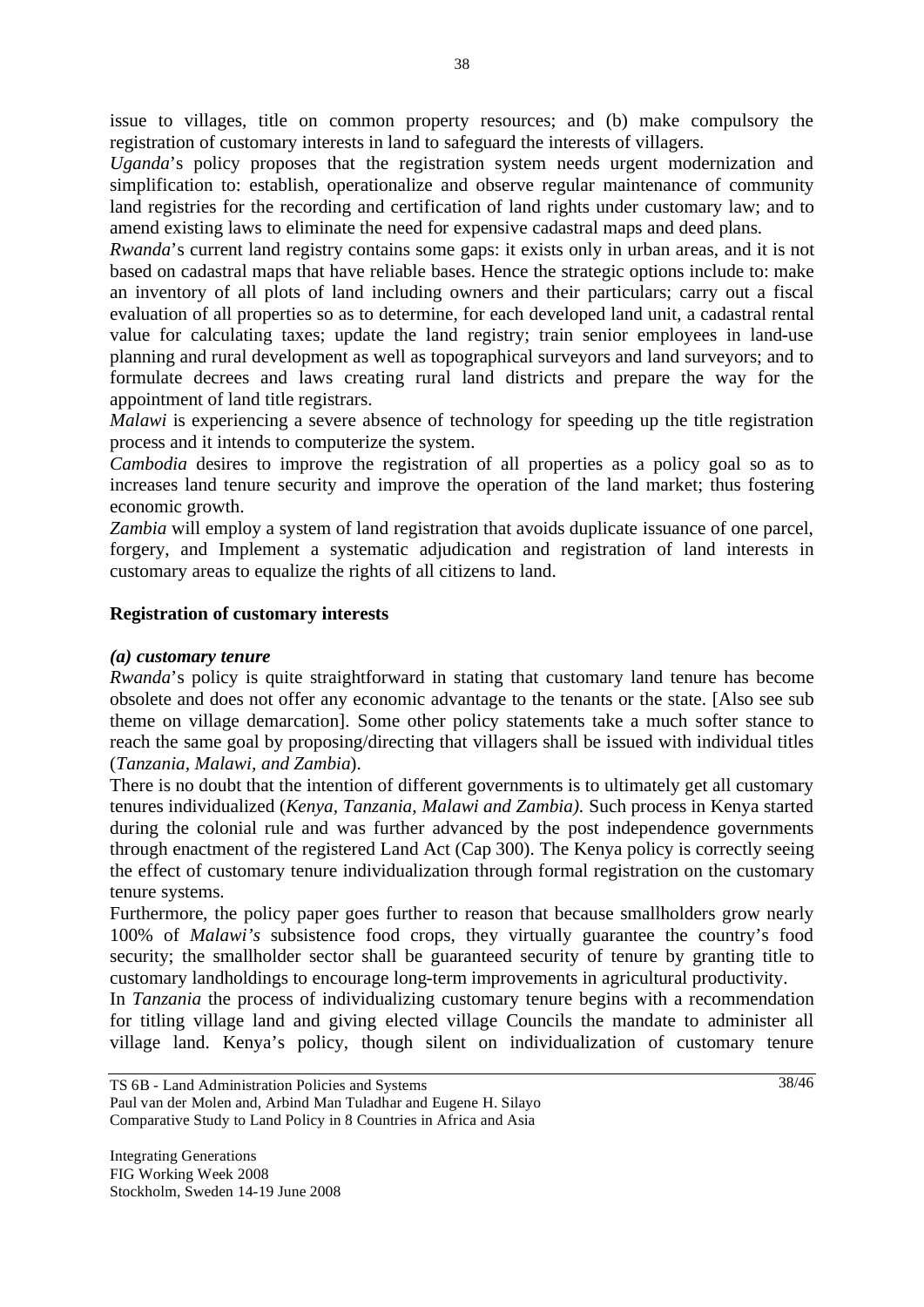recommends an approach similar to that of Tanzania through documentation of Communal land tenures (customary or non-customary), and then registering all community rights to land followed by imposition of accountable, participatory procedures to transact communal land. *Malawi* passes the onus to implement a systematic formalization of property in customary land to the Ministry of Lands and Housing working in partnership with the private sector to ensure the process is fast and cost effective.

*Cambodia*, like *Keny*a, is silent on individualization of indigenous tenure. It proposes that indigenous communities shall be granted communal ownership rights to their land. This communal ownership includes all land rights and protection of ownership as enjoyed by other private owner under law, with a sole exception that the community does not have the right to dispose of any communally owned property.

*Zambia* poses a unique situation whereby 94% of the land is under customary tenure. Chiefdom is also quite strong. Hence, Chiefs and Headmen have a significant regulatory role of customary tenure. The government, desirous to convert customary land to State land must get the consent of the Chief. This situation has presented an encumbrance on the vestment as the President has to consult the Chief before alienation of land. The NLP encourages systematic registration of customary land areas; Introduce group land rights to allow for registration of village, family and clan land as well as cooperatives; Continue to sensitize the public on the advantages of individual ownership of land through leasehold or customary tenure to improve the security of investments by improving land transferability and access to credit; Ensure that no Chief shall recommend land for alienation without consulting his/her subjects; and

Ensure and uphold that the final grant of land lies with the President in whom land is vested. *Swaziland*'s policy is quite silent on this sub theme.

#### *(b) village demarcation*

The purpose of the proposals to undertake village demarcation or to demarcate traditional and individual customary land is clearly outlined by *Tanzania* and *Malawi* as the need to protect villagers' land rights and promote better and sustainable use of the natural resources within villages (Tanzania), and to reduce land disputes and further eliminate impediments to individuals who need to invest to improve their land assets (*Malawi*). A map showing traditional land boundaries will assist traditional leaders in land-use planning and land policy administration (*Malawi*). Spatial definition of national, provincial, municipal, district, commune and village areas creates physical jurisdictions for the supply of services and infrastructure, revenue collection, electoral procedures, and judicial competence (*Cambodia*). In *Swaziland* there have been an increasing number of boundary disputes between Chiefs, which have already resulted in violence, including loss of life.

The policy documents for *Malawi* and *Tanzania* provide for the participatory preparation of village land use plans. In *Malawi* the land use planning in rural areas will be monitored and enforced by district planning offices following decentralization. Until such time, villagers will be sensitized through civic education on collective responsibility for land use planning, environmental monitoring and enforcement of land use policies.

To implement village land demarcation, the policy mandates the government of *Tanzania* to provide guidance and support to speed up the process. In *Cambodi*a and *Malawi* the policy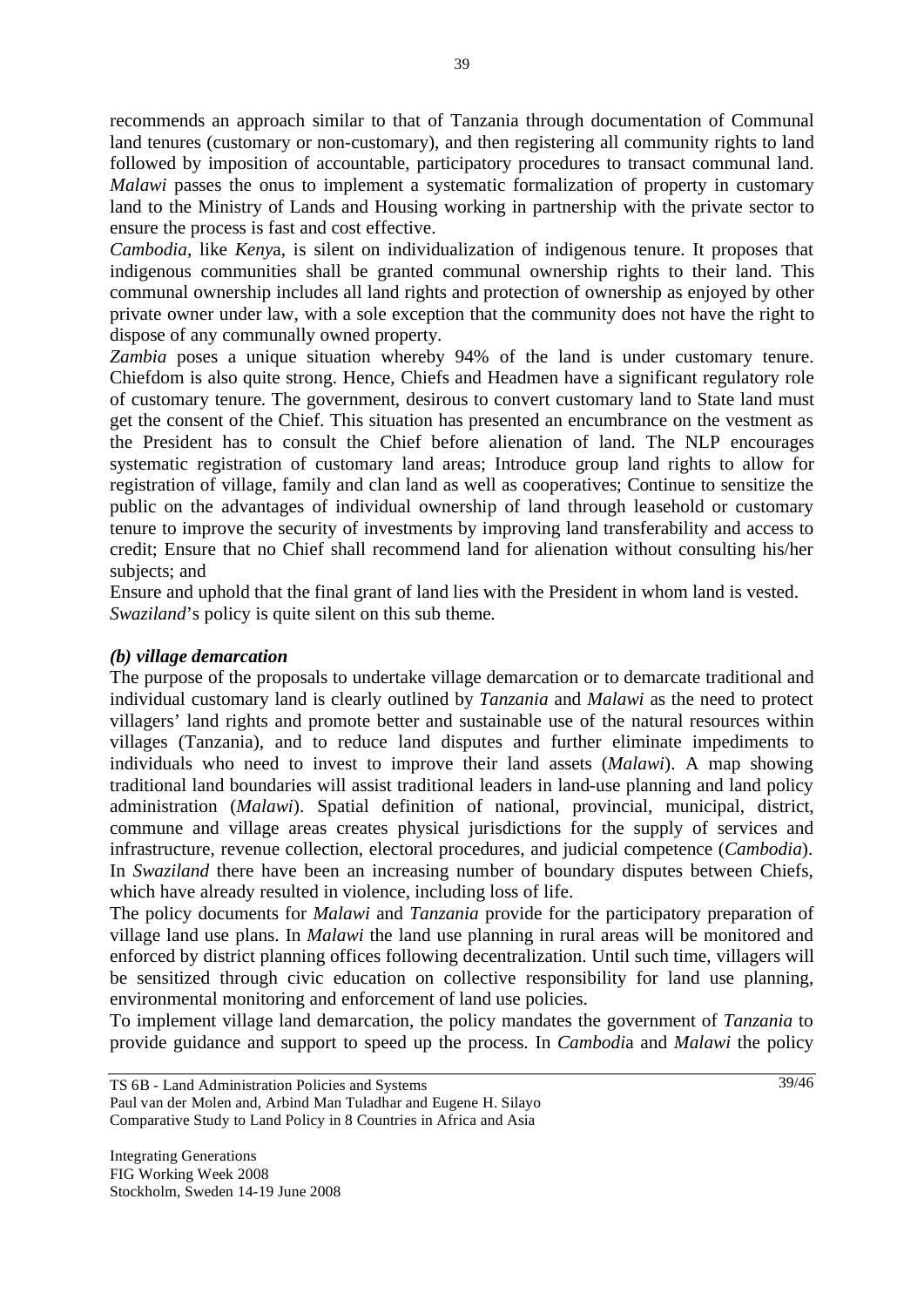documents mandate the government, through the Ministries of Lands, to demarcate administrative boundaries of villages, communes and districts and provinces as the case may be. In *Swaziland* a special Commission would do the task.

*Rwanda*'s policy requires selection of sites for group settlements to be easily accessible and with facilities such as water, electricity and free land. Risky and forest areas are to be avoided. Master plans will be prepared for land allocation and land use. The master plans will determine the boundaries between agricultural land and appropriate settlement sites. The policy paper goes on to specify that:

District mayors, (on recommendation of land commissions under their authority), should agree on a new cadastre that prevents viable plots.

The minimum surface area of a homestead property should be fixed at 1 hectare for it to be economically profitable.

• A district cadastral service will be introduced in order to register all the plots and ensure that they retain their undivided character.

• All decisions concerning the establishment of a grouped settlement site will be taken by the grassroots authorities in consultation with the target population.

The implementation procedure in *Malawi* is as follows:

Individuals should be allowed to commission a survey and prepare deed/cadastral plans of their customary estates to facilitate registration of individual titles.

• Chiefs and Village Heads, through their Village Land Committees will be allowed to demarcate common access or public lands (e.g. areas for forestation, communal grazing land, block or cooperative farming, etc.) and have such lands registered as public lands to protect them against degradation and encroachment.

### **LIS/Cadastre, Survey and Mapping**

This sub-theme has been discussed in the NLP's under two titles, namely "Surveys and Mapping", and "Surveys and Geo-information". Where geo-information has been used, it refers to mapping.

Keywords under this sub theme include: delays, high cost, cumbersome procedures, shortage/lack of surveyors, outdated maps, training.

The problems make a tall list:

The processes of surveying and mapping have been hampered by slow, cumbersome, outdated modes of operation; cadastral surveys that are expensive, centralized (*Kenya*); Acute shortage of surveyors in rapidly growing urban areas and topographic maps that are out of date (*Tanzania*); Shortage of qualified personnel, administrative bottlenecks in the approval of plans, and prohibitive private survey costs (*Uganda*); Existing plans and maps are old and out of date. Lack of large scale plans and maps (*Rwanda*); Survey department lacks the staff capacity to cope with the workload of cadastral surveying. Long delays in the process between the times a survey request is lodged to final approval of a survey (*Malaw*i); inadequacy in human and institutional capacity of the survey and geo-information resource. Lack of unified, consistent spatial geodetic reference frame thus making surveys and geoinformation activities more costly. Lack of resources that make the government fail to facilitate the surveying, geo-information activities, topographic, hydrographic and engineering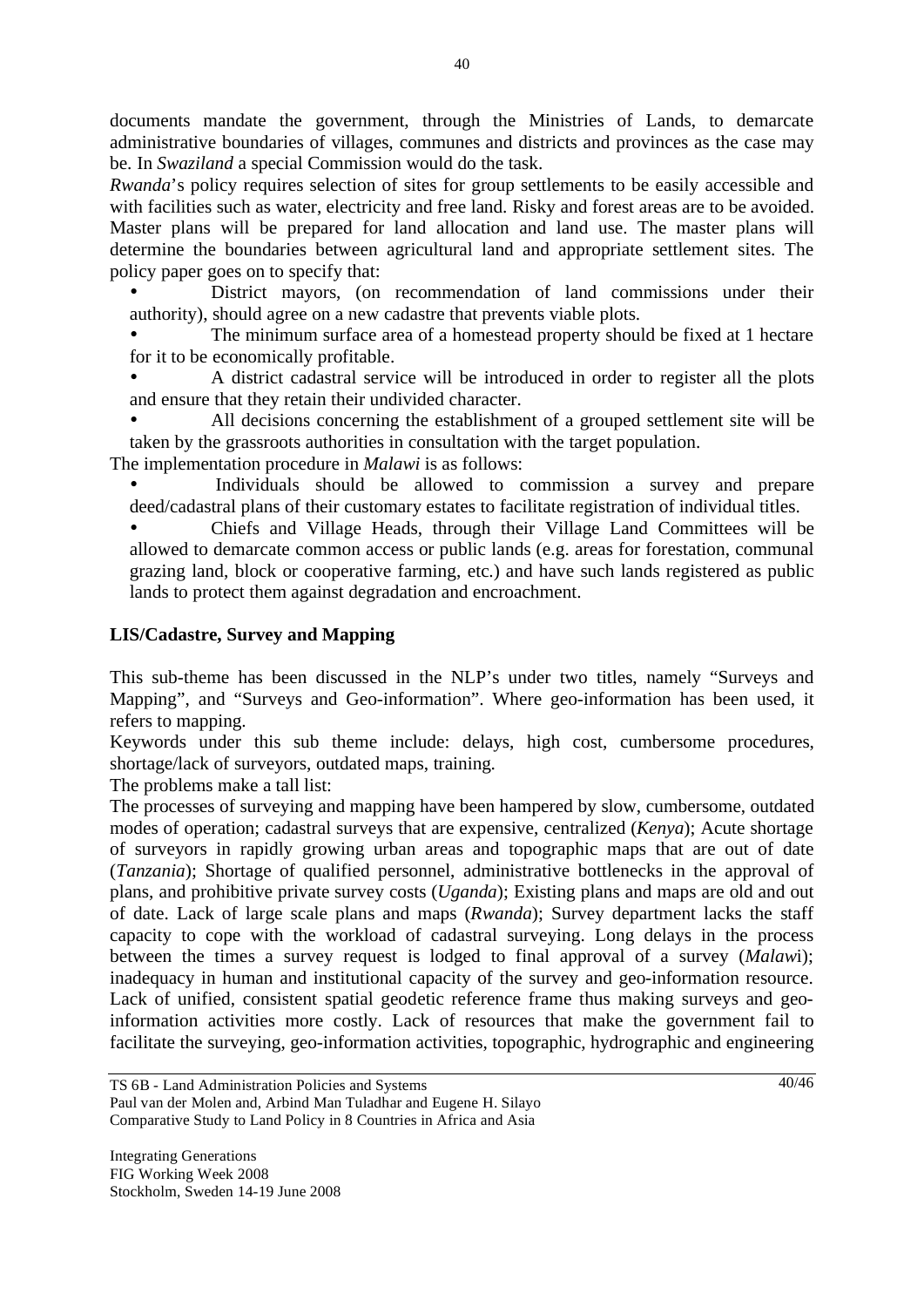surveys. Lack of qualified surveyors. Lack of revised maps, lack of equipment for production and printing of maps and inadequate human resource capacity (*Zambia*).

Based on these problems, the NLP's propose remedial actions as follows:

• *Kenya* proposes: (a) for use of modern technology such as GPS, GIS and streamline survey authentication procedures, (b) Improve mapping standards in general boundary areas so that they fit into a computerized system.

• *Tanzania* recommends: (a) Undertake all control surveys, (b) Encourage government certified private land surveyors to play a bigger role in the execution of cadastral surveys. (c) Concentrate on the preparation of basic maps e.g. topographic maps at the scale of 1:50,000 and 1:2,500, etc. preparation of other map types (e.g. tourist maps) will be left to the private sector.

• *Uganda* suggests: (a) Amendment of existing laws to eliminate the need for expensive cadastral maps and deed plans, (b) Adopt simple demarcation and general (not fixed) boundary making procedures in respect of all tenure categories, (c) Privatize topographical, geodetic, hydrographic and triangulation mapping, subject to strict standardsetting and public regulation, (d) Set and enforce clear, achievable standards for the preparation of maps and registry plans by public and private agencies.

• *Rwanda* proposes: (a) All centers considered as urban centers should have land use master plans, (b) To computerize the existing data. Existing maps and plans should be digitized, (c) Strengthen and train the staff responsible for the elaboration and execution of programmes and plans.

*Malawi* recommends: (a) surveyors are required to explore community based approaches and adaptations of spatial information technologies in the practice and standards required for registration, (b) acquire modern survey equipment, such as GPS, should be made so that survey services can be done quickly (c) allow for public and customary land to be performed under contract by private surveyors to alleviate the shortage of government surveyors, (d) undertake mass survey of the land and to meet current and expected future increases in demand for land surveys, (e) develop survey training and certification facilities to accelerate the pace at which surveyors are trained and certified in Malawi, (f) Contract private surveyors to prepare registration section maps, parcel and cadastral plans and to obtain layouts from the Physical Planning Department in the case of urban and town plots (g) Government to concentrate on the preparation of basic maps such as topographical maps of the scale 1:50,000, 1:25,000, etc. and preparation of other types of maps such as tourist maps, special areas maps, etc. will be left to the private sector and other organizations, operating in accordance with established laws and regulations.

• *Zambia* proposes: (a) build human resource capacity through modular competence based training and support short term courses, (b) procure modern production and printing equipment.

*Cambodia* and Swaziland do not mention anything on this sub theme.

# **3.8 Capacity Building**

To implement a land policy, capacity is needed (Enemark & van der Molen, 2006)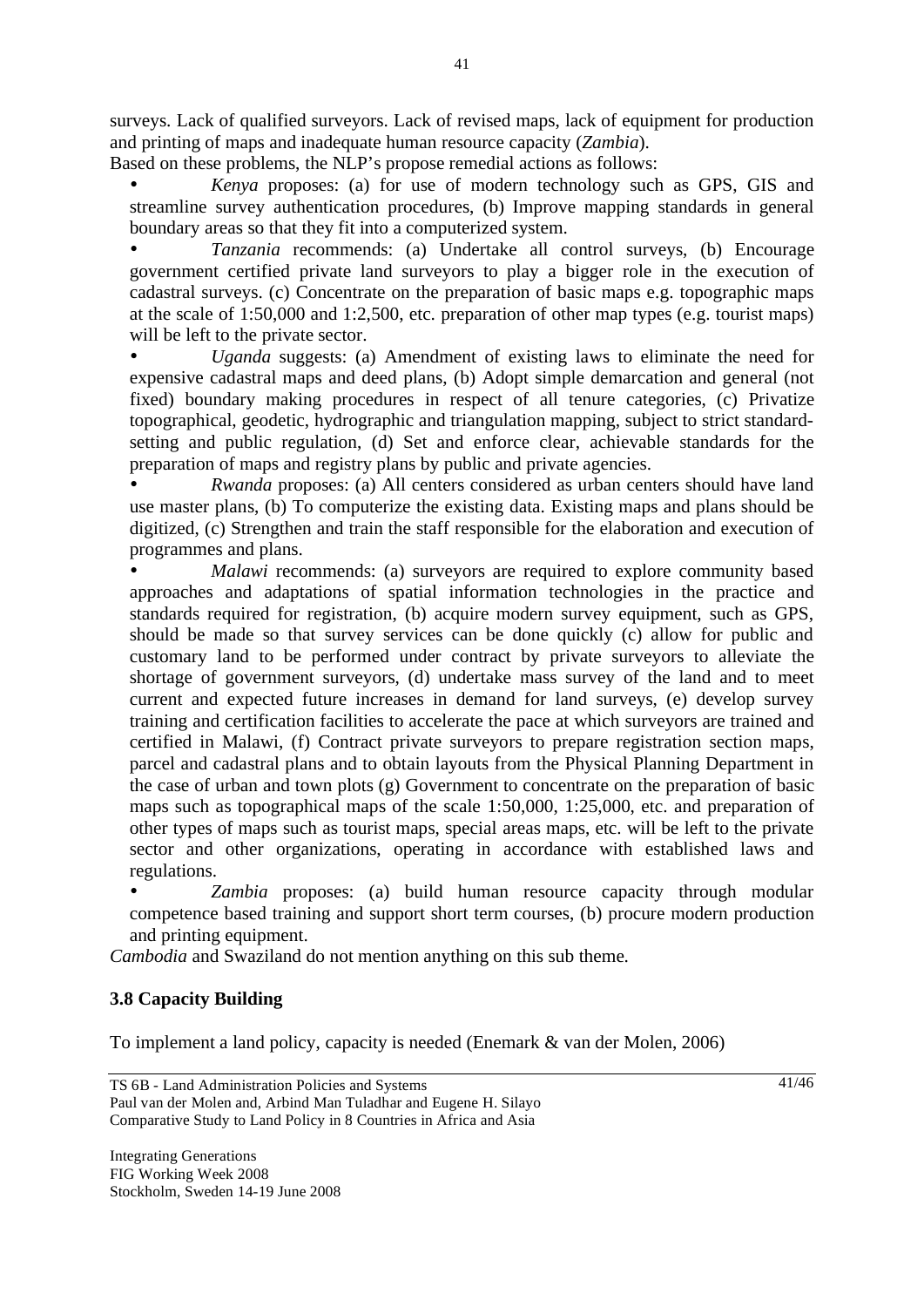| Capacity<br>Building      | Rwanda | Namibia | Kenva | Malawi | Swaziland | Tanzania | Zambia | Uganda | Cambodia |
|---------------------------|--------|---------|-------|--------|-----------|----------|--------|--------|----------|
| Education and<br>Training |        |         |       |        |           |          |        |        |          |

This sub theme should be read together with the sub theme on "Surveys and Mapping" where the need for capacity building has been discussed in context of the core activities discussed in that section. The capacity building component could not be disaggregated.

All NLP documents examined acknowledge that survey and mapping functions are integral to an efficient land delivery system under any tenure system. These functions support the planning process in general, and the registry system, in particular, by supplying accurate information on parcel characteristics, sizes, boundaries and servitudes. They also point out that the manually operated cadastral systems are not delivering services efficiently; and that there is a dearth of human capacity.

The policy documents therefore note that there is need enhance institutional and human resource capacity through education and training of land administration and management professionals at a variety of levels. *Kenya, Tanzania and Malawi* specifically refer to creating human resource capacity to operate the computerized infrastructure for land delivery.

*Kenya* proposes to ensure that education and training will ensure that land use plans are applied as tools for effective land use management.

*Uganda* additionally, proposes to:

- Educate the land using public on the need for public regulation of land use.
- Build capacity for enforcement and periodic monitoring of the effects of public regulation.

Prior to undertaking the said training, *Malawi* proposes to undertake a project that will review the survey needs of the country, professional and technical staffing levels, training facilities and equipment needed to meet the requirements for demarcation and registration of customary land ownership will be developed and funded as soon as possible.

In addition to the said education and training initiatives, *Cambodia* proposes additional measures that include supporting domestic training in the areas of management and technical skills for systematic and sporadic land registration and focused study tours and overseas training opportunities to enhance the understanding of recent developments in land administration and management.

#### **3.9 What about implementation?**

It is good to be ambitious at policy level. However, experiences show that implementation should not be forgotten, as it is in many cases a bottleneck.

| Implementation         | Rwanda | Namibia | Kenya | Malawi | Swaziland | Tanzania | Zambia | Uganda | Cambodia |
|------------------------|--------|---------|-------|--------|-----------|----------|--------|--------|----------|
| Instruments            |        |         |       |        |           |          |        |        |          |
| How<br>to<br>implement |        |         |       |        |           |          |        |        |          |
| Authority              |        |         |       |        |           |          |        |        |          |

TS 6B - Land Administration Policies and Systems

Paul van der Molen and, Arbind Man Tuladhar and Eugene H. Silayo Comparative Study to Land Policy in 8 Countries in Africa and Asia

Integrating Generations FIG Working Week 2008 Stockholm, Sweden 14-19 June 2008 42/46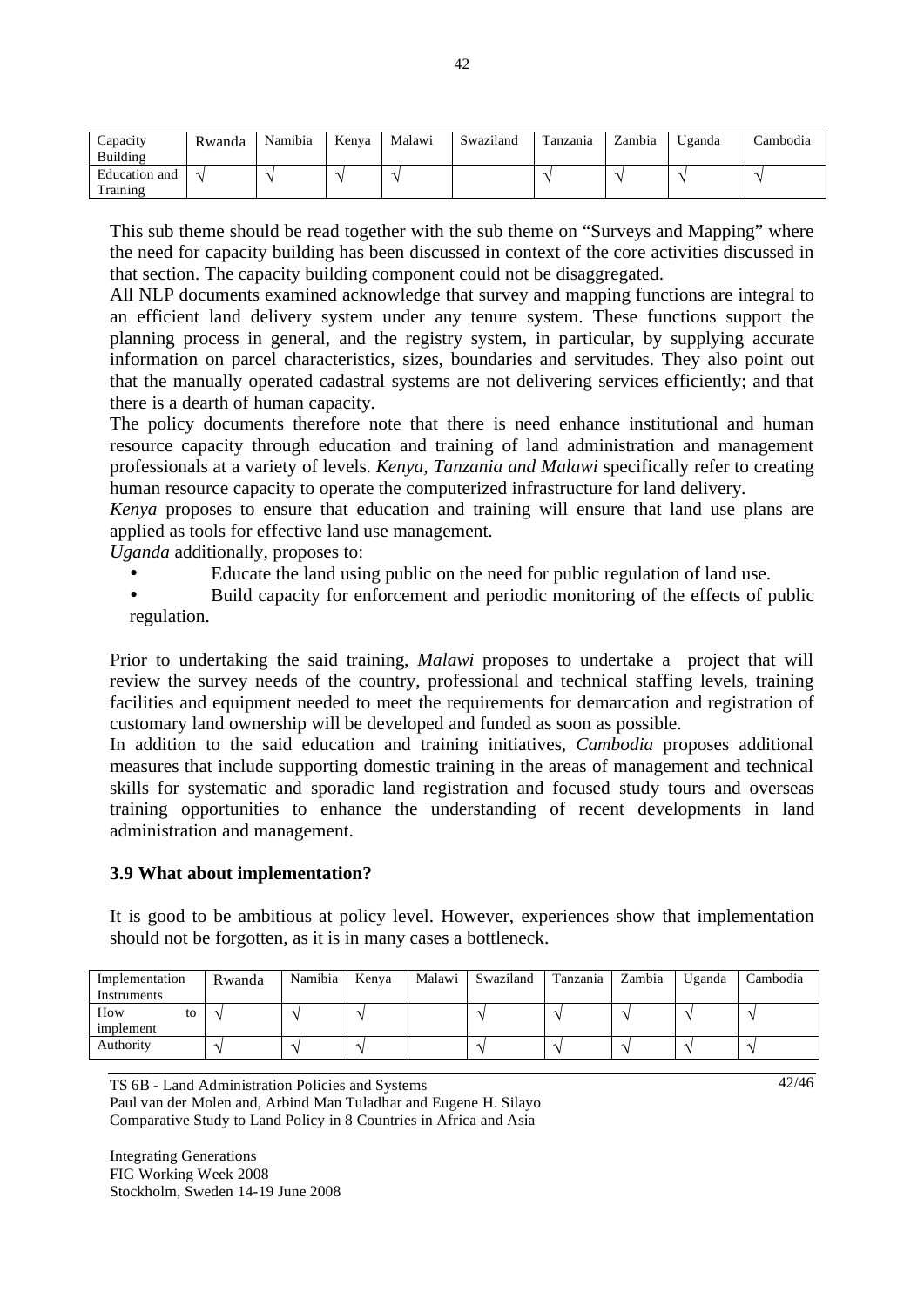With the exception of *Malawi*, all examined policy documents address how the policy will be implemented. In all countries the Ministries responsible for land development have been entrusted with the duty to coordinate implementation of the policies, ensuring that they consulted and worked together other stakeholder ministries agencies and Non-Governmental Organizations. *Kenya* recommends establishment of a Land Reform Transformation Unit to act as an interim administrative mechanism (initially for two years) to operationalize policy pending the establishment of National Land Commission. The Unit shall undertake training to build capacity of ministerial staff, staff of the Unit, and for the local level institutions that will be involved in land administration and management functions.

*Uganda*, stressing on full involvement of stakeholders in the implementation of the policy framework, underscores that a platform for professional organizations to discuss changes proposed in the land policy and to identify appropriate strategies for the programme of action under it shall be established. Also the private sector shall be given the opportunity to contribute resources for the implementation of the policy.

The implementation strategy in *Rwanda* shall include the establishment of a Master Plan for land allocation, land use and land development as well as a National Land and Geographical Information Centre that will include land registry and land use planning. Because human capacity is weak the policy document further says that the capacity of the decentralized services shall be strengthened and improved.

*Cambodia* sees implementation of the policy through strategies to (a) implement and operate a nation-wide land registration system using both sporadic and systematic registration procedures, including all property, both public and private, (b) resolve land disputes through the local Administrative Commission, Provincial/Municipal Land Dispute Settlement Commissions and the court organs, and (c) establish an accurate geodesic network, aerial photography and base mapping, and up to date land information systems.

*Swaziland* says it will implement the policy through revision of various laws, including: the Human Settlements Authority Act, Building and Housing Act, and Town Planning Act with the view to drafting a single Act to be known as "Physical planning and Development Control Act" and based on this Act, develop a National Development Code. It will also upgrade professional standards through relevant legislative reforms (Valuers' Act, Real Estate Agents Act, Engineers, Architects and Surveyors Act) in order to create the much needed credibility and integrity of property-related professionals in smooth functioning of a property market.

*Swaziland* continues to note that: Good land resource management is dependent on efficient gathering and production of effective land related information. Sectors involved in this are: survey and mapping, registration, valuation, allocation, planning and environmental management. In essence this means the application of computer technology, and an integrated, corporate approach is necessary because land information is dispersed across numerous Ministries and organizations.

*Zambia*, on its part notes that in order to implement the Policy, the Government will adopt a strategy that involves all stakeholders in a participatory and inclusive manner.

Zambia touches on an issue that has not been referred to by other policy documents, namely; monitoring and evaluation of the implementation of the policy. Accordingly the government will: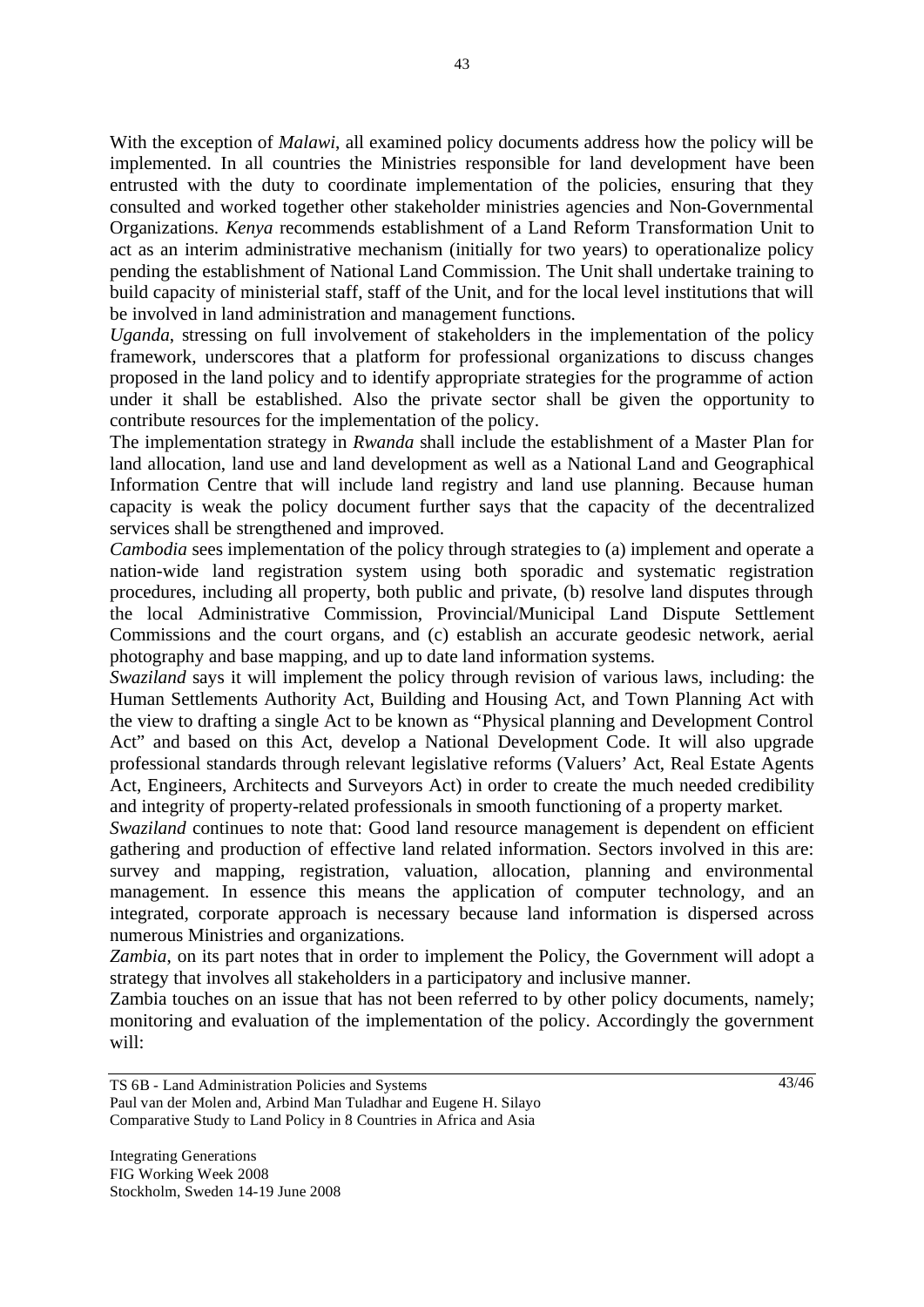- Establish an integrated system of monitoring and evaluation, and
- Develop monitoring and evaluating instruments for the implementation of the land policy.

On financing, only three policy documents make reference to it, namely; Kenya, Uganda and Zambia. *Kenya* comes up with an upfront specific lump sum budget for a period of six years. Uganda and Zambia provide outlines of inputs which need to be considered to arrive at a realistic cost for the implementation of the policy. Uganda goes further to note that public awareness and education about the policy is necessary to ensure that the policy is fully understood.

## **CONCLUSIONS**

First a word of appreciation: the comparative study shows that the researched countries can be proud of their work. While many countries in the world do not have a National Land Policy in place, the 9 countries developed a sound document, in many cases after a participatory process, with opportunities for stakeholders (and the citizenry at large) to have their say. Secondly, also remarkable decisions were taken, especially regarding the recognition of customary land tenure and land management. NLP's are of course political documents, not research reports. However, the 'Silayo'-research shows that the link between political objectives, land policy choices, designed interventions in land tenure, transactions (markets) and socially desirable land use (inclusive of planning, taxation, public acquisition, resource management is present in the NLP's, but needs further elaboration in -for exampleimplementation plans.

Regarding land administration systems, these might also be further defined during the implementation process, because the 'old' colonial systems (freehold, title, deed, parcels etc.) definitely need adaptation.

Finally, it is wise policy to assign responsibility within the public administration for the implementation. The NLP's propose the following as the Authoritiy responsible for land administration:

> (1) *Kenya*: National Land Commission. At district level there will be District Land Boards and Community Land boards at community level.

> (2) *Tanzania*: The Commissioner for Lands, who will appoint officers to administer land other than village land at appropriate level of government. Village land is administered by Village Councils.

> (3) *Uganda*: Uganda Land Commission and District Land Boards. The District Land Boards operate independent of The Uganda Land Commission.

> (4) *Rwand*a: National Land Commission, Provincial Land Commission, and District Land Commission. The Secretary of each commission shall be the registrar of land titles in urban districts or urban centers and rural areas under his/her authority. The National Land

Paul van der Molen and, Arbind Man Tuladhar and Eugene H. Silayo Comparative Study to Land Policy in 8 Countries in Africa and Asia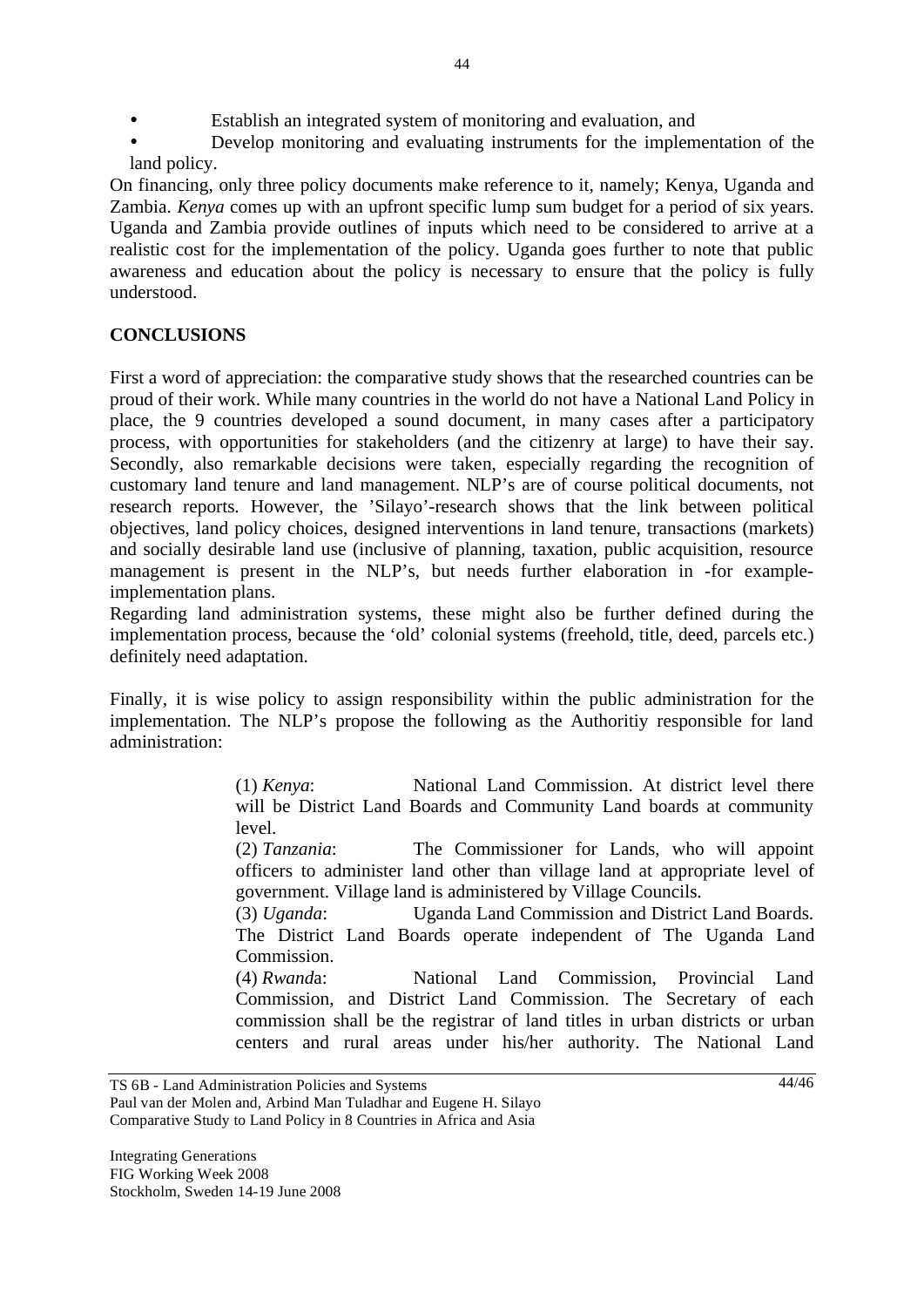Commission shall be responsible for the management of public and private state land on behalf of the Government and the nation at large. NLC shall also be the registrar of title deeds for public and private state land. Provincial Land Commissions should supervise and coordinate the work of District Land Commissions and deal especially with the management and use of urban land.

| $(5)$ <i>Malawi</i> : | Ministry of Lands and Housing.                                                                                                                                                                                                  |
|-----------------------|---------------------------------------------------------------------------------------------------------------------------------------------------------------------------------------------------------------------------------|
| (6) Cambodia:         | Ministry of Land Management, Urban Planning and                                                                                                                                                                                 |
| Construction.         |                                                                                                                                                                                                                                 |
| (7) Swaziland:        | Ministry of Lands.                                                                                                                                                                                                              |
| $(8)$ Zambia:         | The Commissioner of Lands administers the State                                                                                                                                                                                 |
|                       | lands as farms and agricultural holdings as stands for buildings and other                                                                                                                                                      |
|                       | uses, all under leasehold. Chiefs administer land in customary areas but the                                                                                                                                                    |
|                       | Commissioner may allocate land under customary tenure provided that it is                                                                                                                                                       |
|                       | vacant and the Chief does not object.                                                                                                                                                                                           |
|                       | $\mathcal{L}(\Omega)$ $M_{\text{un}}$ ; $l_{\text{in}}$ $l_{\text{in}}$ $l_{\text{in}}$ $l_{\text{out}}$ $l_{\text{out}}$ $l_{\text{out}}$ $l_{\text{out}}$ $l_{\text{out}}$ $l_{\text{out}}$ $l_{\text{out}}$ $l_{\text{out}}$ |

(9) *Namibia*: Ministry of Lands, Resettlement and Rehabilitation.

### **REFERENCES**

Deininger, K., 2003, World Bank Policy Research Report 'Land Policies for Growth and Poverty Reduction', Oxford University Press, which also can be accessed at: (http://econ.worldbank.org/WBSITE/EXTERNAL/EXTMODELSITE/EXTPRRMODEL/0,,I mgPagePK:64202988~entityID:000094946\_0307250400474~pagePK:64212652~piPK:64212 659~theSitePK:477757,00.htmlll)

Enemark, S & van der Molen, P, 2006, A framework for self-assessment of capacity needs in land administration, FIG Munich (www.oicrf.org)

GTZ, 1998, Land Tenure in Development Cooperation', Wiesbaden

UN/ECE/WPLA, 1996, Land Administration Guidelines, New York, Geneva (see: http://www.unece.org/hlm/wpla/publications/laguidelines.html)

Silayo, E.H., 2007, Comparative Analysis of Core Issues addressed in the National Land Policies of Eight Countries of Eastern and Southern Africa and Cambodia, ITC (http://www. oicrf.org)

Van der Molen, P., & Lemmen, C.H.F, 2004, Unconvential approaches to land administration, UN/FIG Comm 7, Nairobi Kenya (in http://www.oicrf.org)

World Bank Doing Business Reports (see: http://www.doingbusiness.org/documents/FullReport/2008/DB08\_Full\_Report.pdf)